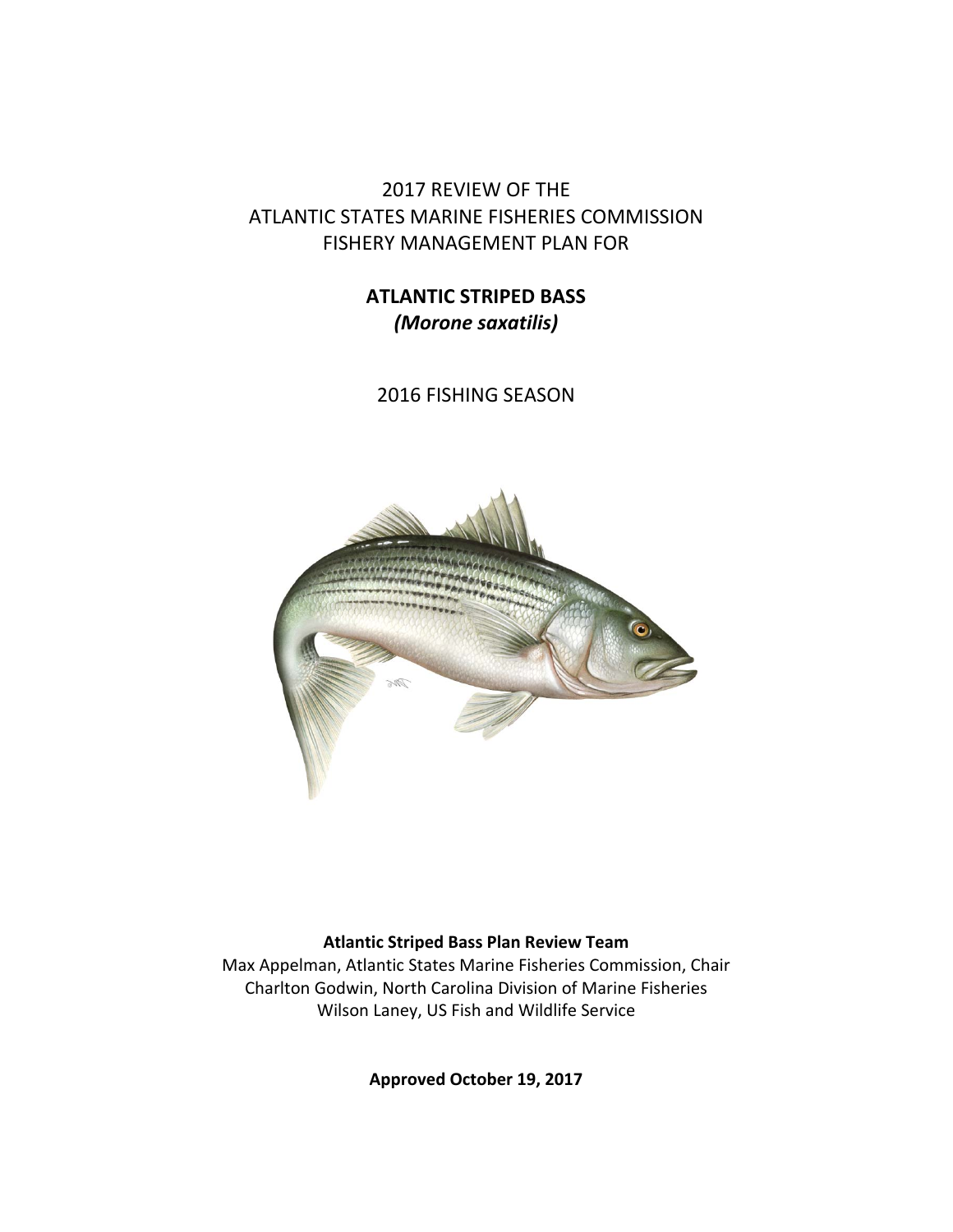#### **Executive Summary**

Atlantic striped bass from Maine through North Carolina are managed under Amendment 6 and Addenda I‐IV to the Interstate Fishery Management Plan.

A benchmark stock assessment was peer reviewed by the 57<sup>th</sup> Stock Assessment Review Committee and approved by the Board for management use in October 2013. Addendum IV to Amendment 6 was approved by the Board in October 2014, and implemented prior to the start of the 2015 fishing season. The addendum contained new fishing mortality reference points, and required coastal and Chesapeake Bay states/jurisdictions to reduce removals by 25 and 20.5%, respectively, in order to reduce F to a level at or below the new target.

In 2016, total Atlantic striped bass removals (i.e., commercial and recreational harvest plus dead discards, excluding harvest of the Albemarle‐Roanoke stock from internal coastal waters of North Carolina) was estimated at 3.58 million fish, which is a 19% increase relative to 2015. Total striped bass harvest in 2016 is estimated at 2.14 million fish or 24.7 million pounds. The recreational fishery harvested 1.52 million fish (19.9 million pounds) in 2016, while the commercial fishery harvested 614,469 fish (4.82 million pounds). Dead discards from the recreational and commercial fisheries are estimated at 1.04 million fish and 404,815 fish, respectively.

In 2016, all states implemented management and monitoring programs consistent with Amendment 6 and Addenda I-IV. Monitoring requirements vary by state, and may include monitoring commercial and recreational catch, effort, and catch composition; monitoring commercial tagging programs; and performing juvenile abundance surveys, spawning stock surveys, and research tagging programs. In 2016, three states exceeded their coastal commercial quota allocation. Massachusetts exceeded its quota by 68,927 pounds, Rhode Island by 32 pounds, and Virginia by 589 pounds. However, the total coastal and Chesapeake Bay commercial quotas were not exceeded.

For the 2017 review of JAIs, the analysis evaluates the 2014, 2015, and 2016 JAI values. No state's JAI met the criteria for recruitment failure, although Maryland's and New York's 2016 JAI values were below the Q1 threshold.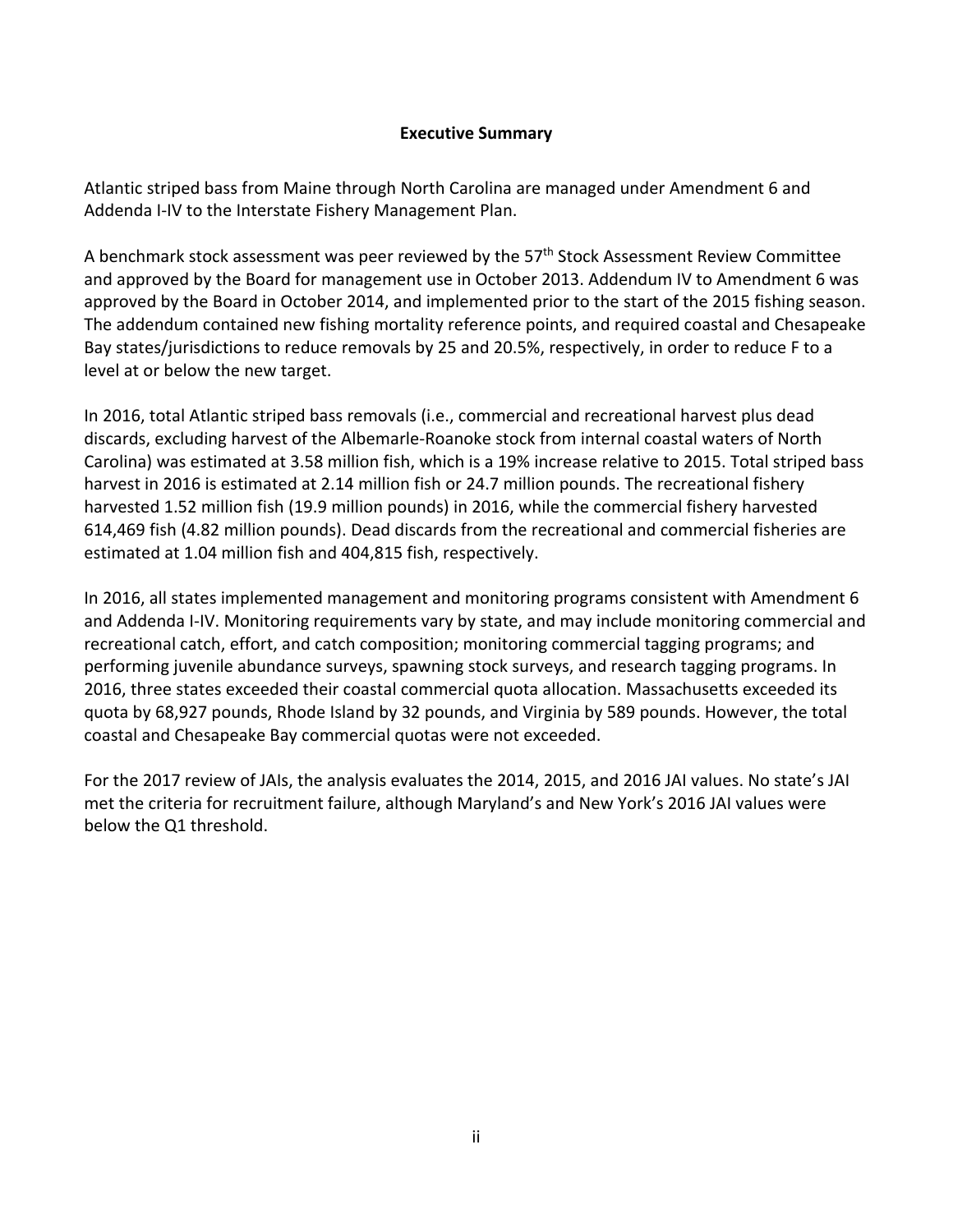# **Table of Contents**

| $\mathbf{L}$    |                                                                 |  |  |  |  |  |  |  |
|-----------------|-----------------------------------------------------------------|--|--|--|--|--|--|--|
| $\mathbf{II}$ . |                                                                 |  |  |  |  |  |  |  |
| III.            |                                                                 |  |  |  |  |  |  |  |
| IV.             |                                                                 |  |  |  |  |  |  |  |
| V.              |                                                                 |  |  |  |  |  |  |  |
| VI.             | Annual State Compliance and Plan Review Team Recommendations 10 |  |  |  |  |  |  |  |
| VII.            |                                                                 |  |  |  |  |  |  |  |
| VIII.           |                                                                 |  |  |  |  |  |  |  |
| IX.             |                                                                 |  |  |  |  |  |  |  |
|                 |                                                                 |  |  |  |  |  |  |  |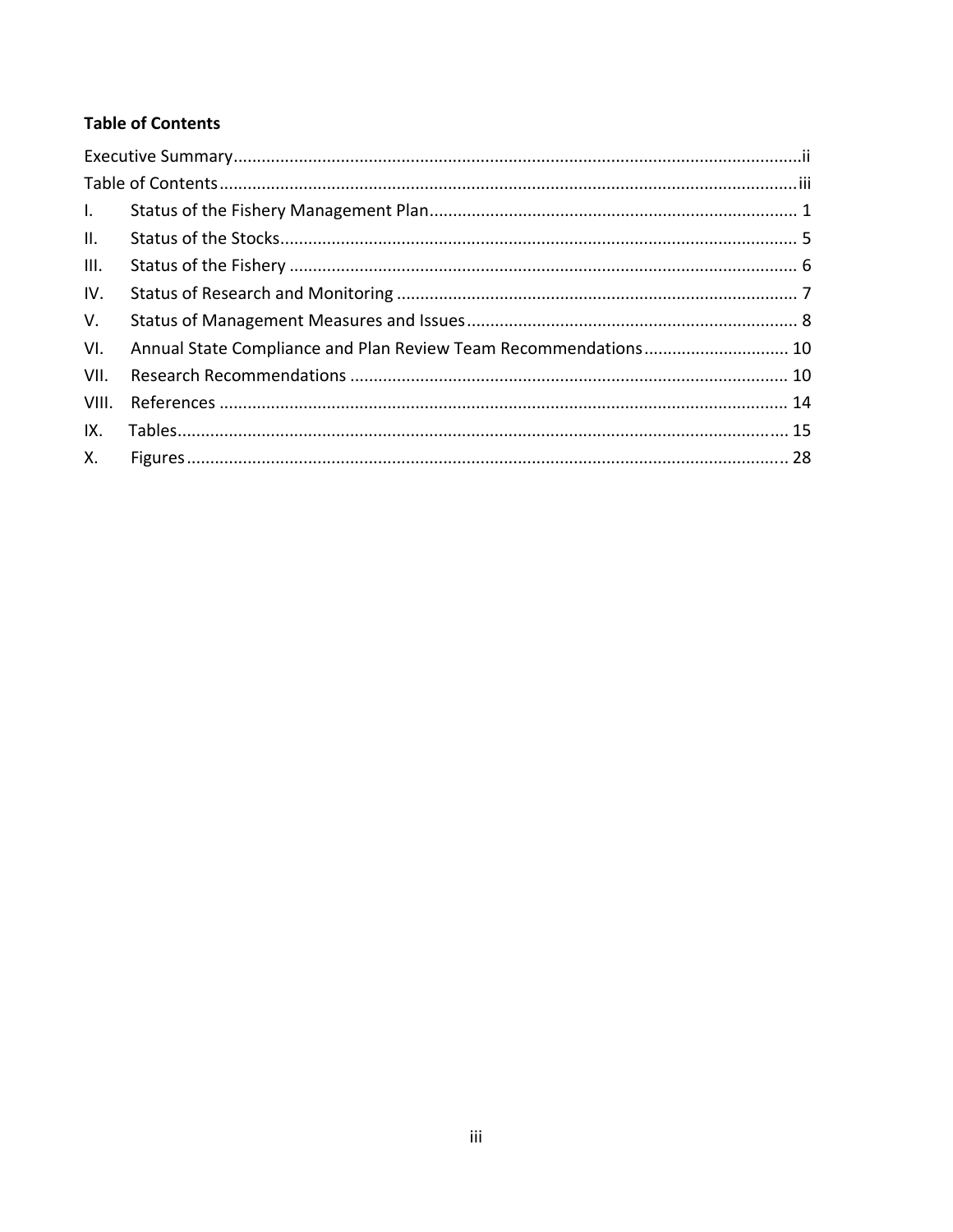#### **I. Status of the Fishery Management Plan**

| Date of FMP Approval:          | Original FMP - 1981                                                                                                                                                                                                                                                                                                                                                                                          |
|--------------------------------|--------------------------------------------------------------------------------------------------------------------------------------------------------------------------------------------------------------------------------------------------------------------------------------------------------------------------------------------------------------------------------------------------------------|
| Amendments:                    | Amendment 1 - 1984<br>Amendment 2 - 1984<br>Amendment 3 - 1985<br>Amendment 4 - 1989; Addendum I - 1991, Addendum II - 1992,<br>Addendum III - 1993, Addendum IV - 1994<br>Amendment 5 - 1995; Addendum I - 1997, Addendum II - 1997,<br>Addendum III - 1998, Addendum IV - 1999, Addendum V - 2000<br>Amendment 6 - 2003; Addendum I - 2007, Addendum II - 2010,<br>Addendum III - 2012, Addendum IV - 2014 |
| <b>Management Unit:</b>        | Migratory stocks of Atlantic striped bass from Maine through<br>North Carolina                                                                                                                                                                                                                                                                                                                               |
| States With Declared Interest: | Maine - North Carolina, including Pennsylvania                                                                                                                                                                                                                                                                                                                                                               |
| Additional Jurisdictions:      | District of Columbia, Potomac River Fisheries Commission,<br>National Marine Fisheries Service, United States Fish and Wildlife<br>Service                                                                                                                                                                                                                                                                   |
| Active Boards/Committees:      | Atlantic Striped Bass Management Board, Advisory Panel,<br>Technical Committee, Stock Assessment Subcommittee, Tagging<br>Subcommittee, Plan Review Team, and Plan Development Team                                                                                                                                                                                                                          |

The Atlantic States Marine Fisheries Commission (Commission) developed a fisheries management plan (FMP) for Atlantic Striped Bass in 1981 in response to declining juvenile recruitment and landings. The FMP recommended increased restrictions on commercial and recreational fisheries, such as minimum size limits and harvest closures on spawning grounds. Two amendments were passed in 1984 recommending additional management measures to reduce fishing mortality. To strengthen the management response and improve compliance and enforcement, the Atlantic Striped Bass Conservation Act (P.L. 98‐613) was passed in late 1984, which mandated the implementation of striped bass regulations passed by the Commission, and gave the Commission authority to recommend to the Secretaries of Commerce and Interior that states be found out of compliance when they failed to implement management measures consistent with the FMP.

The first enforceable plan under the Striped Bass Act, Amendment 3, was approved in 1985, and required size regulations to protect the 1982‐year class, which was the first modest size cohort in the previous decade. The objective was to increase size limits to allow at least 95% of the females in the 1982 cohort to spawn at least once. Smaller size limits were permitted in producer areas than along the coast. Several states, beginning with Maryland in 1985, opted for a more conservative approach and imposed a total moratorium on striped bass landings for several years. The amendment contained a trigger mechanism to reopen the fisheries when the 3-year moving average of the Maryland juvenile abundance index (JAI) exceeded an arithmetic mean of 8.0 which was attained with the recruitment of the 1989 year class. Also, in 1985, the Commission determined the Albemarle Sound‐Roanoke River (A‐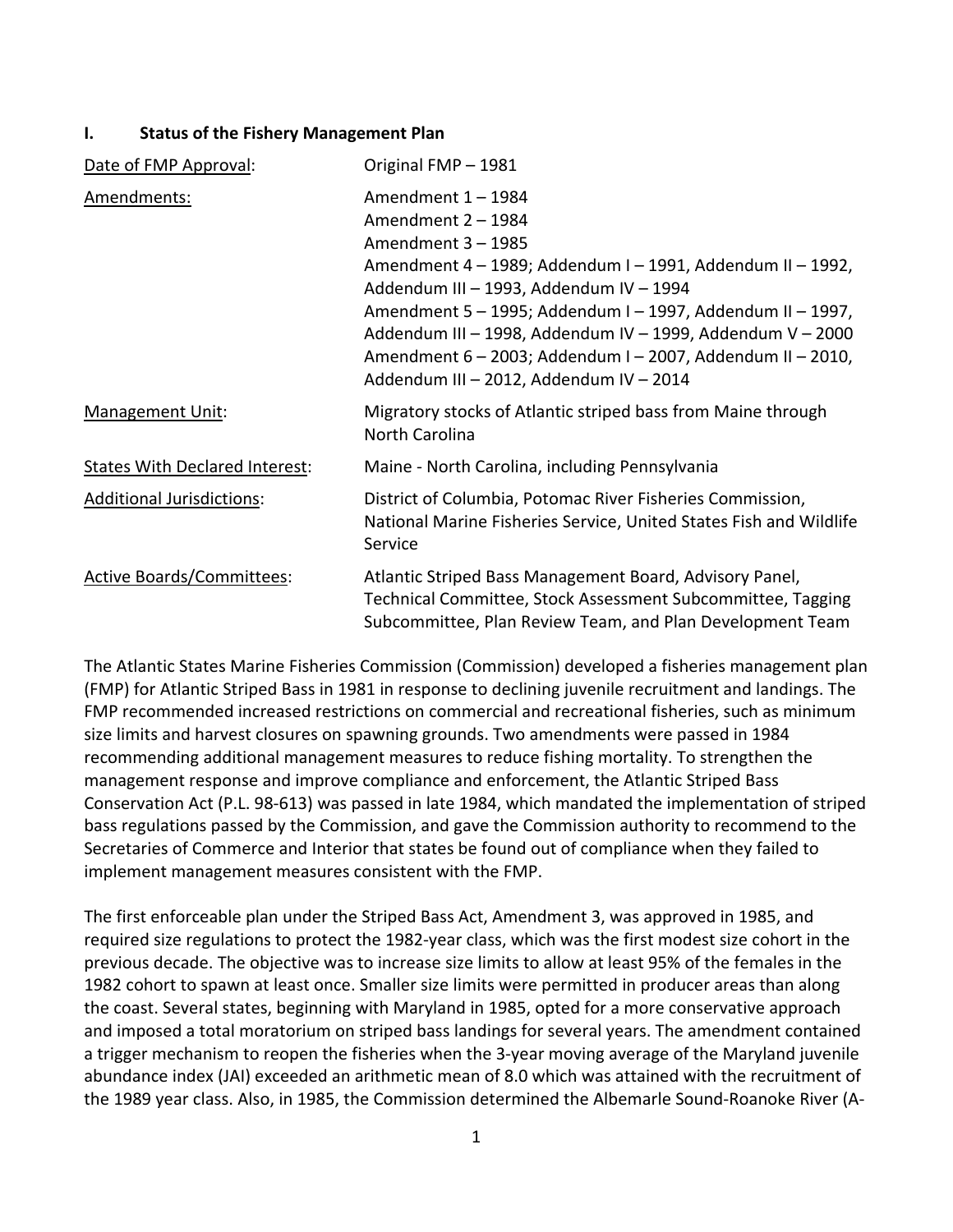R) stock in North Carolina contributed minimally to the coastal migratory population, and was therefore allowed to pursue an alternative management program.

Consequently, Amendment 4, implemented in 1989, aimed to rebuild the resource rather than maximize yield. The amendment allowed state fisheries to reopen under a target fishing morality (F) of 0.25, which was half the estimated F needed to achieve maximum sustainable yield (MSY). The amendment allowed an increase in the target F once spawning stock biomass (SSB) was restored to levels estimated during the late 1960s and early 1970s. The dual size limit concept was maintained, and a recreational trip limit and commercial season was implemented to reduce the harvest to 20% of that in the historic period of 1972‐1979. A series of four addenda were implemented from 1990‐1994 to maintain protection of the 1982 year class.

In 1990, to provide additional protection to striped bass and ensure the effectiveness of state regulations, NOAA Fisheries passed a final rule (55 Federal Register 40181‐02) prohibiting possession, fishing, (i.e., catch and release fishing), harvest and retention of Atlantic striped bass in the Exclusive Economic Zone (EEZ), which the exception of a defined transit zone within Block Island Sound. Atlantic striped bass may be possessed and transported through this defined area, provided that the vessel is not used to fish while in the EEZ and the vessel remains in continuous transit.

In 1995, Chesapeake Bay, Delaware Bay and Hudson River striped bass were declared recovered by the Commission (the A‐R stock was declared recovered in 1997), and Amendment 5 was adopted to increase the target F to 0.33, midway between the existing F target (0.25) and F<sub>MSY</sub>, and increased again to 0.40 after two years of implementation. Regulations were developed to achieve the target F (including measures aimed to restore commercial harvest to 70% of the average landings during the 1972‐1979 historical period) and states were allowed to submit proposals for alternative regulations that were conservationally equivalent. From 1997‐2000, a series of five addenda were implemented to respond to the latest stock status information and adjust the regulatory regime to achieve each change in target F.

In 2003, Amendment 6 was adopted to address five limitations within the existing management program: 1) potential inability to prevent the Amendment 5 exploitation target from being exceeded; 2) perceived decrease in availability or abundance of large striped bass in the coastal migratory population; 3) a lack of management direction with respect to target and threshold biomass levels; 4) inequitable effects of regulations on the recreational and commercial fisheries, and coastal and producer area sectors; and 5) excessively frequent changes to the management program. Amendment 6 completely replaced all previous Commission plans for Atlantic striped bass.

The goal of Amendment 6 is to perpetuate, through cooperative interstate management, migratory stocks of striped bass; to allow commercial and recreational fisheries consistent with the long-term maintenance of a broad age structure, a self‐sustaining spawning stock; and also to provide for the restoration and maintenance of their essential habitat. In support of this goal, the following objectives are included:

 Manage striped bass fisheries under a control rule designed to maintain stock size at or above the target female spawning stock biomass level and a level of fishing mortality at or below the target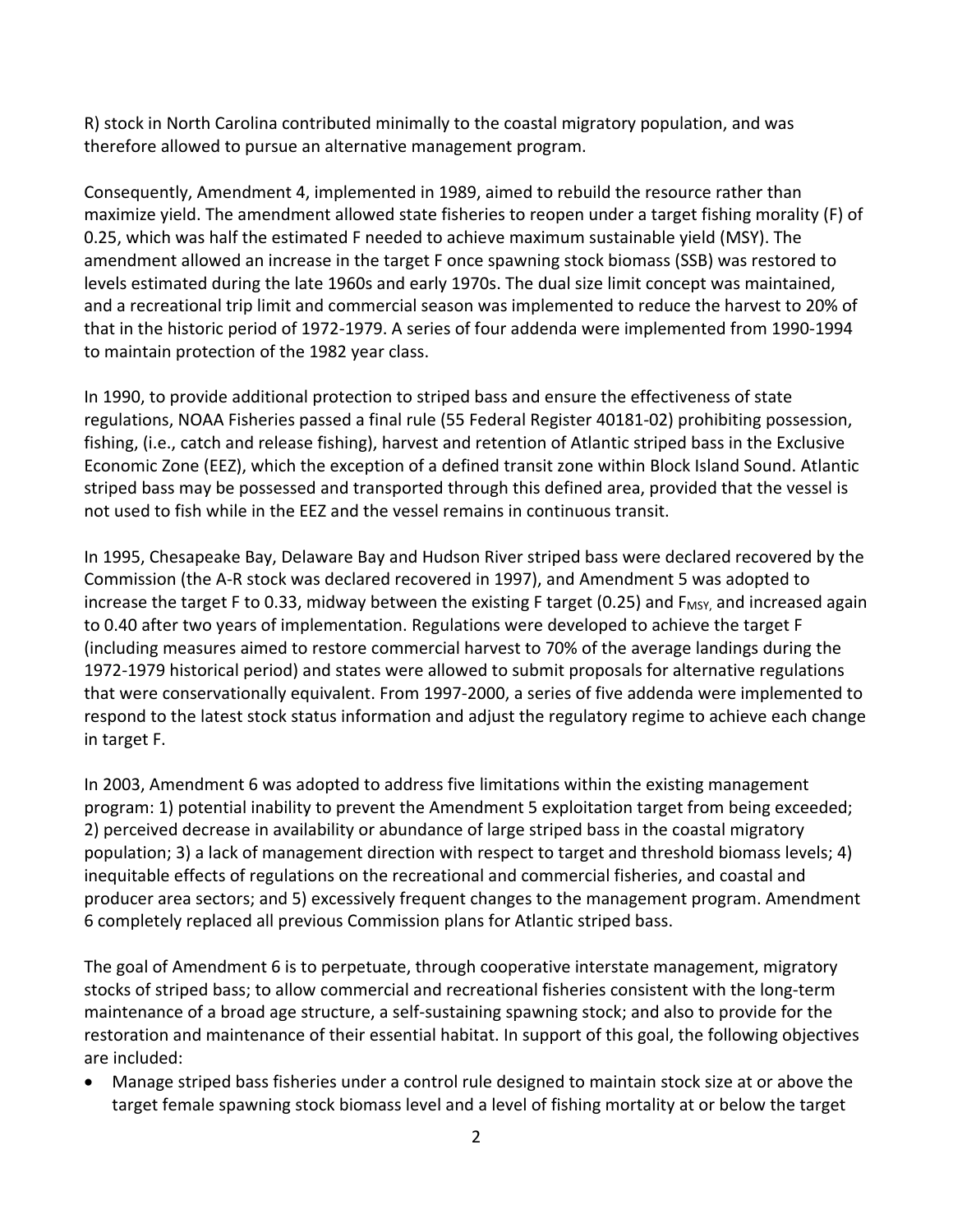exploitation rate.

- Manage fishing mortality to maintain an age structure that provides adequate spawning potential to sustain long‐term abundance of striped bass populations.
- Provide a management plan that strives, to the extent practical, to maintain coastwide consistency of implemented measures, while allowing the States defined flexibility to implement alternative strategies that accomplish the objectives of the FMP.
- Foster quality and economically viable recreational, for‐hire, and commercial fisheries.
- Maximize cost effectiveness of current information gathering and prioritize state obligations in order to minimize costs of monitoring and management.
- Adopt a long-term management regime that minimizes or eliminates the need to make annual changes or modifications to management measures.
- Establish a fishing mortality target that will result in a net increase in the abundance (pounds) of age 15 and older striped bass in the population, relative to the 2000 estimate.

Amendment 6 modified the F target and threshold, and introduced a new set of biological reference points (BRPs) based on female (SSB), as well as a list of management triggers based on the BRPs. The coastal commercial quotas for striped bass were restored to 100% of the states' average landings during the 1972‐1979 historical period, except for Delaware's coastal commercial quota which remained at the level allocated in 2002. In the recreational fisheries, all states were required to implement a two-fish bag limit with a minimum size limit of 28 inches, except for the Chesapeake Bay fisheries, fisheries that operate in the A‐R (i.e., internal coastal waters of NC), and states with approved alternative regulations. The Chesapeake Bay and A‐R regulatory programs were predicated on a more conservative F target than the coastal migratory stock, which allowed these jurisdictions to implement separate seasons, harvest caps, and size and bag limits as long as they remain under that F target. No minimum size limit can be less than 18 inches under Amendment 6. The same minimum size standards regulate the commercial fisheries as the recreational fisheries, except for a minimum 20 inch size limit in the Delaware Bay spring American shad gillnet fishery.

States are permitted the flexibility to deviate from these standards by submitting proposals for review to the Striped Bass Technical Committee (TC), Advisory Panel (AP), and Plan Review Team (PRT) and contingent upon the approval of the Atlantic Striped Bass Management (Board). A state may request a change only if it can demonstrate that the action is "conservationally equivalent" to the management standards or will not contribute to the overfishing of the resource. This practice has resulted in a variety of regulations among states (see Table 8 and Table 9).

In 2007, Addendum I was implemented to establish a bycatch monitoring and research program to increase the accuracy of data on striped bass discards and also recommend development of a web‐ based angler education program. Also in 2007, President George W. Bush issued an Executive Order (E.O. 13449) prohibiting the sale of striped bass (and red drum) caught within the EEZ. The order also requires the Secretary of Commerce to encourage management for conservation of resources, including State designation as gamefish where the state determines appropriate under applicable law, and to periodically review the status of the populations within US jurisdictional waters.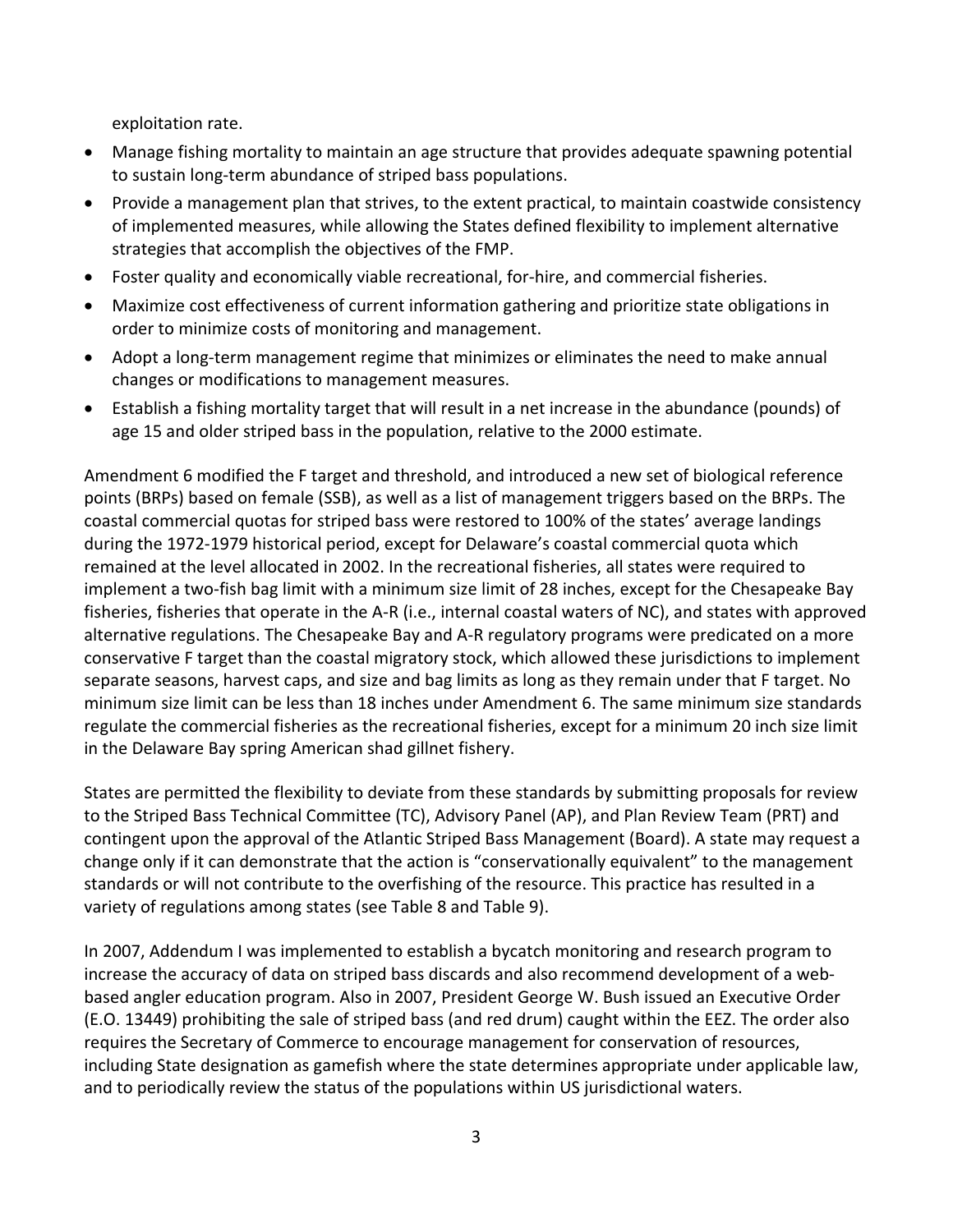In 2010, Addendum II was approved. The addendum established a new definition of recruitment failure such that each index would have a fixed threshold indicating failure, rather than a threshold that changes annually with the addition of each year's data. The new definition of recruitment failure is "a value that is below 75% of all values in a fixed time series appropriate to each juvenile abundance index."

In 2012, Addendum III was approved. The addendum requires all states and jurisdictions with a commercial fishery to implement a uniform commercial harvest tagging program. The addendum was initiated in response to significant poaching events in the Chesapeake Bay and aims to limit illegal harvest of striped bass.

In 2014, Addendum IV was approved. The addendum was initiated in response to the 2013 benchmark assessment which indicated a steady decline in SSB since the mid‐2000s. The addendum established new F reference points (i.e., target and threshold), and a suite of regulatory measures to reduce F to a level at or below the new target by 2016. Prior to the start of the 2015 fishing season, all jurisdictions were required to implement regulations to achieve a 25% reduction from 2013 removals for the coastal fisheries and a 20.5% reduction from 2012 removals for Chesapeake Bay fisheries. Additionally, since tagging studies conducted on the A‐R stock demonstrate that the stock contributes minimally to the total coastwide complex (Callihan et al. 2014), Addendum IV defers management of the A‐R stock (i.e., internal coastal waters) to the state of North Carolina using A‐R stock‐specific BRPs approved by the Board. Striped bass in the ocean waters of North Carolina continue to be managed under Amendment 6 and Addenda I‐IV.

While NOAA Fisheries continues to implement a ban on the possession, fishing (i.e., catch and release fishing), harvest and retention of striped bass in the EEZ, Amendment 6 includes a recommendation to the Secretary of Commerce to consider reopening the EEZ to commercial and recreational striped bass fisheries. In July 2003 and continuing for several years, NOAA Fisheries took steps in the rulemaking process to consider the recommendation. In September 2006, NOAA Fisheries concluded that it would be imprudent to open the EEZ to striped bass fishing and chose not to proceed further in its rulemaking. Specifically, NOAA Fisheries concluded that "(1) it could not be certain, especially after taking into account the overwhelming public perception that large trophy sized fish congregate in the EEZ, that opening the EEZ would not increase effort and lead to an increase in mortality that would exceed the threshold, and (2) both the Commission's and NOAA Fisheries ability to immediately respond to an overfishing or overfished situation is a potential issue, particularly given the timeframe within which Amendment 6 was created, and given the lag time in which a given year's data is available to management" (71 FR 54261‐54262).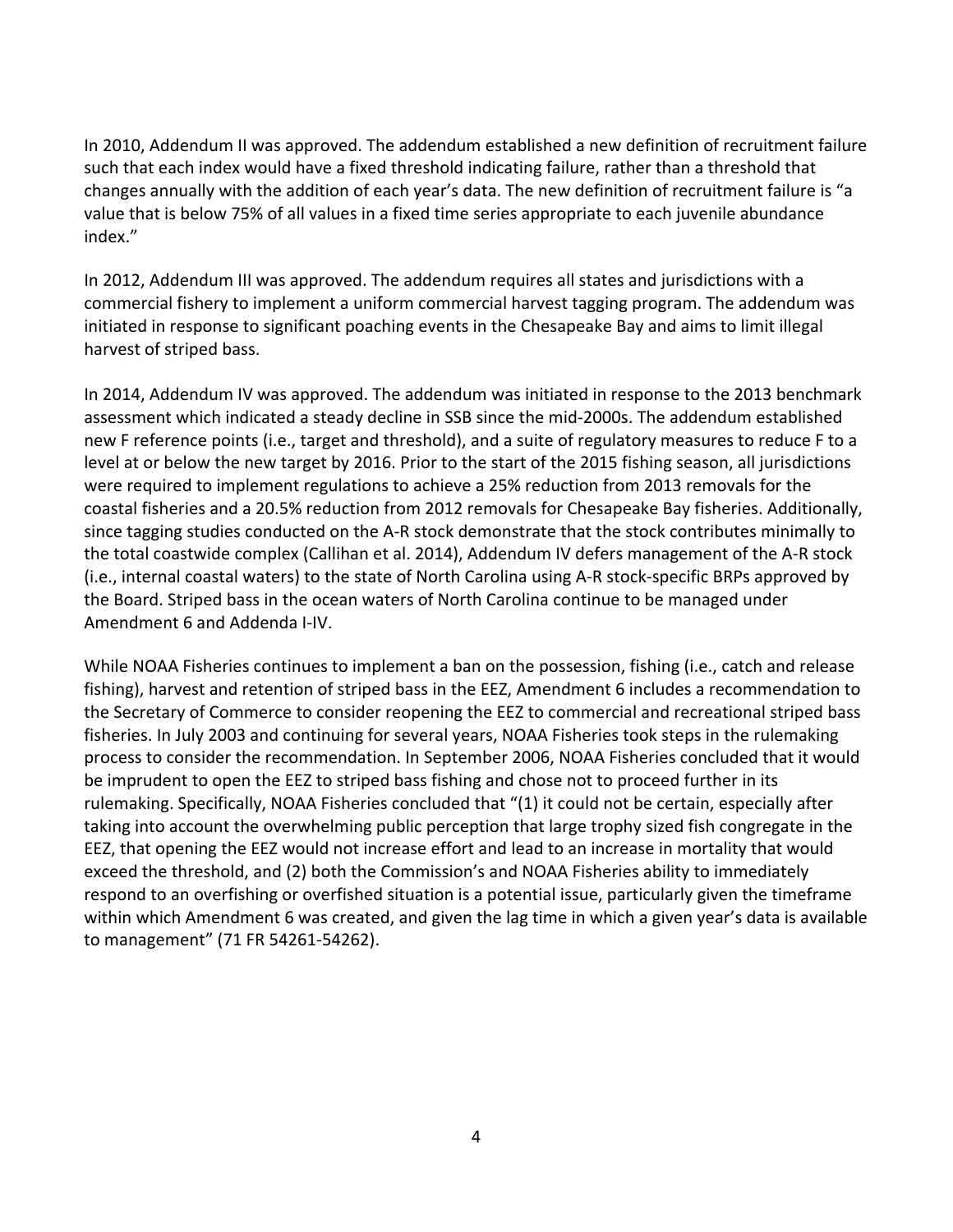#### **II. Status of the Stocks**

#### *Atlantic Striped Bass Stocks*

The 2013 benchmark stock assessment for Atlantic striped bass was peer-reviewed at the 57<sup>th</sup> Stock Assessment Workshop (SAW)/Stock Assessment Review Committee (SARC). Based on recommendations by the 46<sup>th</sup> SAW/SARC in 2007, the statistical catch-at-age (SCA) model was generalized to allow specification of multiple fleets (an ocean fleet, a Chesapeake Bay fleet, and commercial discard fleet), different stock‐recruitment relationships, and year‐ and age‐specific natural mortality rates, among other changes. New F reference points were chosen to link the target and threshold F with the target and threshold female SSB. The 2013 assessment, and the new F reference points, were approved by the Board for management use at its October 2013 meeting.

The 2013 SCA model was updated in 2016 to estimate F, SSB, abundance, and recruitment of striped bass during 1982‐2015. Based on results of the 2016 stock assessment update, and in comparison to the biological reference points below, Atlantic striped bass are not overfished and are not experiencing overfishing.

|                  | <b>Female SSB</b>                             | <b>Fully-Recruited F</b> |
|------------------|-----------------------------------------------|--------------------------|
| <b>Threshold</b> | $SSB_{1995} = 57,626$ metric tons             | 0.22                     |
| Target           | $SSB_{threshold}$ x 1.25 = 72,032 metric tons | 0.18                     |

In 2015, female SSB was estimated at 58,853 metric tons (mt) (129.7 million pounds) which is above the SSB threshold but below the SSB target (Figure 1). The 2015 estimate is a decrease from the 2014 estimate of 63,918 mt (140.9 million pounds). In 2015, recruitment (age‐1 abundance) was estimated at 122.7 million fish which is above average for the most recent 20 years (98.0 million fish) and is the second highest value since 2005; the 2012 estimate (i.e., the 2011 year-class) was 123.9 million fish (Figure 1). In 2015, fully‐recruited F was estimated at 0.16 which is below both the F threshold and F target (Figure 2). Overall, the conclusion is that female SSB has declined since the 2003 time series high. Although there appears to be an increasing trend in recreational catch over the last five years, the decline in SSB may be reflected in the coastwide harvest which has been decreasing from about 2007 to present (Figure 5). A new benchmark assessment is currently underway and scheduled for completion at the end of the 2018.

### *Albemarle Sound‐Roanoke River Striped Bass Stocks*

The most recent A‐R benchmark stock assessment (data through 2012) utilized the ASAP3 statistical catch‐at‐age model. The model was peer reviewed by an outside panel of experts and approved for management use by the Board in October 2014. The model incorporated all commercial and recreational harvest and discard data for the A‐R stock, as well as abundance data from fishery independent surveys conducted by North Carolina Division of Marine Fisheries (NCDMF) and North Carolina Wildlife Resources Commission staff. The benchmark assessment produced new BRPs and annual harvest quota to prevent overfishing. The model was most recently updated in 2016 with catch and index data through 2014. Based on results of the 2016 update, and in comparison to the BRPs below, A‐R Atlantic striped bass are not overfished and are not experiencing overfishing.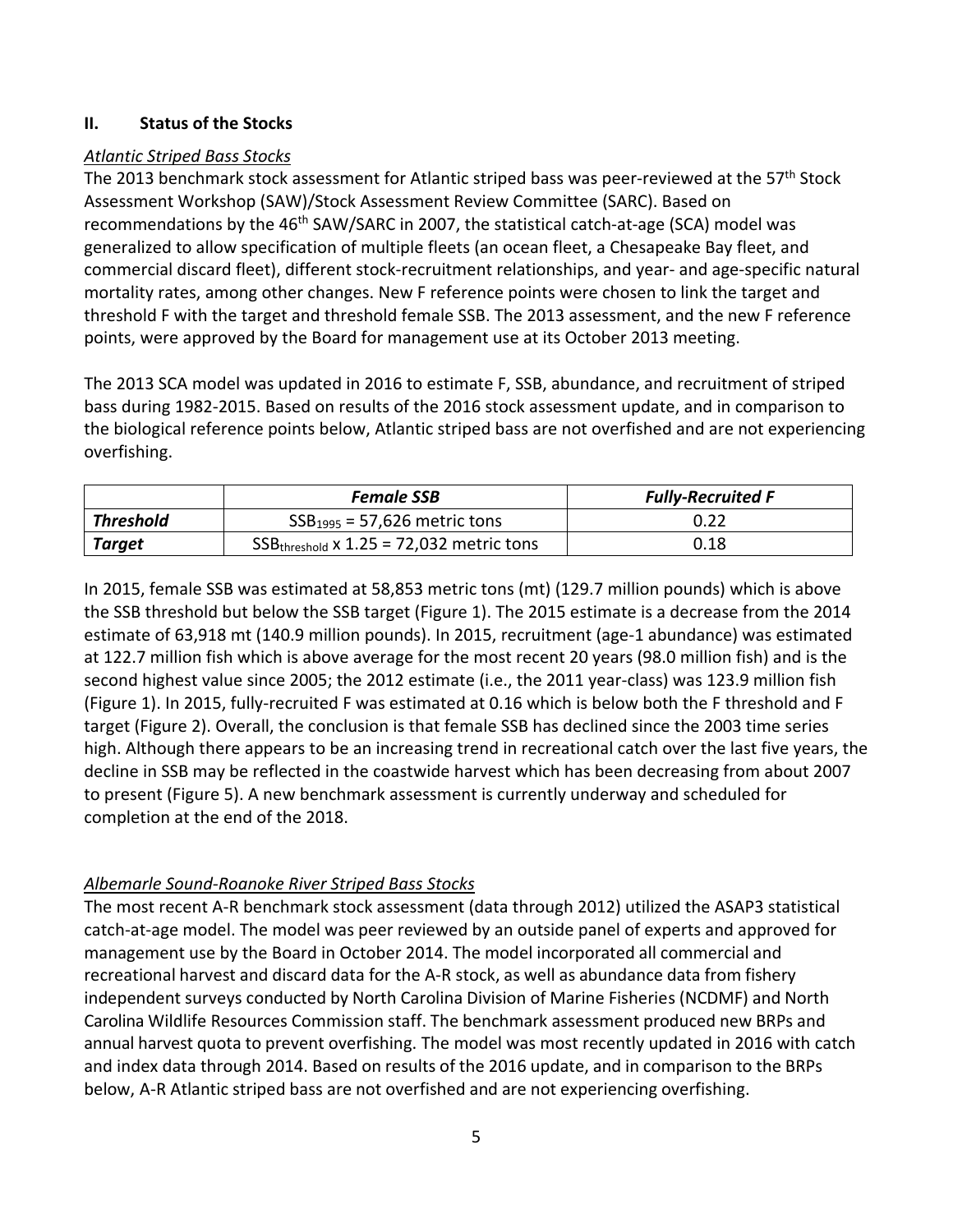|                  |      | <b>Female SSB</b> | <b>Total Allowable Landings (TAL)</b> |
|------------------|------|-------------------|---------------------------------------|
| <b>Threshold</b> | 0.41 | 772,588 lbs.      | 275,000 lb (split evenly between      |
| <b>Target</b>    | 0.33 | 965,735 lbs.      | recreational and commercial sectors)  |

In 2014, female SSB was estimated at 2,024,583 pounds which is above the peak in 2003 and the highest value in the time series (1982-2014; Figure 3). In 2014, F was estimated at 0.06 which is below both the F threshold and target (Figure 4). Caution should be used, however, when evaluating the estimate of SSB and F in the last year of the assessment. The estimated SSB value in 2014 is the largest value in the entire time series and is likely an overestimate, based on past years of retrospective bias exhibited by the model. Subsequent assessments, incorporating additional years of data and possibly a revised stock‐recruit relationship, may reduce the magnitude of the 2014 value. (Flowers, J., et al. 2016). A‐R striped bass experienced a period of unusually strong recruitment (number of age‐1 fish entering the population) from 1994‐2001 followed by a period of lower recruitment from 2002‐2013 and higher recruitment again in 2014 and 2015 (Figure 1).

Overall, the trends in the A‐R stock abundance are quite similar to the Atlantic striped bass stocks described above, with a steady decline in female SSB since about 2003. Total stock abundance reached its peak in the late 1990s, declined gradually through about 2005 and peaking again in 2012 before declining again. A new benchmark A‐R stock assessment with data through 2016 is currently underway and is scheduled to be completed at the end of 2018.

### **III. Status of the Fishery**

### *Chesapeake Bay and Coastal Atlantic Striped Bass Fisheries*

In 2016, total Atlantic striped bass removals (i.e., commercial and recreational harvest plus dead discards, excluding harvest from the A‐R stock) was estimated at 3.58 million fish, which is a 19% increase relative to 2015. In 2016, total striped bass commercial and recreational harvest (excluding harvest from the A-R) was estimated at 24.7 million pounds or 2.14 million fish, which is a 7% increase by weight and a 9% increase by number relative to 2015 (Table 1 and Figure 5). In 2016, the commercial and recreational fisheries harvested 20 and 80%, respectively by weight, and 29 and 71% by number.

In 2016, the commercial fishery (coastal and Chesapeake Bay combined) harvested 4.82 million pounds or 614,469 fish, which is 8,988 less fish than that harvested in 2015, but only a slight decrease from 2015 by weight (2,277 pounds) indicating an increase in the average weight of fish harvested in 2016 relative to 2015 (Table 2 and Table 3; Figure 6). The Chesapeake Bay jurisdictions accounted for 62% of 2016 commercial landings by weight; Maryland landed 30%, Virginia landed 22%, and PRFC landed 10%. Additional landings came from Massachusetts (19%), New York (12%), Rhode Island (4%), and Delaware (3%). Total commercial dead discards were estimated at 404,815 fish, which is below average for the last 10 years (Table 6). It is important to note, however, that commercial discard estimates are based on the ratio of tags returned from the recreational fishery to those from the commercial fishery and continue to be a source of uncertainty in the stock assessment.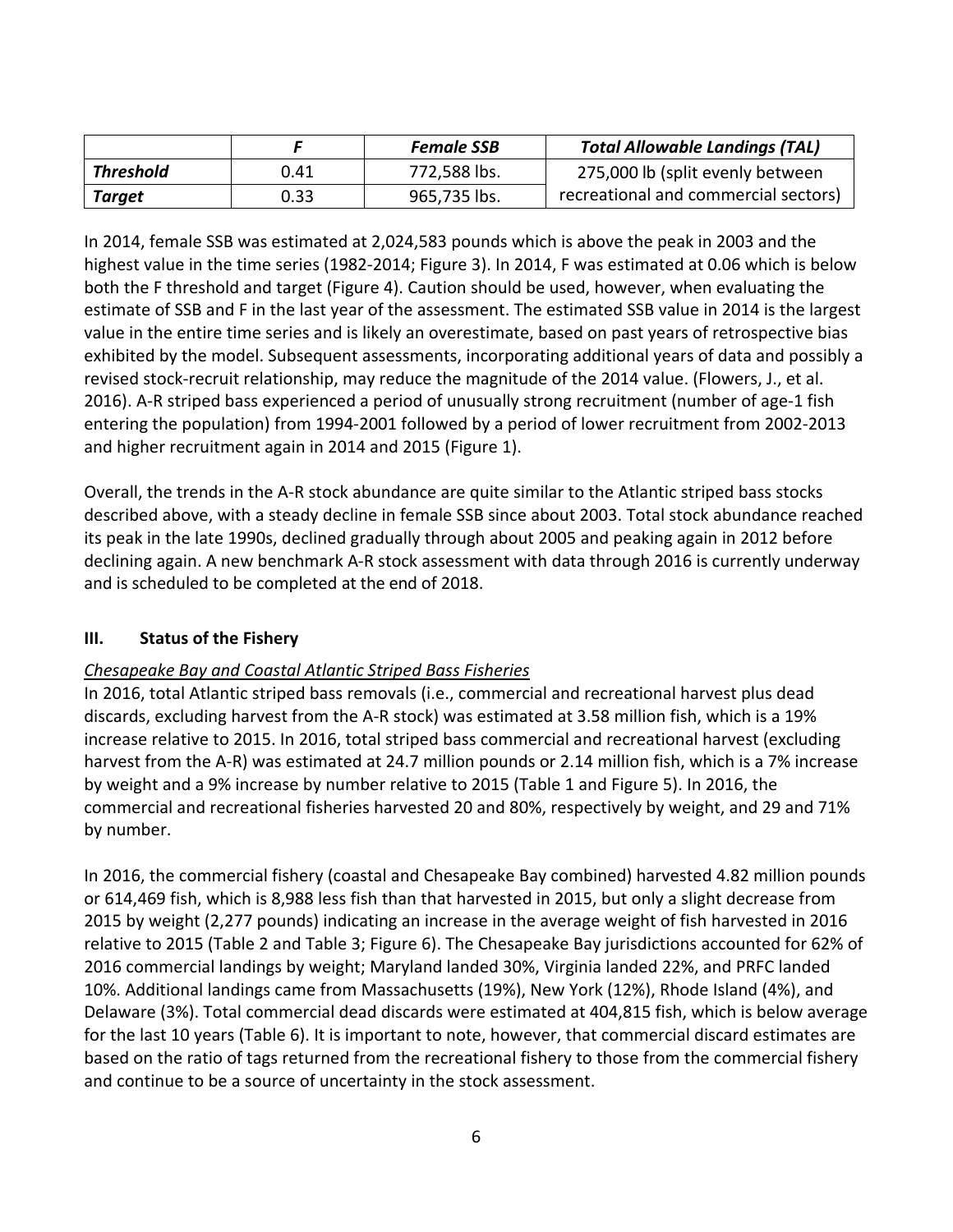In 2016, the coastal and Chesapeake Bay combined recreational harvest (A + B1) was estimated at 19.9 million pounds or 1.52 million fish which is a 9% increase by weight and a 14% increase by number from 2015 landings (Table 4 and Table 5; Figure 7). The coastal recreational harvest was 14.7 million pounds which is 56,251 pound more than 2015 (<1% increase). The Chesapeake Bay‐wide recreational harvest was 5.15 million pounds and represents nearly a 47% increase in Chesapeake Bay harvest from 2015.

In 2016, recreational releases (B2) were estimated at 11.5 million fish which is a 37% increase from 2015 (8.40 million fish) indicating anglers released more of the fish they caught in 2016 relative to 2015 (Table 6 and Figure 7). The 2016 recreational catch estimate (13.0 million fish) is the highest estimate since 2008 (15.0 million fish) but is still 50% less than the peak in 2006. In 2016, the proportion of catch released was estimated at 88%. Using a 9% post‐release mortality rate, recreational dead discards are estimated at 1.04 million fish, which is a 37% increase relative to 2015. Total recreational removals (harvest and dead discards combined) in 2016 was 2.56 million fish which is an 18% increase from 2015 (2.09 million fish). Maryland landed the largest percentage of the total recreational harvest in number of fish<sup>1</sup> (39%), followed by New York (19%), New Jersey (18%), Massachusetts (9%) and Virginia (7%). The remaining states each landed 4% or less of the 2016 recreational landings by number of fish (Table 4 and Table 5).

# *Albemarle Sound and Roanoke River Atlantic Striped Bass Fisheries*

In 2016, total commercial and recreational harvest in the Albemarle Sound Management Area (ASMA) and the Roanoke River Management Area (RRMA) was 202,815 pounds (57,126 fish). Commercial harvest in the ASMA was 123,111 pounds (31,072 fish). Recreational harvest in the ASMA was 14,486 pounds (4,794 fish), and recreational harvest in the RRMA was 65,218 pounds (21,260 fish).

# **IV. Status of Research and Monitoring**

 $\overline{\phantom{a}}$ 

Amendment 6 and its Addenda I-IV set the regulatory and monitoring measures for the coastwide striped bass fishery in 2016.

The management plan requires certain jurisdictions to implement fishery‐dependent monitoring programs for striped bass. All jurisdictions with commercial fisheries or substantial recreational fisheries are required to define the catch and effort composition of these fisheries. Additionally, all states and jurisdictions with a commercial fishery must implement a commercial tagging program pursuant to Addendum III to Amendment 6.

The management plan also requires certain states to monitor the striped bass population independent of the fisheries. Juvenile abundance indices are required from Maine (Kennebec River), New York (Hudson River), New Jersey (Delaware River), Maryland (Chesapeake Bay tributaries), Virginia (Chesapeake Bay tributaries), and North Carolina (Albemarle Sound). Spawning stock sampling is mandatory for New York (Hudson River), Pennsylvania (Delaware River), Delaware (Delaware River),

 $1$  In terms of pounds of fish, New Jersey landed the largest proportion of the total recreational harvest (28%) in 2016, followed by New York (26%), Maryland (22%) and Massachusetts (10%).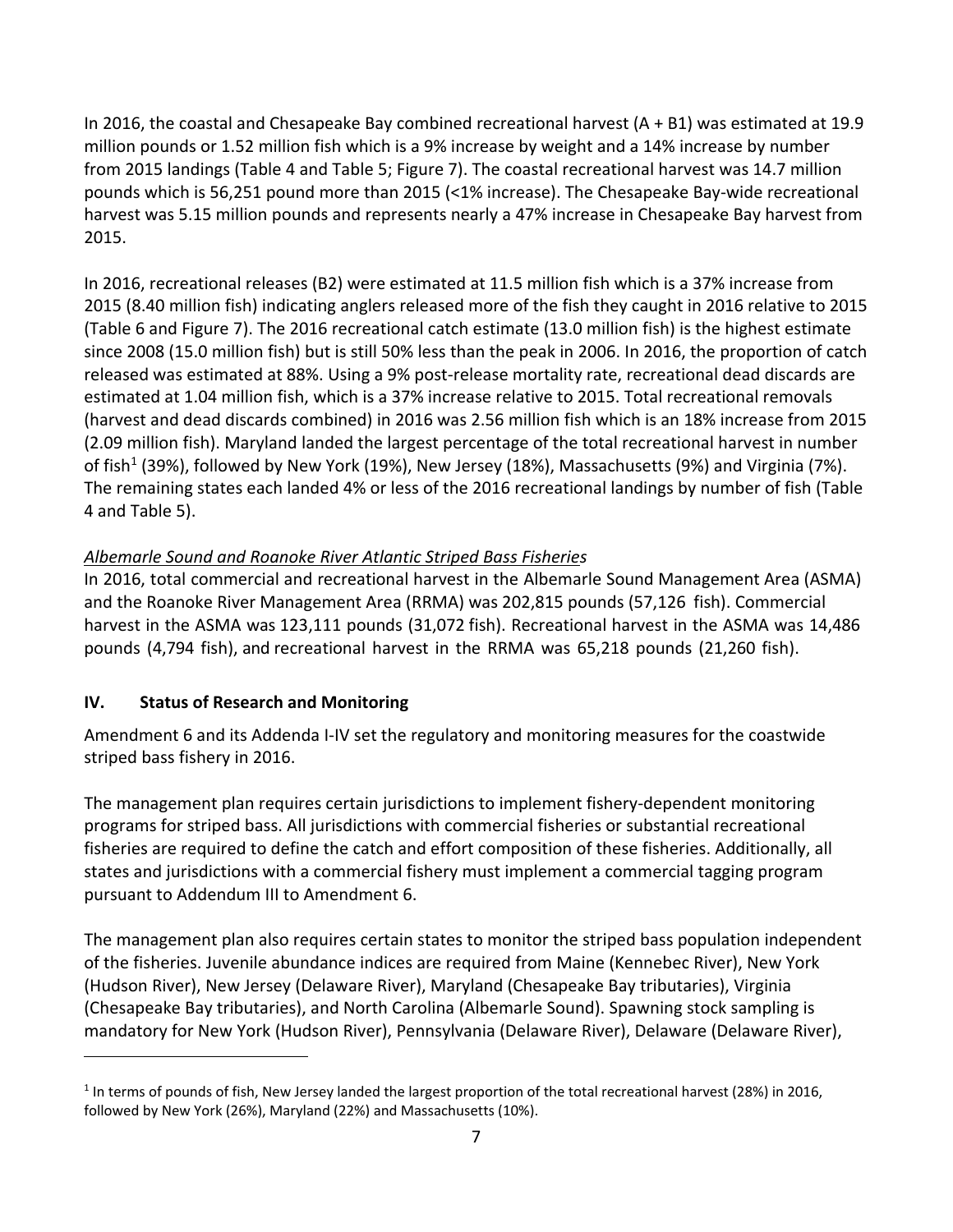Maryland (Upper Chesapeake Bay and Potomac River), Virginia (Rappahannock River and James River), and North Carolina (Albemarle Sound‐Roanoke River). Amendment 6 requires NOAA Fisheries, USFWS, Massachusetts, New York, New Jersey, Maryland, Virginia, and North Carolina to continue their tagging programs, which provide data used to determine survivorship and migration patterns.

### **V. Status of Management Measures and Issues**

#### *Coastal Commercial Quota*

In 2016, one state had a coastal commercial quota lower than their Addendum IV allocation due to quota overages in 2015 (Rhode Island exceeded its quota by 6,903 pounds resulting in an effective quota of 174,669 in 2016). In 2016, the total coastal commercial quota was 2,838,715 pounds and was not exceeded, however three states exceeded their coastal commercial allocation; Massachusetts by 68,927 pounds, Rhode Island by 32 pounds, and Virginia by 589 pounds. The 2016 commercial quotas and harvest and 2017 commercial quotas are listed in Table 7, by state.

#### *Chesapeake Bay Quota*

In 2016, per Addendum IV, the Chesapeake Bay-wide quota was 3,120,247 pounds. Shares are allocated to Maryland, the PRFC, and Virginia based on historical harvest. In 2016, the bay‐wide quota was not exceeded and all bay-jurisdictions maintained harvest below its respective quota (Table 7).

#### *Chesapeake Bay Spring Trophy Fishery*

Recreational fishermen in the Chesapeake Bay are permitted to take adult migrant fish during a limited seasonal fishery, commonly referred to as the Spring Trophy Fishery. From 1993 to 2007 the fishery operated under a quota. Beginning in 2008, the Board approved non‐quota management until stock assessment indicates that corrective action is necessary to reduce F on the coastal stock. The Spring Trophy Fishery is managed via bag limits and size restrictions. In 2016, the estimate of migrant fish harvested during the trophy season was 74,349 fish (74,139 fish in Maryland and 210 fish in Virginia) and represents a twofold increase from the 2015 estimate of 30,779 fish (2016 and 2017 state compliance reports).

#### *Wave‐1 Recreational Harvest Estimates*

Evidence suggests that North Carolina, Virginia, and possibly other states have had sizeable wave‐1 (January/February) recreational striped bass fisheries beginning in 1996 (NEFSC 2013b). The Marine Recreational Information Program (MRIP), formerly the Marine Recreational Fisheries Statistics Survey (MRFSS), has sampled for striped bass in North Carolina during wave‐1 since 2004. Other states are not currently covered during wave‐1.

However, striped bass distributions on their overwintering grounds during December through February has changed significantly since the mid‐2000s. The migratory portion of the stocks has been well offshore in the EEZ (>3 miles) effecting both Virginia's and North Carolina's striped bass winter ocean fisheries in recent years. Furthermore, North Carolina has reported zero striped bass landings during wave‐1 in the ocean for 2012‐2016.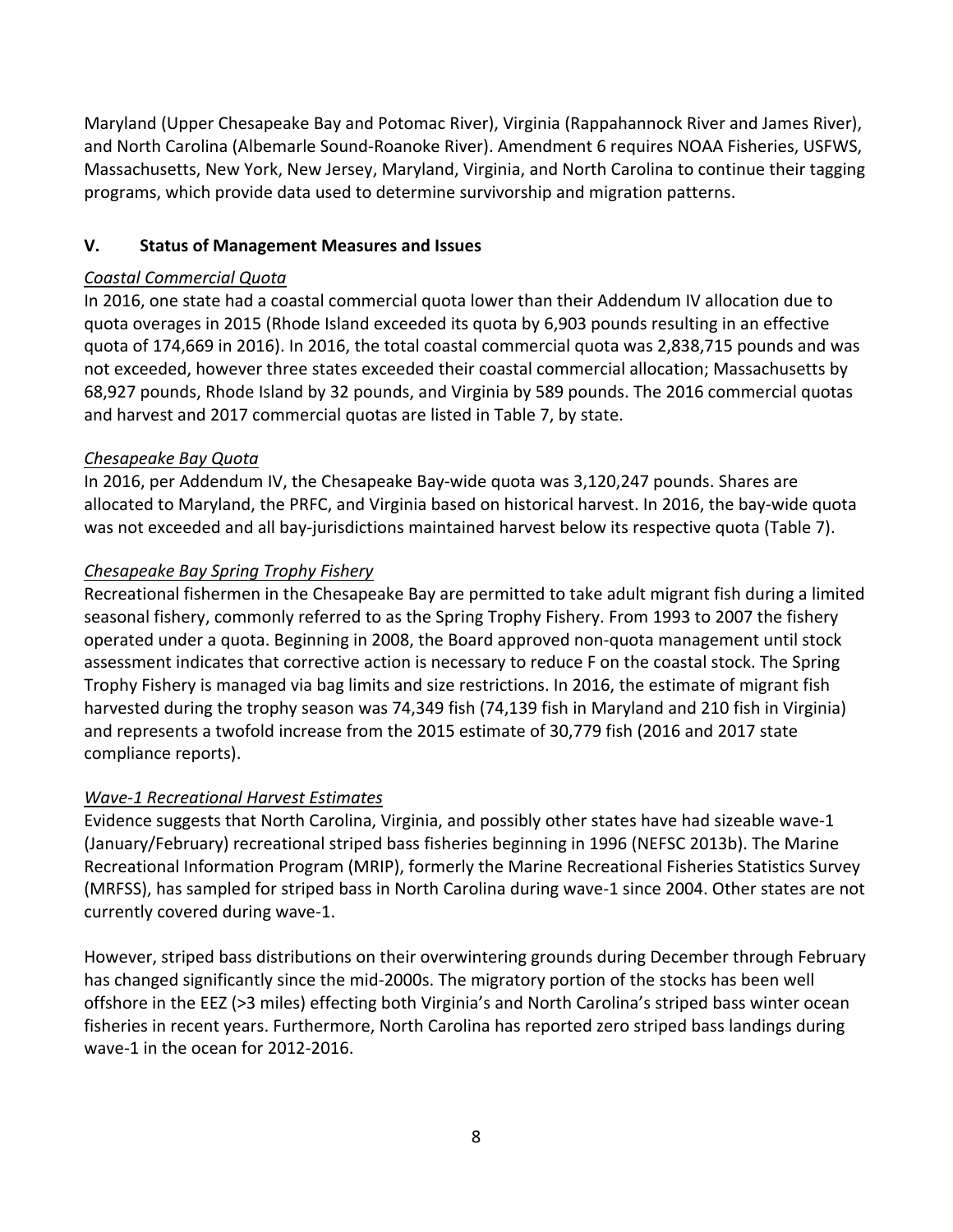#### *Addendum II: Juvenile Abundance Index Analysis*

Amendment 6 requires the following states to conduct striped bass young‐of‐year juvenile abundance index (JAI) surveys on an annual basis: Maine for the Kennebec River; New York for the Hudson River; New Jersey for the Delaware River; Maryland for the Maryland Chesapeake Bay tributaries; Virginia for the Virginia Chesapeake Bay tributaries; and North Carolina for the A‐R stock.

The PRT (including members of the TC) annually reviews trends in all required JAIs. Per Addendum II to Amendment 6, recruitment failure is defined as a value that is below 75% (the first quartile, or Q1) of all values in a fixed time series appropriate to each JAI. If any survey's JAI falls below their respective Q1 for three consecutive years, then appropriate action should be recommended by the TC to the Management Board. The Management Board is the final arbiter in all management decisions.

For the 2017 review of JAIs, the analysis evaluates the 2014, 2015, and 2016 JAI values. No state's JAI met the criteria for recruitment failure (Figure 8). Maine's JAI was below the Q1 threshold in 2015, near the long‐term average in 2014, and slightly below average in 2016. New York's 2016 JAI value was below the Q1 threshold, but the JAI was slightly above average in 2014 and 2015. New Jersey's JAI was above average in 2014 and 2016, but was below average in 2015. Maryland's JAI was below the Q1 threshold in 2016, well above average in 2015 (the 2015 value is the  $7<sup>th</sup>$  highest in the time series), and slightly below average in 2014. Virginia's JAI was below average in 2016 and slightly above average in 2015 and 2014. North Carolina's JAI for the A‐R stock was slightly below average in 2016 but well above average in 2015 and 2014.

#### *Addendum III: Commercial Fish Tagging Program*

Addendum III to Amendment 6 includes compliance requirements for monitoring commercial fishery tagging programs. In 2016, The PRT determined that all states implemented commercial tagging programs consistent with the requirements of Addendum III. Table 10 describes commercial tagging program requirements by state.

#### *Albemarle‐Roanoke Striped Bass FMP*

The Interstate FMP for Atlantic Striped Bass requires North Carolina to inform the Commission of changes to striped bass management in the Albemarle Sound/Roanoke River (A‐R) System. North Carolina must adhere to the compliance criteria in Amendment 6. After review, the PRT determined that North Carolina's FMP is consistent with the mandatory components of Amendment 6.

Estuarine striped bass in North Carolina are currently managed under Amendment 1 to the North Carolina Estuarine Striped Bass Fishery Management Plan (FMP) and its subsequent revision (NCDMF 2014). It is a joint plan between the North Carolina Marine Fisheries Commission (NCMFC) and the North Carolina Wildlife Resources Commission (NCWRC). Amendment 1, adopted in 2013, lays out separate management strategies for the Albemarle Sound‐Roanoke Rive (A‐R) stock and the estuarine (non‐migratory) Central and Southern striped bass stocks in the Tar/Pamlico, Neuse, and Cape Fear rivers. Management programs in Amendment 1 utilize annual total allowable landings (TAL), daily possession limits, open and closed harvest seasons, gill net mesh size and yardage restrictions, seasonal attendance requirements, barbless hook requirements in some areas, minimum size limits, and slot limits to maintain a sustainable harvest and reduce regulatory discard mortality in all sectors.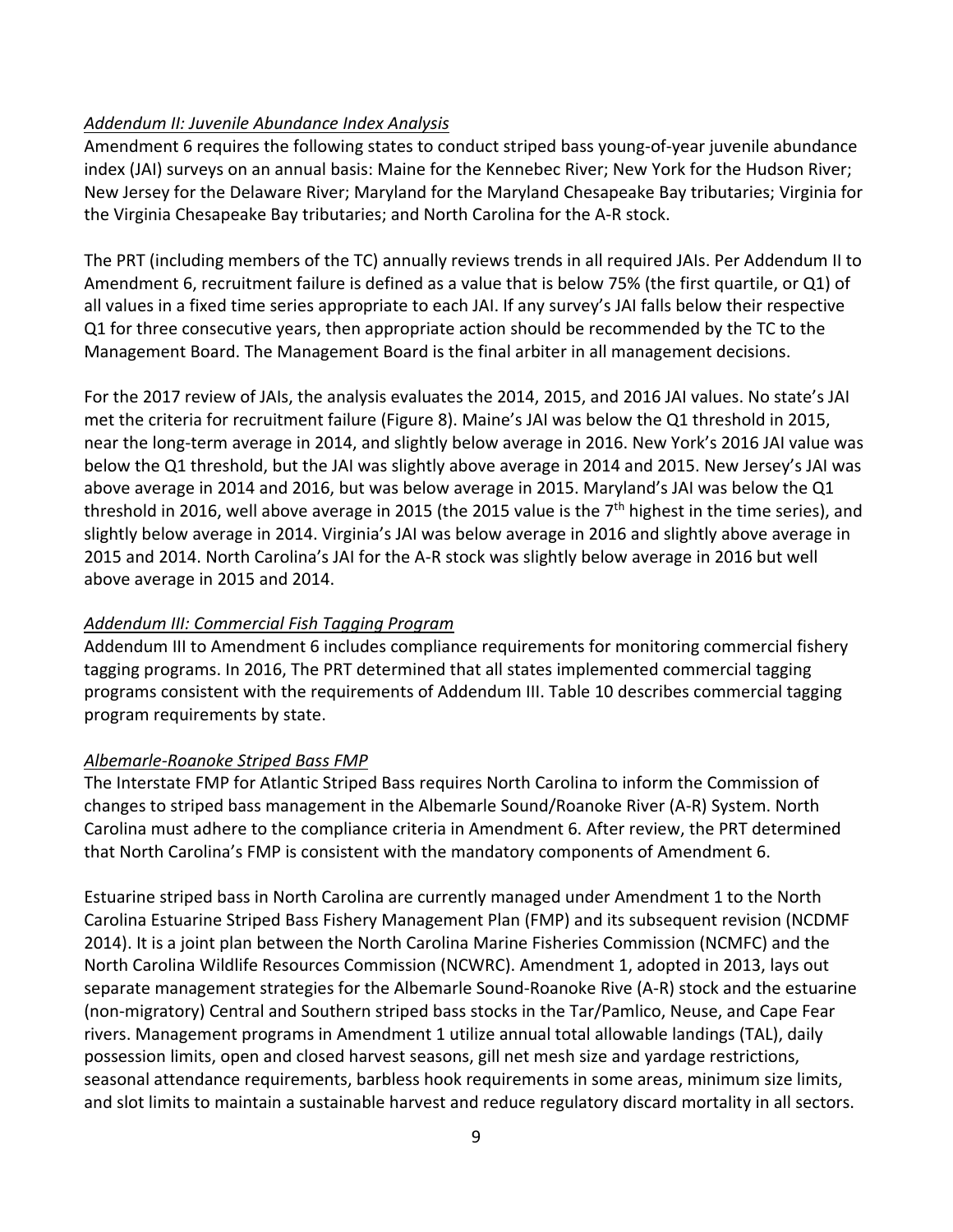Amendment 1 also maintains the stocking regime in the central and southern systems and the harvest moratorium on striped bass in the Cape Fear River and its tributaries (NCDMF 2013). Striped bass fisheries in the Atlantic Ocean of North Carolina are managed under ASMFC's Amendment 6 and subsequent addenda to the Interstate FMP for Atlantic Striped Bass.

## *Law Enforcement Reporting*

States are asked to report and summarize law enforcement cases that occurred the previous season in annual compliance reports. In 2016, reported law enforcement cases (e.g., the number of warnings and citations) were similar to those reported in 2015. The most common violations were recreationally harvested fish under the legal size limit and possessing fish in excess of the bag limit.

## **VI. Annual State Compliance and Plan Review Team Recommendations**

The following regulatory changes occurred in 2016:

Maryland: effective June 1, 2016, the ocean recreational fishery bag and size limit changed from one fish at 28" minimum size to two fish at 28‐38" total length slot size limit, or greater than 44", through conservation equivalency.

In 2016, and based on the annual state compliance reports, the PRT determined that each state and jurisdiction implemented a management program consistent with the requirements of Amendment 6 and addenda I‐IV (Table 11). Refer to Table 8 and Table 9 for 2016 striped bass fishing regulations by state.

Amendment 6 includes compliance requirements for monitoring programs (summarized in *Section IV*). Compliance with these requirements is summarized in Table 11. The PRT determined that each state and jurisdictions carried out the required monitoring programs in the 2016 fishing year. No monitoring program changes were documented in the 2017 compliance reports, or provided via personal communication.

Addendum III to Amendment 6 includes compliance requirements for monitoring commercial fishery tagging programs. The PRT determined that all states and jurisdictions with commercial striped bass fisheries implemented a commercial tagging program consistent with the requirements of Addendum III. Table 10 describes each state's program requirements.

### **VII. Research Recommendations**

The following categorized and prioritized research recommendations were developed by the 2013 Benchmark Stock Assessment Subcommittee and the 57<sup>th</sup> SARC:

# *Fishery‐Dependent Priorities*

*High*

 Continue collection of paired scale and otolith samples, particularly from larger striped bass, to facilitate development of otolith-based age-length keys and scale-otolith conversion matrices.<sup>1</sup>

# *Moderate*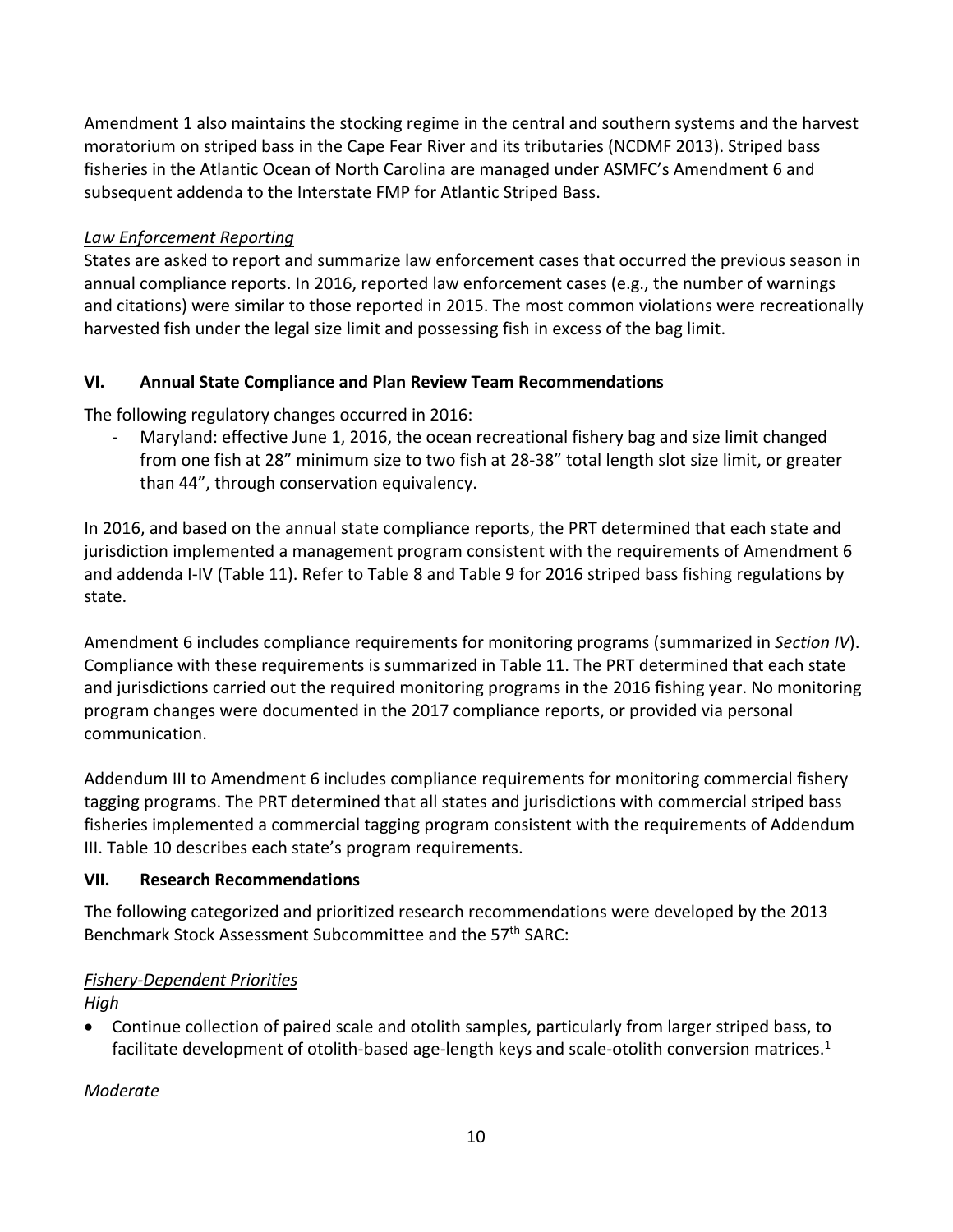- Develop studies to provide information on gear specific discard morality rates and to determine the magnitude of bycatch mortality.2
- Improve estimates of striped bass harvest removals in coastal areas during wave 1 and in inland waters of all jurisdictions year round.
- $\bullet$  Evaluate the percentage of fishermen using circle hooks.<sup>3</sup>

## *Fishery‐Independent Priorities*

*Moderate*

- Develop a refined and cost-efficient, fisheries-independent coastal population index for striped bass stocks.
	- o The PRT recommends the SBTC be tasked with exploring whether the Cooperative Winter Tagging Cruise, NEAMAP, and/or NMFS Trawl Survey datasets would prove useful in this respect.

## *Modeling / Quantitative Priorities*

*High*

- Develop a method to integrate catch-at-age and tagging models to produce a single estimate of F and stock status.4
- Develop a spatially and temporally explicit catch-at-age model incorporating tag based movement information.5
	- o The PRT recommends that the SAS be tasked with reviewing recent published literature examining tag‐based movement information to see if they would contribute to the development of such a model (e.g., Callihan et al. 2014)
- Review model averaging approach to estimate annual fishing mortality with tag based models. Review validity and sensitivity to year groupings.6
- Develop methods for combining tag results from programs releasing fish from different areas on different dates.
- Examine potential biases associated with the number of tagged individuals, such as gear specific mortality (associated with trawls, pound nets, gill nets, and electrofishing), tag induced mortality, and tag loss.7
- Develop field or modeling studies to aid in estimation of natural mortality or other factors affecting the tag return rate.

### *Moderate*

- Develop maturity ogives applicable to coastal migratory stocks.
- Examine methods to estimate annual variation in natural mortality.<sup>8</sup>
- Develop reliable estimates of poaching loss from striped bass fisheries.
- Improve methods for determining population sex ratio for use in estimates of SSB and biological reference points.
- Evaluate truncated matrices and covariate based tagging models.

### *Low*

- Examine issues with time saturated tagging models for the 18 inch length group.
- Develop tag based reference points.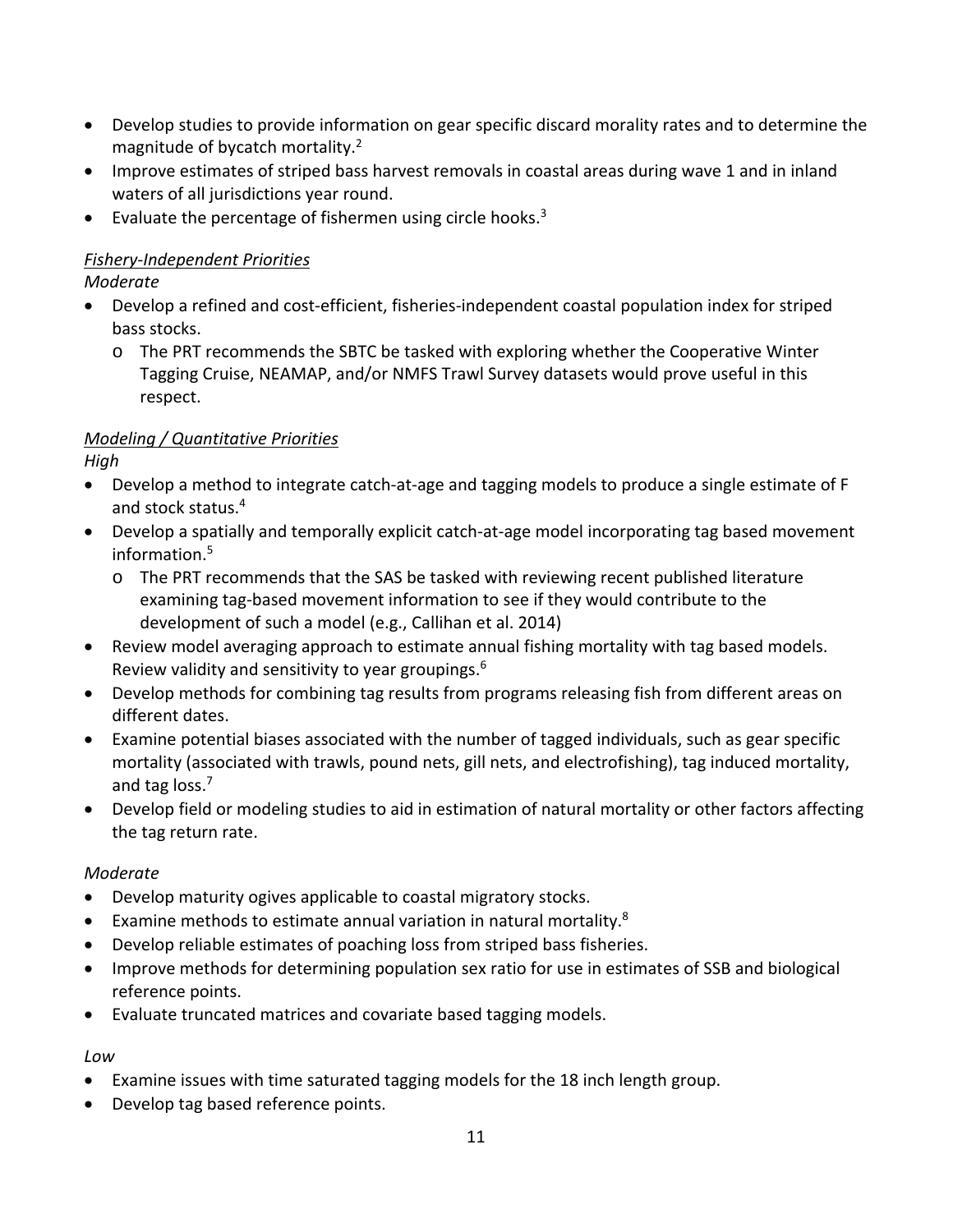# *Life History, Biological, and Habitat Priorities*

*High*

- Continue in-depth analysis of migrations, stock compositions, etc. using mark-recapture data.<sup>9</sup>
- Continue evaluation of striped bass dietary needs and relation to health condition.<sup>10</sup>
- Continue analysis to determine linkages between the mycobacteriosis outbreak in Chesapeake Bay and sex ratio of Chesapeake spawning stock, Chesapeake juvenile production, and recruitment success into coastal fisheries.

# *Moderate*

- Examine causes of different tag based survival estimates among programs estimating similar segments of the population.
- Continue to conduct research to determine limiting factors affecting recruitment and possible density implications.
- Conduct study to calculate the emigration rates from producer areas now that population levels are high and conduct multi-year study to determine inter-annual variation in emigration rates.

# *Low*

- Determine inherent viability of eggs and larvae.
- Conduct additional research to determine the pathogenicity of the IPN virus isolated from striped bass to other warm water marine species, such as flounder, menhaden, shad, and largemouth bass.

# *Management, Law Enforcement, and Socioeconomic Priorities*

*Moderate*

- Examine the potential public health trade-offs between the continued reliance on the use of high minimum size limits (28 inches) on coastal recreational anglers and its long‐term effects on enhanced PCB contamination among recreational stakeholders.<sup>11, 13</sup>
- Evaluate striped bass angler preferences for size of harvested fish and trade‐offs with bag limits.

# *Habitat Recommendations*

- Passage facilities should be designed specifically for passing striped bass for optimum efficiency at passing this species.
- Conduct studies to determine whether passing migrating adults upstream earlier in the year in some rivers would increase striped bass production and larval survival, and opening downstream bypass facilities sooner would reduce mortality of early emigrants (both adult and early‐hatched juveniles).
- All state and federal agencies responsible for reviewing impact statements and permit applications for projects or facilities proposed for striped bass spawning and nursery areas shall ensure that those projects will have no or only minimal impact on local stocks, especially natal rivers of stocks considered depressed or undergoing restoration.<sup>11</sup>
- Federal and state fishery management agencies should take steps to limit the introduction of compounds which are known to be accumulated in striped bass tissues and which pose a threat to human health or striped bass health.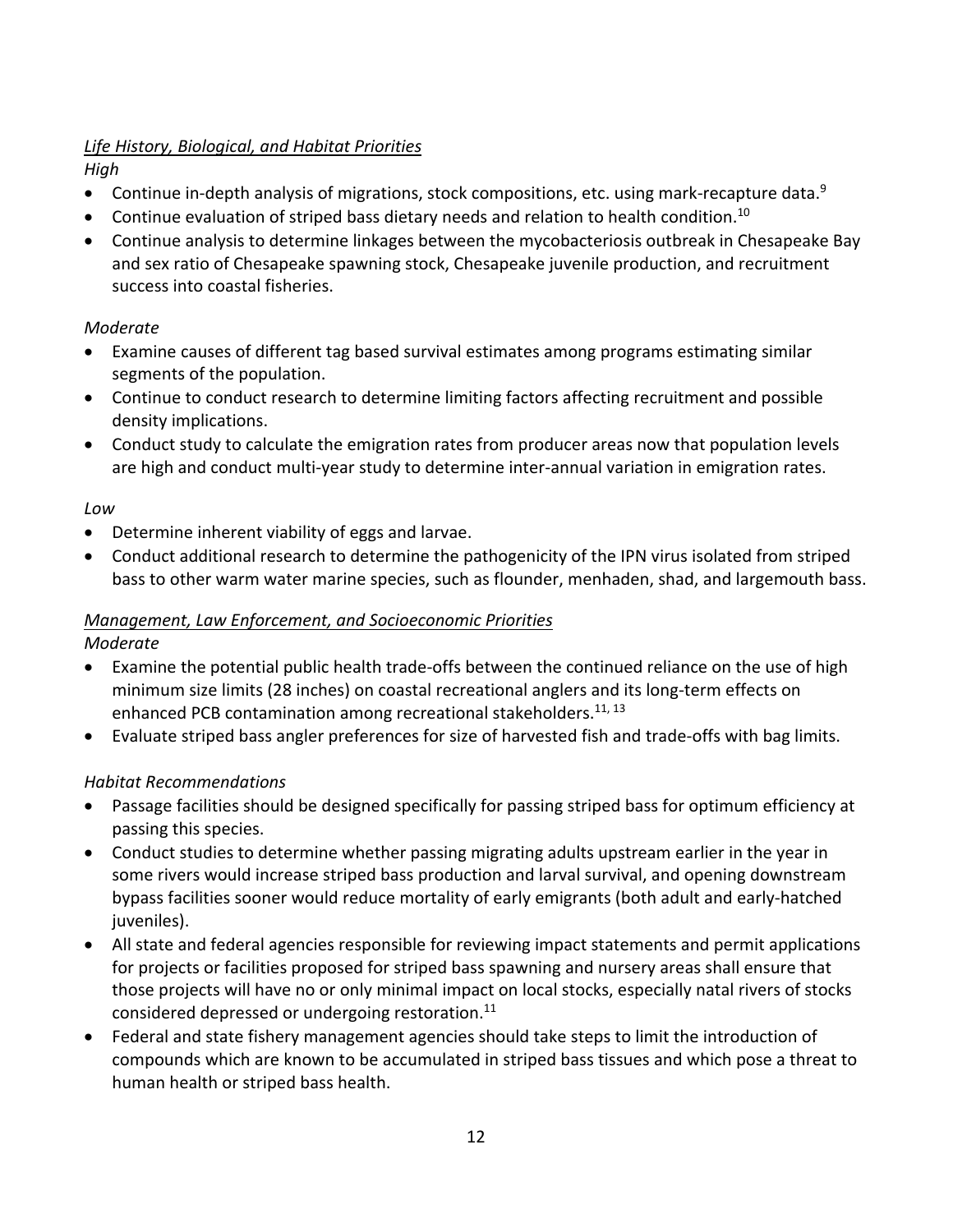- Every effort should be made to eliminate existing contaminants from striped bass habitats where a documented adverse impact occurs.
- Water quality criteria for striped bass spawning and nursery areas should be established, or existing criteria should be upgraded to levels that are sufficient to ensure successful striped bass reproduction.
- Each state should implement protection for the striped bass habitat within its jurisdiction to ensure the sustainability of that portion of the migratory stock. Such a program should include: inventory of historical habitats, identification of habitats presently used, specification of areas targeted for restoration, and imposition or encouragement of measures to retain or increase the quantity and quality of striped bass essential habitats.
- States in which striped bass spawning occurs should make every effort to declare striped bass spawning and nursery areas to be in need of special protection; such declaration should be accompanied by requirements of non‐degradation of habitat quality, including minimization of non‐point source runoff, prevention of significant increases in contaminant loadings, and prevention of the introduction of any new categories of contaminants into the area. For those agencies without water quality regulatory authority, protocols and schedules for providing input on water quality regulations to the responsible agency should be identified or created, to ensure that water quality needs of striped bass stocks are met.<sup>12</sup>
- ASMFC should designate important habitats for striped bass spawning and nursery areas as HAPC.
- Each state should survey existing literature and data to determine the historical extent of striped bass occurrence and use within its jurisdiction. An assessment should be conducted of those areas not presently used for which restoration is feasible.

#### Footnotes

- $1$  The Fish and Wildlife Service has archived otolith samples from known-age (CWT-tagged), stocked fish, for which scale ages were derived as well. These fish were collected during past Cooperative Winter Tagging Cruises and the otoliths, once aged, will increase our sample size, and since these are known‐age fish, will also allow an examination of extent that which reader error affects both otolith age, and scale age.
- <sup>2</sup> Literature search and some modeling work completed.
- <sup>3</sup> Work ongoing in New York through the Hudson River Angler Diary, Striped Bass Cooperative Angler Program, and ACCSP e‐logbook.
- <sup>4</sup> Model developed, but the tagging data overwhelms the model. Issues remain with proper weighting.
- <sup>5</sup> Model developed with Chesapeake Bay and the rest of the coast as two fleets. However, no tagging data has been used in the model.
- <sup>6</sup> Work ongoing by Striped Bass Tagging Subcommittee to evaluate the best years to use for the IRCR and the periods to use for the MARK models.
- $<sup>7</sup>$  Gear specific survival being examined in Hudson River.</sup>
- <sup>8</sup> Ongoing work by the Striped Bass Tagging Subcommittee
- <sup>9</sup> Ongoing through Cooperative Winter Tagging Cruise and striped bass charter boat tagging trips. See Cooperative Winter Tagging Cruise 25 Year Report, in preparation.
- <sup>10</sup> Plans for a stomach content collection program in the Chesapeake Bay by the Chesapeake Bay Ecological Foundation.
- <sup>11</sup> Ongoing in New York.
- <sup>12</sup> Significant habitat designations completed in the Hudson River and New York Marine Districts.
- <sup>13</sup> Samples collected from two size groups ( $\geq$  28 inches and 20-26 inches) in Pennsylvania and processed by the Department of Environmental Protection to compare contamination of the two size groups.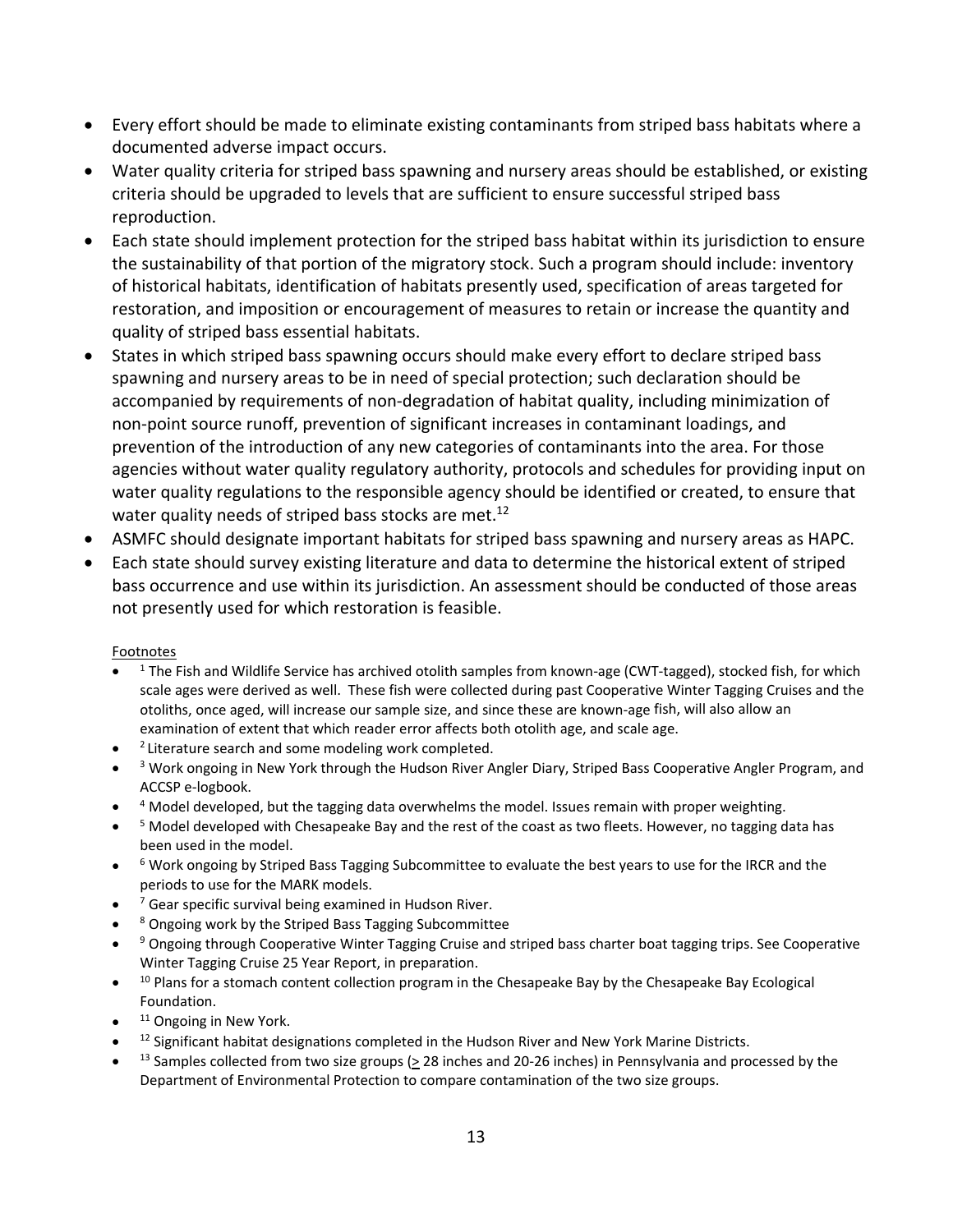#### **VIII. References**

- Atlantic States Marine Fisheries Commission (ASMFC). 2013. Update of the Striped Bass stock assessment using final 2012 data. A report prepared by the Atlantic Striped Bass Technical Committee. 74 p. Arlington, VA.
- Atlantic States Marine Fisheries Commission (ASMFC). 2016. Update of the Striped Bass stock assessment using final 2012 data. A report prepared by the Atlantic Striped Bass Technical Committee. 74 p. Arlington, VA.
- Atlantic States Marine Fisheries Commission (ASMFC). 2017. Atlantic Striped Bass Annual Compliance Reports.
- Callihan, J. L., Godwin, C. H., Buckel, J. A. 2014. Effect of demography on spatial distribution: movement patterns of the Albemarle Sound‐Roanoke River stock of Striped bass (*Morone saxatilis*). Fish. Bull. 112:131‐143.
- Mroch, R., and C.H. Godwin. 2016. Stock Status of Albemarle Sound‐Roanoke River Striped Bass. North Carolina Division of Marine Fisheries, Morehead City, North Carolina.
- North Carolina Department of Marine Fisheries (NCDMF). 2013. Amendment 1 to the North Carolina Estuarine Striped Bass Fishery Management Plan. North Carolina Department of Environment and Natural Resources. North Carolina Division of Marine Fisheries. Morehead City, NC. 826 pp.
- North Carolina Department of Marine Fisheries (NCDMF). 2014. November 2014 Revision to Amendment 1 to the North Carolina Estuarine Striped Bass Fishery Management Plan. North Carolina Department of Environment and Natural Resources. North Carolina Division of Marine Fisheries. Morehead City, NC. 15 pp.
- Northeast Fisheries Science Center (NEFSC). 2013a. 57<sup>th</sup> Northeast Regional Stock Assessment Workshop (57<sup>th</sup> SAW) Assessment Report. US Dept Commer. Northeast Fish Sci Cent Ref Doc. 13-14; 39 p. Available from: National Marine Fisheries Service, 166 Water Street, Woods Hole, MA 02543‐1026
- Northeast Fisheries Science Center (NEFSC). 2013b. 57<sup>th</sup> Northeast Regional Stock Assessment Workshop (57<sup>th</sup> SAW) Assessment Report. US Dept Commer. Northeast Fish Sci Cent Ref Doc. 13-16; 967 p. Available from: National Marine Fisheries Service, 166 Water Street, Woods Hole, MA 02543‐1026
- National Oceanic and Atmospheric Administration (NOAA). 2012. 2011 Biennial Report to Congress on the Progress and Findings of Studies on Striped bass Populations. Washington (DC): US Department of Congress, NOAA National Marine Fisheries Service. 38 p.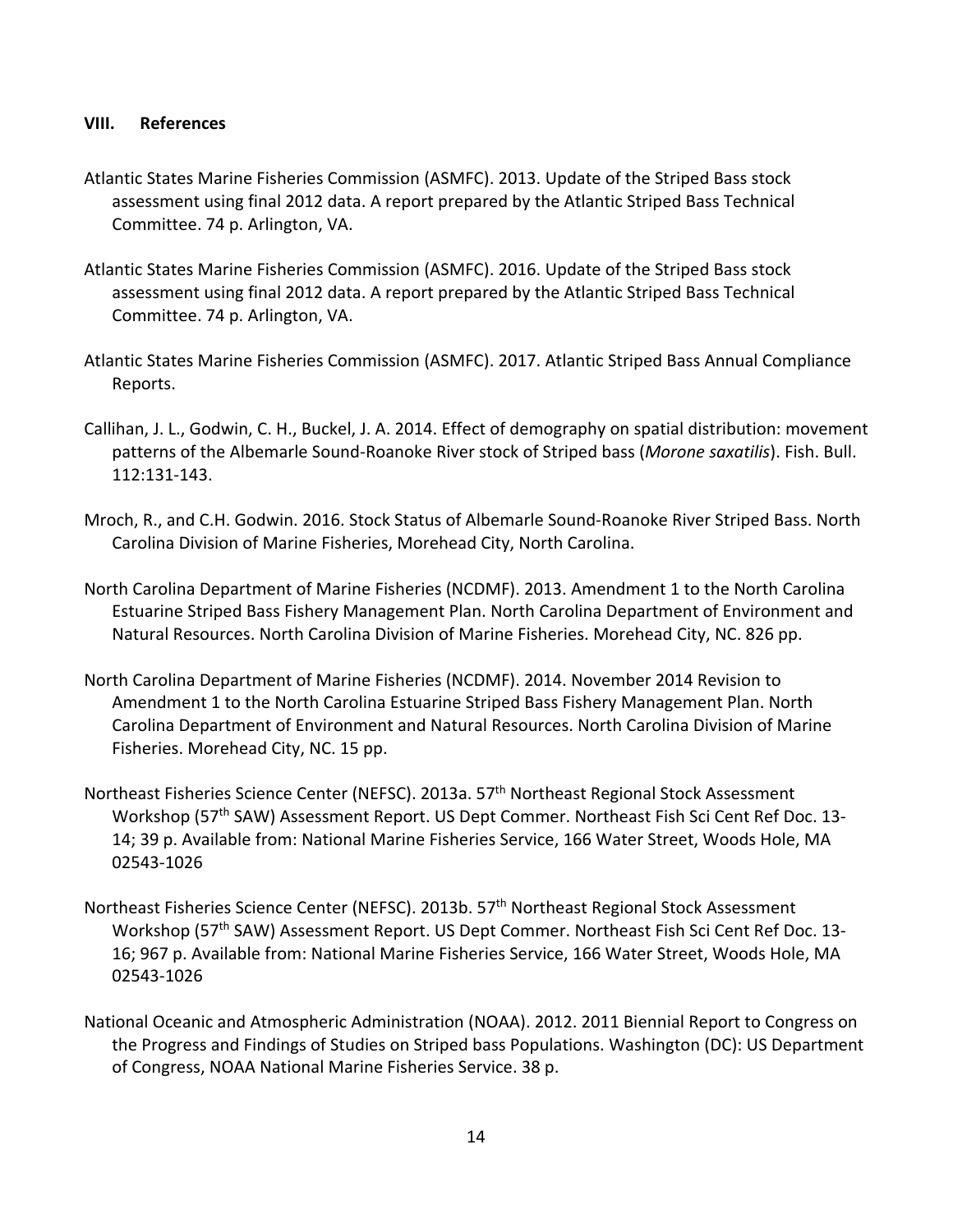#### **IX. Tables**

Tables 1-6 report harvest and discard estimates from 1990-2016 due to space constraints.

**Table 1. Total harvest of Atlantic striped bass by sector, 1990‐2016.** Source: MRIP and ACCSP, 2016 estimates queried August 2 and July 28, 2017, respectively. Previous year's estimates may differ from MRIP due to routine updates. Estimates exclude inshore harvest from the A‐R.

| Year      | <b>Commercial Landings</b> |                | <b>Recreational (A+B1)</b> |                | <b>Total</b>  |                |
|-----------|----------------------------|----------------|----------------------------|----------------|---------------|----------------|
|           | <b>Pounds</b>              | <b>Numbers</b> | <b>Pounds</b>              | <b>Numbers</b> | <b>Pounds</b> | <b>Numbers</b> |
| 1990      | 689,895                    | 115,636        | 2,226,545                  | 163,242        | 2,916,440     | 278,878        |
| 1991      | 1,471,703                  | 153,798        | 3,643,994                  | 262,469        | 5,115,697     | 416,267        |
| 1992      | 1,434,495                  | 230,714        | 4,026,657                  | 300,180        | 5,461,152     | 530,894        |
| 1993      | 1,749,628                  | 312,860        | 5,651,079                  | 428,719        | 7,400,707     | 741,579        |
| 1994      | 1,776,176                  | 307,443        | 6,777,886                  | 565,167        | 8,554,062     | 872,610        |
| 1995      | 3,390,937                  | 534,914        | 12,425,549                 | 1,089,182      | 15,816,486    | 1,624,096      |
| 1996      | 3,367,185                  | 766,518        | 13,123,332                 | 1,175,112      | 16,490,517    | 1,941,630      |
| 1997      | 5,882,643                  | 1,108,612      | 15,714,071                 | 1,648,127      | 21,596,715    | 2,756,739      |
| 1998      | 6,443,874                  | 1,233,089      | 12,457,222                 | 1,457,062      | 18,901,096    | 2,690,151      |
| 1999      | 6,545,102                  | 1,103,812      | 13,478,473                 | 1,446,388      | 20,023,575    | 2,550,200      |
| 2000      | 6,698,988                  | 1,057,712      | 17,498,212                 | 2,025,113      | 24,197,199    | 3,082,825      |
| 2001      | 6,235,788                  | 952,820        | 19,144,159                 | 2,085,127      | 25,379,947    | 3,037,947      |
| 2002      | 5,999,275                  | 658,091        | 18,219,143                 | 1,973,171      | 24,218,418    | 2,631,262      |
| 2003      | 7,072,686                  | 874,817        | 24,771,639                 | 2,545,052      | 31,844,325    | 3,419,869      |
| 2004      | 7,320,357                  | 913,160        | 29,184,709                 | 2,550,747      | 36,505,066    | 3,463,907      |
| 2005      | 7,134,538                  | 973,572        | 30,222,991                 | 2,441,938      | 37,357,529    | 3,415,510      |
| 2006      | 6,783,628                  | 1,054,664      | 31,044,414                 | 2,788,125      | 37,828,042    | 3,842,789      |
| 2007      | 7,050,692                  | 1,023,358      | 26,994,977                 | 2,523,500      | 34,045,669    | 3,546,859      |
| 2008      | 7,188,715                  | 1,010,955      | 30,595,742                 | 2,466,018      | 37,784,457    | 3,476,973      |
| 2009      | 7,215,818                  | 1,043,512      | 22,937,526                 | 2,040,680      | 30,153,344    | 3,084,191      |
| 2010      | 6,979,612                  | 1,030,938      | 22,994,782                 | 1,986,415      | 29,974,394    | 3,017,353      |
| 2011      | 6,783,239                  | 931,570        | 27,235,091                 | 2,230,256      | 34,018,330    | 3,161,826      |
| 2012      | 6,514,238                  | 839,540        | 19,269,083                 | 1,545,614      | 25,783,321    | 2,385,154      |
| 2013      | 5,816,204                  | 765,797        | 26,411,290                 | 2,120,768      | 32,227,494    | 2,886,565      |
| 2014      | 5,937,662                  | 766,610        | 24,062,167                 | 1,782,868      | 29,999,829    | 2,549,478      |
| 2015      | 4,820,489                  | 620,034        | 18,184,192                 | 1,338,080      | 23,004,681    | 1,958,114      |
| 2016      | 4,818,212                  | 614,469        | 19,879,730                 | 1,524,474      | 24,697,425    | 2,138,943      |
| 3 yr avg  | 5,192,121                  | 668,119        | 20,708,696                 | 1,550,559      | 25,900,645    | 2,218,678      |
| 10 yr avg | 6,312,488                  | 864,962        | 23,856,458                 | 1,959,688      | 30,168,894    | 2,824,650      |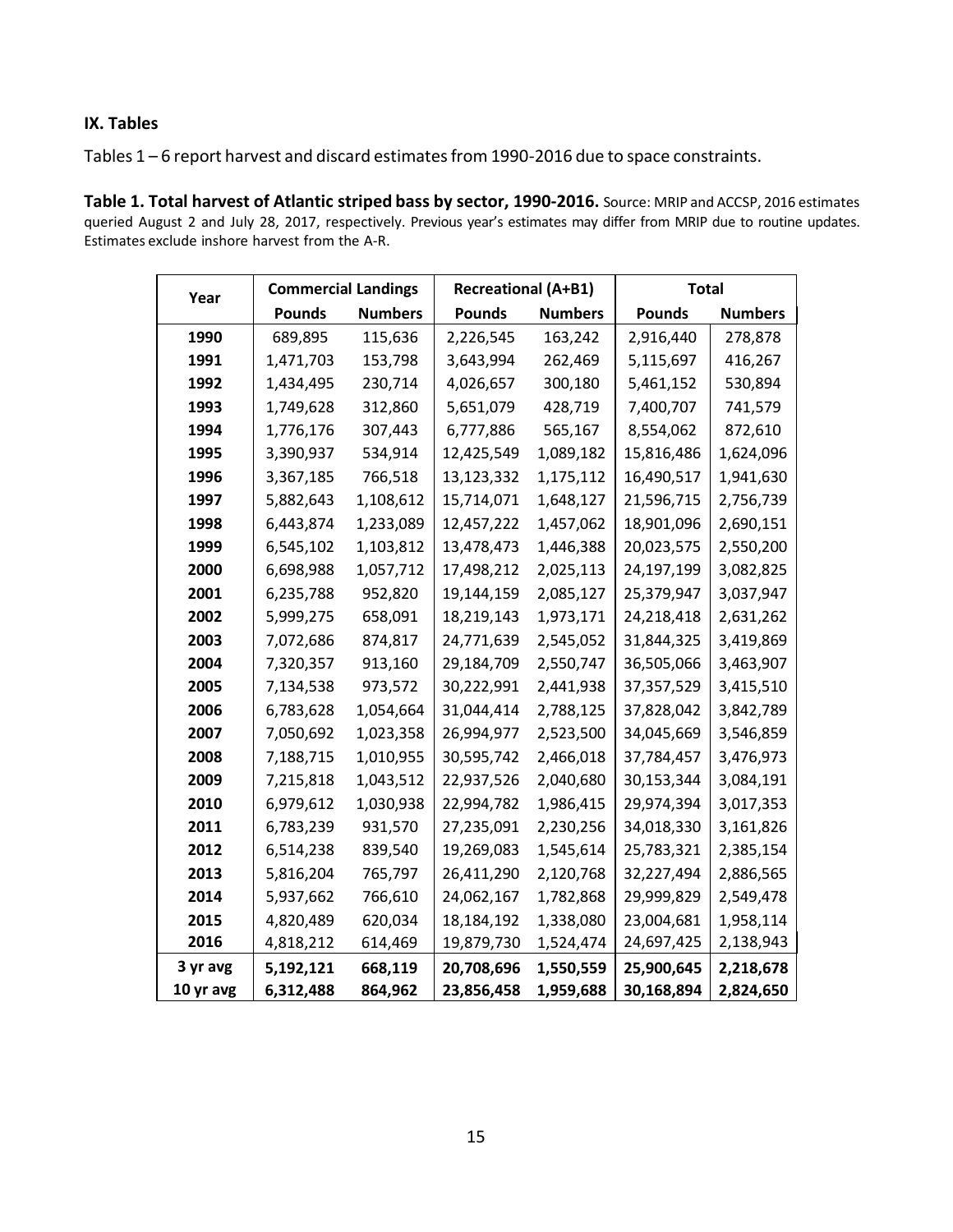Table 2. Commercial harvest (pounds) of Atlantic striped bass by state, 1990-2015. Source: ACCSP, 2016 estimates queried July 28, 2017. Previous year's estimates may differ from ACCSP due to routine updates. Commercial harvest and sale prohibited in ME, NH, CT, and NJ. \* includes fish taken for personal consumption. ^ North Carolina estimates are from the Atlantic Ocean only.

| Year | <b>ME</b> | <b>NH</b> | $MA*$     | <b>RI</b> | <b>CT</b> | <b>NY</b> | <b>NJ</b> | <b>DE</b> | <b>MD</b> | <b>PRFC</b> | <b>VA</b> | NC <sup>^</sup> | <b>Total</b> |
|------|-----------|-----------|-----------|-----------|-----------|-----------|-----------|-----------|-----------|-------------|-----------|-----------------|--------------|
| 1990 |           |           | 148,000   | 4,000     |           | 81,870    |           | 6,509     | 2,887     | 169,060     | 267,735   | 9,797           | 689,858      |
| 1991 |           |           | 235,000   | 28,000    |           | 105,163   |           | 21,079    | 191,066   | 216,755     | 668,454   | 6,186           | 1,471,703    |
| 1992 |           |           | 239,200   | 39,000    |           | 226,611   |           | 17,795    | 552,451   | 127,398     | 204,338   | 27,702          | 1,434,495    |
| 1993 |           |           | 262,600   | 40,000    |           | 109,362   |           | 28,032    | 916,764   | 142,742     | 213,665   | 36,463          | 1,749,628    |
| 1994 |           |           | 199,600   | 39,810    |           | 171,279   |           | 33,897    | 884,970   | 149,891     | 204,124   | 92,605          | 1,776,176    |
| 1995 |           |           | 782,000   | 113,461   |           | 500,784   |           | 38,198    | 856,568   | 198,478     | 557,741   | 343,707         | 3,390,937    |
| 1996 |           |           | 696,815   | 122,562   |           | 504,350   |           | 117,560   | 1,523,293 | 346,834     |           | 55,771          | 3,367,185    |
| 1997 |           |           | 785,942   | 96,519    |           | 460,762   |           | 165,978   | 2,030,061 | 731,114     | 1,153,743 | 458,524         | 5,882,643    |
| 1998 |           |           | 822,000   | 94,663    |           | 484,900   |           | 163,169   | 2,368,393 | 726,179     | 1,476,502 | 308,068         | 6,443,874    |
| 1999 |           |           | 788,171   | 119,679   |           | 491,790   |           | 187,096   | 2,377,393 | 653,266     | 1,538,220 | 389,454         | 6,545,069    |
| 2000 |           |           | 779,736   | 111,812   |           | 542,659   |           | 140,634   | 2,411,554 | 666,001     | 1,883,856 | 162,736         | 6,698,988    |
| 2001 |           |           | 815,054   | 129,654   |           | 633,095   |           | 198,802   | 1,774,758 | 658,676     | 1,675,469 | 350,280         | 6,235,788    |
| 2002 |           |           | 924,870   | 129,172   |           | 518,573   |           | 160,560   | 1,852,634 | 521,048     | 1,592,910 | 299,508         | 5,999,275    |
| 2003 |           |           | 1,055,439 | 246,312   |           | 753,261   |           | 188,419   | 1,813,727 | 676,574     | 1,856,831 | 482,123         | 7,072,686    |
| 2004 |           |           | 1,206,305 | 245,204   |           | 741,668   |           | 181,974   | 1,899,539 | 772,333     | 1,668,307 | 604,824         | 7,320,154    |
| 2005 |           |           | 1,104,737 | 242,303   |           | 689,821   |           | 173,815   | 2,055,558 | 533,456     | 1,746,247 | 588,601         | 7,134,538    |
| 2006 |           |           | 1,312,168 | 238,797   |           | 688,446   |           | 185,987   | 2,207,350 | 673,508     | 1,413,914 | 63,458          | 6,783,628    |
| 2007 |           |           | 1,040,328 | 240,627   |           | 729,743   |           | 188,668   | 2,336,886 | 599,261     | 1,534,799 | 380,380         | 7,050,692    |
| 2008 |           |           | 1,160,122 | 245,988   |           | 653,100   |           | 188,719   | 2,326,023 | 611,789     | 1,714,564 | 288,410         | 7,188,715    |
| 2009 |           |           | 1,138,291 | 234,368   |           | 789,891   |           | 192,311   | 2,394,620 | 727,197     | 1,549,145 | 189,995         | 7,215,818    |
| 2010 |           |           | 1,224,356 | 249,520   |           | 782,402   |           | 185,410   | 2,150,577 | 680,496     | 1,434,219 | 272,632         | 6,979,612    |
| 2011 |           |           | 1,163,865 | 228,163   |           | 854,731   |           | 188,620   | 1,976,473 | 694,151     | 1,434,636 | 242,600         | 6,783,239    |
| 2012 |           |           | 1,219,665 | 239,913   |           | 681,399   |           | 194,324   | 1,928,982 | 733,789     | 1,509,940 | 6,226           | 6,514,238    |
| 2013 |           |           | 1,004,459 | 231,280   |           | 823,801   |           | 191,424   | 1,755,712 | 623,792     | 1,185,736 | 0               | 5,816,204    |
| 2014 |           |           | 1,138,507 | 217,037   |           | 531,456   |           | 167,902   | 1,926,612 | 603,068     | 1,353,080 | 0               | 5,937,622    |
| 2015 |           |           | 865,753   | 188,475   |           | 509,135   |           | 144,068   | 1,471,493 | 536,357     | 1,105,208 | 0               | 4,820,489    |
| 2016 |           |           | 938,740   | 174,701   |           | 560,803   |           | 136,536   | 1,465,317 | 500,602     | 1,041,513 | 0               | 4,817,695    |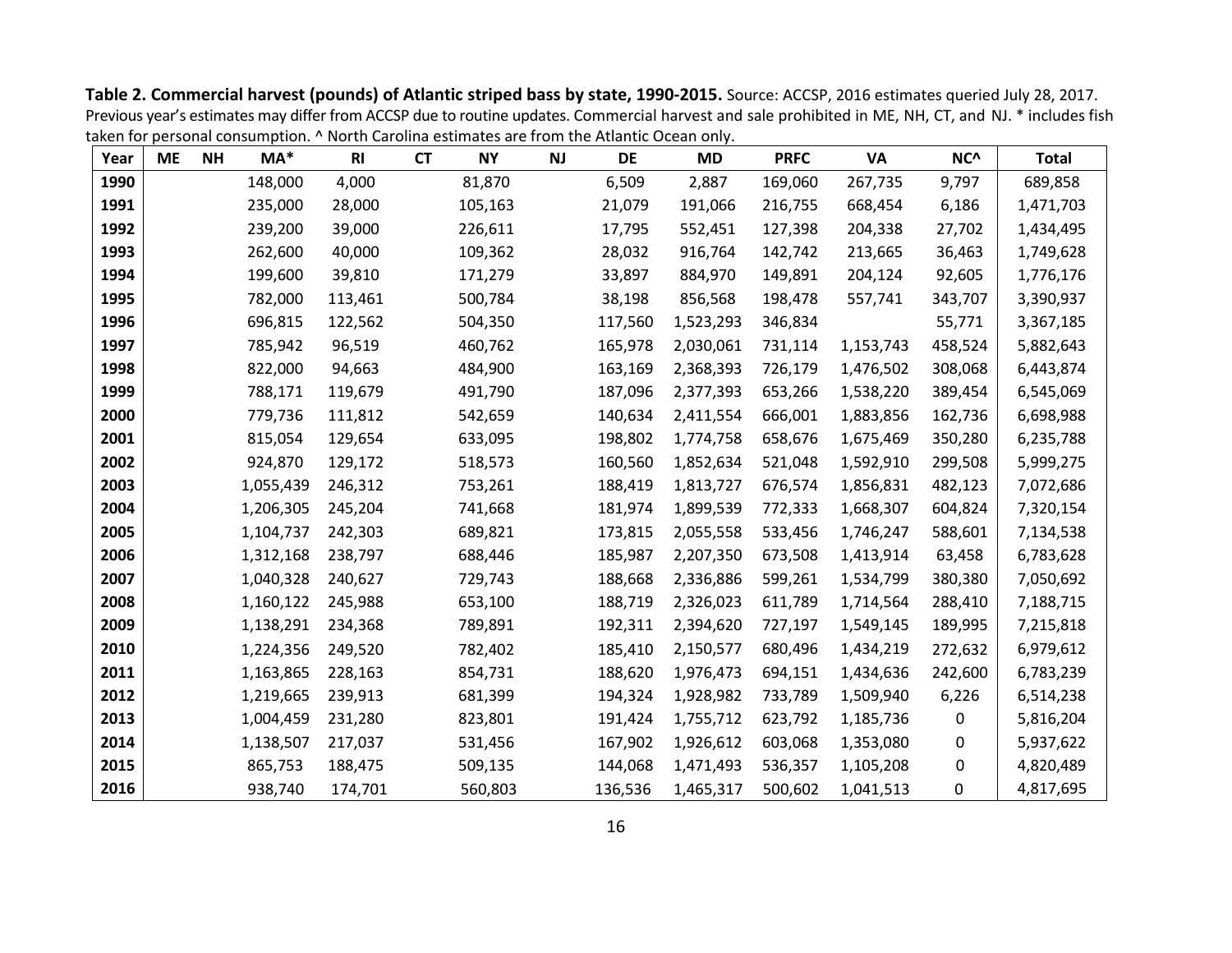| Year | <b>ME</b> | <b>NH</b> | $MA*$  | <b>RI</b> | <b>CT</b> | <b>NY</b> | NJ | DE     | <b>MD</b> | <b>PRFC</b> | VA      | NC^    | <b>Total</b> | <b>Commercial</b> |
|------|-----------|-----------|--------|-----------|-----------|-----------|----|--------|-----------|-------------|---------|--------|--------------|-------------------|
|      |           |           |        |           |           |           |    |        |           |             |         |        |              | <b>Discards</b>   |
| 1990 |           |           | 5,927  | 784       |           | 11,784    |    | 698    | 534       | 38,884      | 56,222  | 803    | 115,636      | 510,011           |
| 1991 |           |           | 9,901  | 3,596     |           | 15,426    |    | 3,091  | 31,880    | 44,521      | 44,970  | 413    | 153,798      | 327,167           |
| 1992 |           |           | 11,532 | 9,095     |           | 20,150    |    | 2,703  | 119,286   | 23,291      | 42,912  | 1,745  | 230,714      | 186,601           |
| 1993 |           |           | 13,099 | 6,294     |           | 11,181    |    | 4,273  | 211,089   | 24,451      | 39,059  | 3,414  | 312,860      | 347,839           |
| 1994 |           |           | 11,066 | 4,512     |           | 15,212    |    | 4,886  | 208,914   | 25,196      | 32,382  | 5,275  | 307,443      | 359,518           |
| 1995 |           |           | 44,965 | 19,722    |           | 43,704    |    | 5,565  | 280,051   | 29,308      | 88,274  | 23,325 | 534,914      | 515,454           |
| 1996 |           |           | 38,354 | 18,570    |           | 39,707    |    | 20,660 | 415,272   | 46,309      | 184,495 | 3,151  | 766,518      | 394,824           |
| 1997 |           |           | 44,841 | 7,061     |           | 37,852    |    | 33,223 | 706,847   | 87,643      | 165,583 | 25,562 | 1,108,612    | 216,745           |
| 1998 |           |           | 43,315 | 8,835     |           | 45,149    |    | 31,386 | 790,154   | 93,299      | 204,911 | 16,040 | 1,233,089    | 326,032           |
| 1999 |           |           | 40,838 | 11,559    |           | 49,795    |    | 34,841 | 650,022   | 90,575      | 205,143 | 21,040 | 1,103,812    | 236,619           |
| 2000 |           |           | 40,256 | 9,418     |           | 54,894    |    | 25,188 | 627,777   | 91,471      | 202,227 | 6,480  | 1,057,712    | 666,997           |
| 2001 |           |           | 40,248 | 10,917    |           | 58,296    |    | 34,373 | 549,896   | 87,809      | 148,346 | 22,936 | 952,820      | 310,900           |
| 2002 |           |           | 48,926 | 11,653    |           | 47,142    |    | 30,440 | 296,635   | 80,300      | 127,211 | 15,784 | 658,091      | 168,201           |
| 2003 |           |           | 61,262 | 15,497    |           | 68,354    |    | 31,531 | 439,482   | 83,091      | 161,777 | 13,823 | 874,817      | 261,974           |
| 2004 |           |           | 66,556 | 15,867    |           | 70,367    |    | 28,406 | 461,064   | 91,888      | 147,998 | 31,014 | 913,160      | 465,642           |
| 2005 |           |           | 65,332 | 14,949    |           | 70,560    |    | 26,336 | 569,964   | 80,615      | 119,244 | 26,573 | 973,572      | 798,544           |
| 2006 |           |           | 75,062 | 15,429    |           | 73,528    |    | 30,212 | 655,951   | 92,288      | 109,396 | 2,799  | 1,054,664    | 194,524           |
| 2007 |           |           | 57,634 | 13,934    |           | 78,287    |    | 31,090 | 598,495   | 86,695      | 140,602 | 16,621 | 1,023,358    | 606,599           |
| 2008 |           |           | 65,330 | 16,616    |           | 73,263    |    | 31,866 | 594,655   | 81,720      | 134,603 | 12,903 | 1,010,955    | 308,715           |
| 2009 |           |           | 63,875 | 20,725    |           | 82,574    |    | 21,590 | 618,076   | 89,693      | 138,303 | 8,675  | 1,043,512    | 611,944           |
| 2010 |           |           | 65,277 | 17,256    |           | 81,896    |    | 19,830 | 584,554   | 90,258      | 159,197 | 12,670 | 1,030,938    | 254,841           |
| 2011 |           |           | 63,309 | 14,344    |           | 87,349    |    | 20,517 | 490,969   | 96,126      | 148,063 | 10,814 | 931,490      | 617,457           |
| 2012 |           |           | 66,394 | 14,953    |           | 66,897    |    | 15,738 | 472,517   | 90,616      | 111,891 | 323    | 839,329      | 792,861           |
| 2013 |           |           | 62,570 | 13,825    |           | 76,206    |    | 17,679 | 399,118   | 78,006      | 117,697 | 0      | 765,101      | 525,581           |
| 2014 |           |           | 60,619 | 10,468    |           | 52,903    |    | 14,894 | 370,661   | 81,429      | 175,324 | 0      | 766,298      | 931,391           |
| 2015 |           |           | 42,250 | 11,325    |           | 44,809    |    | 10,990 | 300,929   | 69,981      | 139,750 | 0      | 620,034      | 299,566           |
| 2016 |           |           | 48,044 | 11,693    |           | 50,780    |    | 17,584 | 286,092   | 70,737      | 129,539 | 0      | 614,469      | 404,815           |

Table 3. Commercial harvest (numbers) of Atlantic striped bass by state and annual dead discard estimates, 1990-2016. Source: ACCSP, 2016 estimates queried July 28, 2017. Previous year's estimates may differ from ACCSP due to routine updates. Commercial harvest and sale prohibited in ME, NH, CT, and NJ. \* includes fish taken for personal consumption. ^ North Carolina estimates are from the Atlantic Ocean only.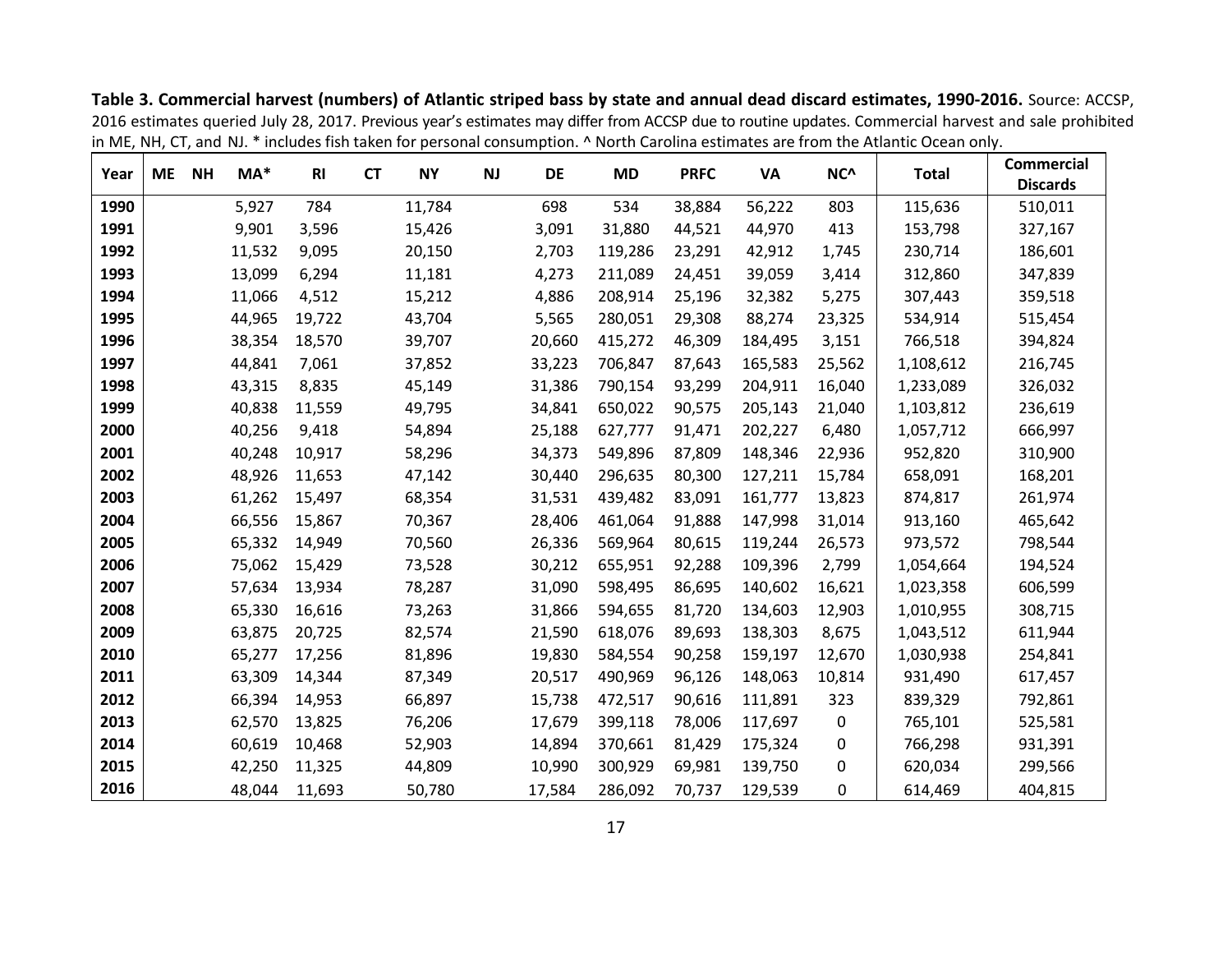| Year | ME     | <b>NH</b> | <b>MA</b> | <b>RI</b> | <b>CT</b> | <b>NY</b> | <b>NJ^</b> | DE     | <b>MD</b> | <b>VA</b> | NC <sup>^</sup> | <b>Total</b> |
|------|--------|-----------|-----------|-----------|-----------|-----------|------------|--------|-----------|-----------|-----------------|--------------|
| 1990 | 2,912  | 617       | 20,515    | 4,677     | 6,082     | 24,799    | 44,878     | 2,009  | 736       | 56,017    | $\mathbf 0$     | 163,242      |
|      |        |           |           |           |           |           |            |        |           |           |                 |              |
| 1991 | 3,265  | 274       | 20,799    | 17,193    | 4,907     | 54,502    | 38,300     | 2,741  | 77,873    | 42,224    | 391             | 262,469      |
| 1992 | 6,357  | 2,213     | 57,084    | 14,945    | 9,154     | 45,162    | 41,426     | 2,400  | 99,354    | 21,118    | 967             | 300,180      |
| 1993 | 612    | 1,540     | 58,511    | 17,826    | 19,253    | 78,560    | 64,935     | 4,055  | 104,682   | 78,481    | 264             | 428,719      |
| 1994 | 3,771  | 3,023     | 74,538    | 5,915     | 16,929    | 87,225    | 34,877     | 4,140  | 199,378   | 127,945   | 7,426           | 565,167      |
| 1995 | 2,189  | 3,902     | 73,806    | 29,997    | 38,261    | 155,821   | 254,055    | 15,361 | 355,237   | 149,103   | 11,450          | 1,089,182    |
| 1996 | 1,893  | 6,461     | 68,300    | 60,074    | 62,840    | 225,428   | 127,952    | 22,867 | 337,415   | 244,746   | 17,136          | 1,175,112    |
| 1997 | 35,259 | 13,546    | 199,373   | 62,162    | 64,639    | 236,902   | 67,800     | 19,706 | 334,068   | 518,483   | 96,189          | 1,648,127    |
| 1998 | 38,094 | 5,929     | 207,952   | 44,890    | 64,215    | 166,868   | 88,973     | 18,758 | 391,824   | 383,786   | 45,773          | 1,457,062    |
| 1999 | 21,102 | 4,641     | 126,755   | 56,320    | 55,805    | 195,261   | 237,010    | 8,772  | 263,191   | 411,873   | 65,658          | 1,446,388    |
| 2000 | 62,186 | 4,262     | 181,295   | 95,496    | 53,191    | 270,798   | 402,302    | 39,543 | 506,462   | 389,126   | 20,452          | 2,025,113    |
| 2001 | 59,947 | 15,291    | 288,032   | 80,125    | 54,165    | 189,714   | 560,208    | 41,195 | 382,557   | 355,020   | 58,873          | 2,085,127    |
| 2002 | 71,907 | 12,857    | 308,749   | 78,190    | 51,060    | 202,075   | 416,455    | 29,149 | 282,429   | 411,248   | 109,052         | 1,973,171    |
| 2003 | 57,765 | 24,878    | 407,100   | 115,471   | 95,983    | 313,761   | 391,842    | 29,522 | 525,191   | 455,812   | 127,727         | 2,545,052    |
| 2004 | 48,816 | 8,386     | 445,745   | 83,990    | 102,844   | 263,096   | 424,208    | 25,429 | 368,682   | 548,768   | 230,783         | 2,550,747    |
| 2005 | 83,617 | 24,940    | 340,743   | 110,490   | 141,290   | 376,894   | 411,532    | 20,438 | 533,929   | 293,161   | 104,904         | 2,441,938    |
| 2006 | 75,347 | 13,521    | 314,987   | 75,811    | 115,214   | 367,835   | 509,606    | 20,159 | 669,140   | 547,482   | 79,023          | 2,788,125    |
| 2007 | 53,694 | 6,348     | 315,409   | 101,400   | 118,549   | 474,062   | 289,656    | 8,465  | 765,169   | 353,372   | 37,376          | 2,523,500    |
| 2008 | 59,152 | 5,308     | 377,959   | 51,191    | 108,166   | 685,589   | 309,411    | 26,934 | 415,403   | 401,155   | 25,750          | 2,466,018    |
| 2009 | 62,153 | 8,587     | 344,401   | 71,427    | 60,876    | 356,311   | 283,024    | 19,539 | 501,845   | 326,867   | 5,650           | 2,040,680    |
| 2010 | 17,396 | 5,948     | 341,045   | 70,108    | 92,806    | 538,374   | 320,413    | 16,244 | 457,898   | 102,405   | 23,778          | 1,986,415    |
| 2011 | 18,105 | 32,704    | 255,507   | 88,635    | 63,288    | 674,844   | 393,194    | 18,023 | 445,171   | 146,603   | 94,182          | 2,230,256    |
| 2012 | 11,624 | 14,498    | 377,931   | 61,537    | 64,573    | 424,522   | 168,629    | 25,399 | 262,143   | 134,758   | 0               | 1,545,614    |
| 2013 | 23,143 | 17,657    | 298,945   | 218,236   | 143,373   | 490,855   | 345,008    | 19,520 | 477,295   | 118,686   | 0               | 2,152,718    |
| 2014 | 20,750 | 6,415     | 277,138   | 103,516   | 86,763    | 409,342   | 225,910    | 8,774  | 583,028   | 67,486    | 0               | 1,789,122    |
| 2015 | 4,720  | 1,828     | 170,770   | 39,857    | 70,522    | 262,181   | 284,257    | 3,101  | 406,371   | 94,473    | 0               | 1,338,080    |
| 2016 | 10,557 | 4,325     | 131,793   | 58,247    | 48,830    | 290,423   | 271,451    | 2,442  | 595,902   | 110,504   | 0               | 1,524,474    |

Table 4. Recreational harvest (numbers) of Atlantic striped bass by state, 1990- 2016. Source: MRIP, 2016 estimates queried August 2, 2017. Previous year's estimates may differ from MRIP due to routine updates. ^ North Carolina estimates are from the Atlantic Ocean only.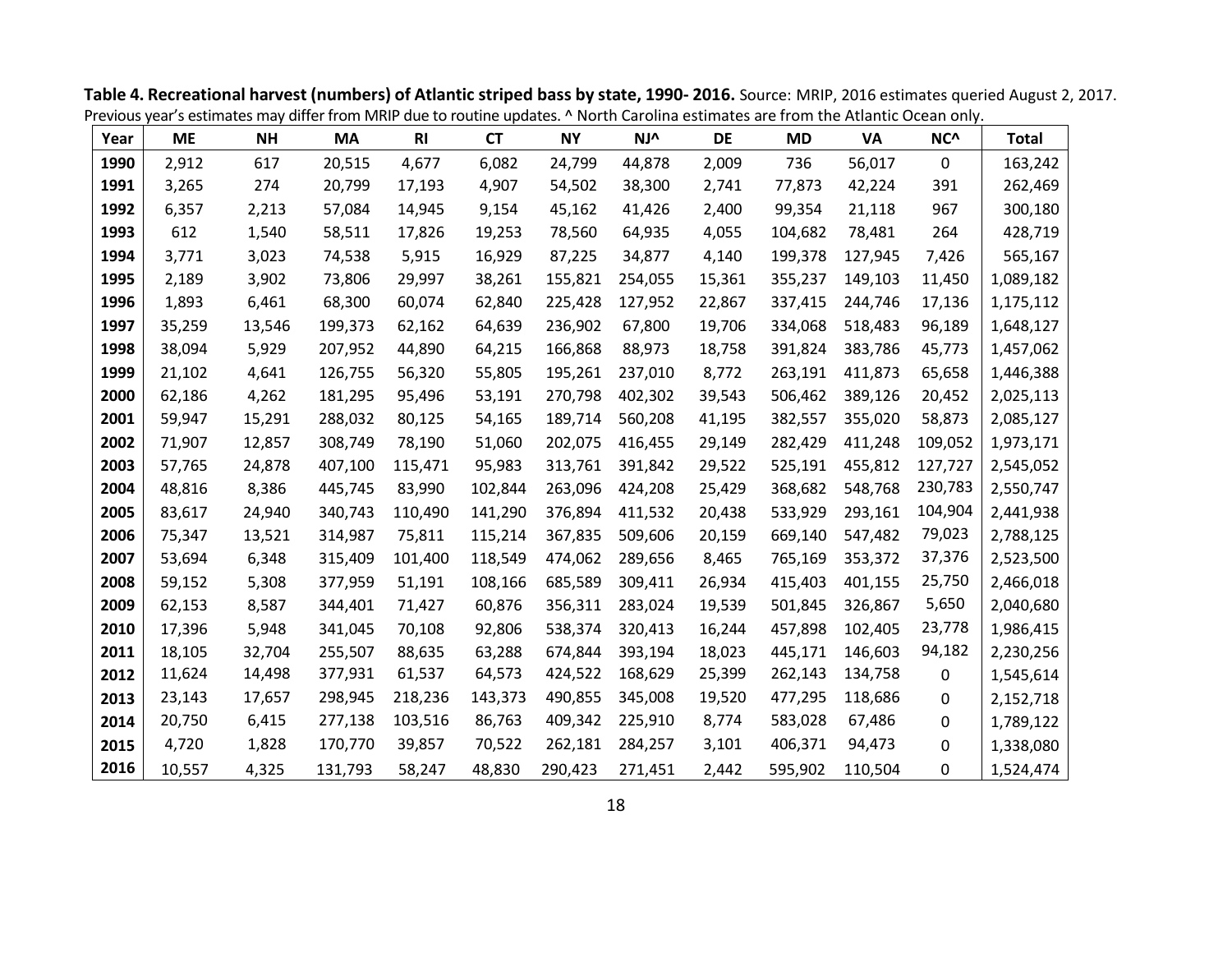|      |           |           |           |           |                 | 2017. Previous year's estimates may differ from MRIP due to routine updates. A North Carolina estimates are from the Atlantic Ocean only. |            |         |           |           |             |              |
|------|-----------|-----------|-----------|-----------|-----------------|-------------------------------------------------------------------------------------------------------------------------------------------|------------|---------|-----------|-----------|-------------|--------------|
| Year | <b>ME</b> | <b>NH</b> | <b>MA</b> | <b>RI</b> | CT <sup>^</sup> | <b>NY</b>                                                                                                                                 | <b>NJ^</b> | DE      | <b>MD</b> | VA        | <b>NC</b>   | <b>Total</b> |
| 1990 | 60,483    | 11,363    | 319,092   | 73,349    | 193,011         | 505,440                                                                                                                                   | 588,974    | 18,115  | 12,967    | 443,751   | $\mathbf 0$ | 2,226,545    |
| 1991 | 58,177    | 6,731     | 440,605   | 496,723   | 125,309         | 1,053,589                                                                                                                                 | 643,571    | 25,501  | 456,954   | 333,743   | 3,091       | 3,643,994    |
| 1992 | 107,693   | 44,612    | 972,116   | 203,109   | 196,278         | 921,201                                                                                                                                   | 746,343    | 25,677  | 613,174   | 187,852   | 8,602       | 4,026,657    |
| 1993 | 11,953    | 28,115    | 1,113,446 | 292,428   | 400,067         | 1,575,938                                                                                                                                 | 874,296    | 52,540  | 794,853   | 505,742   | 1,701       | 5,651,079    |
| 1994 | 66,451    | 66,017    | 1,686,049 | 109,817   | 355,829         | 1,974,759                                                                                                                                 | 438,080    | 63,832  | 1,096,409 | 870,140   | 50,503      | 6,777,886    |
| 1995 | 45,933    | 67,992    | 1,504,390 | 436,058   | 671,647         | 3,296,025                                                                                                                                 | 3,141,222  | 175,347 | 2,057,450 | 955,822   | 73,663      | 12,425,549   |
| 1996 | 44,802    | 102,271   | 1,291,706 | 950,973   | 915,418         | 4,809,381                                                                                                                                 | 1,736,508  | 281,481 | 1,560,389 | 1,340,414 | 89,989      | 13,123,332   |
| 1997 | 185,178   | 206,904   | 2,891,970 | 927,919   | 920,465         | 4,449,564                                                                                                                                 | 821,784    | 232,186 | 1,962,947 | 2,813,471 | 301,683     | 15,714,071   |
| 1998 | 178,584   | 114,342   | 2,973,456 | 671,841   | 989,923         | 2,318,291                                                                                                                                 | 1,333,329  | 236,926 | 1,908,344 | 1,581,560 | 150,626     | 12,457,222   |
| 1999 | 98,623    | 84,255    | 1,822,818 | 886,666   | 824,031         | 3,171,344                                                                                                                                 | 3,342,372  | 100,541 | 1,137,940 | 1,741,857 | 268,026     | 13,478,473   |
| 2000 | 269,325   | 71,370    | 2,618,216 | 1,160,304 | 515,962         | 4,050,569                                                                                                                                 | 4,286,040  | 346,905 | 2,100,854 | 2,005,721 | 72,946      | 17,498,212   |
| 2001 | 290,233   | 223,072   | 3,644,561 | 1,138,974 | 628,044         | 2,996,805                                                                                                                                 | 5,341,867  | 382,498 | 2,072,943 | 2,140,713 | 284,449     | 19,144,159   |
| 2002 | 383,270   | 152,342   | 4,304,883 | 1,192,295 | 600,482         | 2,813,596                                                                                                                                 | 4,133,678  | 299,561 | 1,423,515 | 2,648,115 | 267,406     | 18,219,143   |
| 2003 | 253,910   | 281,549   | 5,120,554 | 1,502,455 | 1,537,899       | 4,687,685                                                                                                                                 | 4,545,515  | 303,909 | 2,975,437 | 2,789,745 | 772,981     | 24,771,639   |
| 2004 | 226,200   | 98,995    | 6,112,746 | 1,386,138 | 1,617,561       | 3,727,105                                                                                                                                 | 5,548,167  | 330,623 | 2,347,752 | 2,956,310 | 4,833,112   | 29,184,709   |
| 2005 | 381,058   | 281,114   | 5,097,821 | 1,732,581 | 2,173,638       | 5,537,432                                                                                                                                 | 5,958,454  | 286,777 | 4,612,417 | 1,996,840 | 2,164,859   | 30,222,991   |
| 2006 | 323,355   | 179,181   | 4,832,355 | 999,300   | 2,030,878       | 6,028,409                                                                                                                                 | 7,067,533  | 260,134 | 3,868,944 | 3,694,529 | 1,759,796   | 31,044,414   |
| 2007 | 232,328   | 68,142    | 5,136,580 | 1,584,354 | 1,468,499       | 7,913,817                                                                                                                                 | 3,718,451  | 99,800  | 3,504,041 | 2,392,258 | 876,707     | 26,994,977   |
| 2008 | 271,768   | 73,807    | 5,763,763 | 751,507   | 1,868,335       | 10,925,408                                                                                                                                | 4,696,090  | 333,149 | 2,728,048 | 2,657,976 | 525,891     | 30,595,742   |
| 2009 | 329,064   | 113,705   | 4,786,895 | 1,123,434 | 835,970         | 5,004,604                                                                                                                                 | 4,238,319  | 275,410 | 4,278,145 | 1,791,058 | 160,922     | 22,937,526   |
| 2010 | 104,117   | 67,409    | 4,270,401 | 1,096,369 | 1,259,008       | 6,997,089                                                                                                                                 | 5,382,743  | 251,853 | 2,630,802 | 481,147   | 453,844     | 22,994,782   |
| 2011 | 91,705    | 370,798   | 3,504,522 | 1,257,302 | 758,623         | 8,969,762                                                                                                                                 | 6,197,026  | 241,149 | 2,640,309 | 1,160,914 | 2,042,981   | 27,235,091   |
| 2012 | 57,509    | 163,804   | 5,489,928 | 851,460   | 815,545         | 6,540,024                                                                                                                                 | 2,376,866  | 360,106 | 1,260,490 | 1,353,351 | 0           | 19,269,083   |
| 2013 | 102,437   | 233,039   | 4,193,416 | 3,043,251 | 2,286,969       | 8,624,422                                                                                                                                 | 4,945,069  | 253,062 | 2,203,319 | 526,306   | 0           | 26,411,290   |
| 2014 | 100,213   | 78,310    | 4,397,183 | 2,161,265 | 1,783,224       | 7,552,788                                                                                                                                 | 4,133,460  | 107,421 | 3,251,151 | 497,152   | 0           | 24,062,167   |
| 2015 | 63,878    | 30,614    | 2,701,724 | 798,394   | 1,262,377       | 4,620,923                                                                                                                                 | 5,145,204  | 34,808  | 3,095,910 | 430,360   | 0           | 18,184,192   |
| 2016 | 128,324   | 45,719    | 2,048,238 | 1,001,147 | 799,458         | 5,188,892                                                                                                                                 | 5,476,495  | 40,602  | 4,312,637 | 838,218   | 0           | 19,879,730   |

**Table 5. Recreational harvest(pounds) ofAtlantic striped bass by state, 1990‐2016.** Source: MRIP, <sup>2016</sup> estimates queried August 2,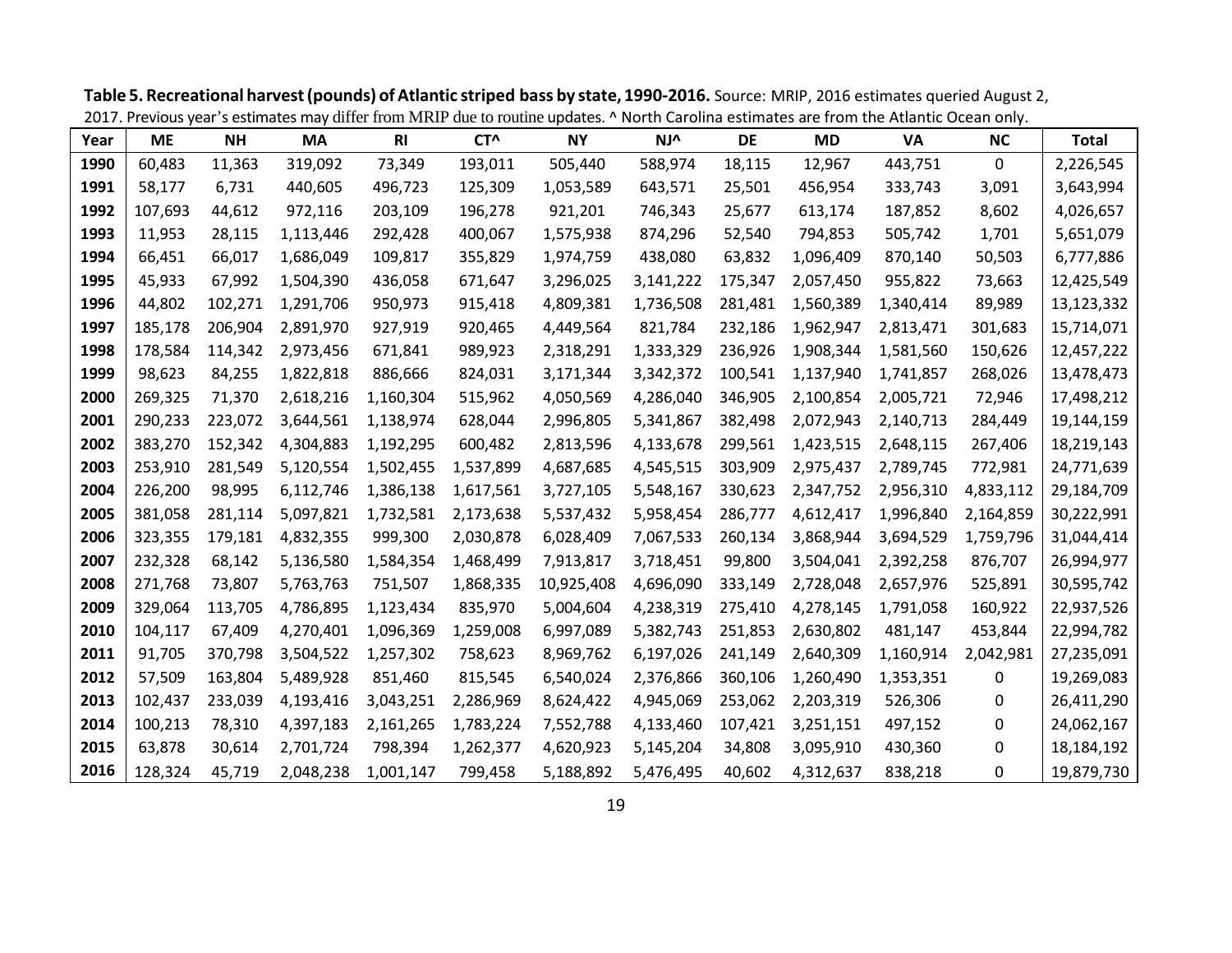**Table 6. Commercial Discards, Recreational Releases and Recreational Dead Discards (numbers) of Atlantic striped bass by state, 1990‐2016.** Source: MRIP, 2016 estimates queried August 2, 2017. Previous year's estimates may differ from MRIP due to routine updates. Estimates exclude inshore harvest from the A‐R.

| Year      | <b>Commercial</b>    | Recreational         | Recreational ^         | <b>Total</b>         | %Com | %Rec |
|-----------|----------------------|----------------------|------------------------|----------------------|------|------|
|           | <b>Dead Discards</b> | <b>Releases (B2)</b> | <b>Dead Discards</b>   | <b>Dead Discards</b> |      |      |
| 1990      | 510,011              | 1,653,594            | 148,823                | 658,834              | 77%  | 23%  |
| 1991      | 327,167              | 3,061,047            | 275,494                | 602,661              | 54%  | 46%  |
| 1992      | 186,601              | 3,367,397            | 303,066                | 489,667              | 38%  | 62%  |
| 1993      | 347,839              | 4,344,569            | 391,011                | 738,850              | 47%  | 53%  |
| 1994      | 359,518              | 7,930,839            | 713,776                | 1,073,293            | 33%  | 67%  |
| 1995      | 515,454              | 9,743,862            | 876,948                | 1,392,401            | 37%  | 63%  |
| 1996      | 394,824              | 12,288,668           | 1,105,980<br>1,500,804 |                      | 26%  | 74%  |
| 1997      | 216,745              | 15,718,341           | 1,414,651              | 1,631,396            | 13%  | 87%  |
| 1998      | 326,032              | 14,928,367           | 1,343,553              | 1,669,585            | 20%  | 80%  |
| 1999      | 236,619              | 12,514,721           | 1,126,325              | 1,362,944            | 17%  | 83%  |
| 2000      | 666,997              | 16,808,809           | 1,512,793              | 2,179,790            | 31%  | 69%  |
| 2001      | 310,900              | 13,444,497           | 1,210,005              | 1,520,905            | 20%  | 80%  |
| 2002      | 168,201              | 13,693,056           | 1,232,375              | 1,400,577            | 12%  | 88%  |
| 2003      | 261,974              | 14,611,333           | 1,315,020              | 1,576,994            | 17%  | 83%  |
| 2004      | 465,642              | 17,053,333           | 1,534,800              | 2,000,442            | 23%  | 77%  |
| 2005      | 798,544              | 18,078,899           | 1,627,101              | 2,425,645            | 33%  | 67%  |
| 2006      | 194,524              | 23,343,299           | 2,100,897              | 2,295,421            | 8%   | 92%  |
| 2007      | 606,599              | 16,110,023           | 1,449,902              | 2,056,501            | 29%  | 71%  |
| 2008      | 308,715              | 12,510,987           | 1,125,989              | 1,434,704            | 22%  | 78%  |
| 2009      | 611,944              | 7,970,813            | 717,373                | 1,329,317            | 46%  | 54%  |
| 2010      | 254,841              | 6,258,081            | 563,227                | 818,068              | 31%  | 69%  |
| 2011      | 617,457              | 5,932,480            | 533,923                | 1,151,380            | 54%  | 46%  |
| 2012      | 792,861              | 5,191,891            | 467,270                | 1,260,131            | 63%  | 37%  |
| 2013      | 525,581              | 8,539,986            | 768,599                | 1,294,180            | 41%  | 59%  |
| 2014      | 931,391              | 7,282,547            | 655,429                | 1,586,820            | 59%  | 41%  |
| 2015      | 299,566              | 8,397,456            | 755,771                | 1,055,337            | 28%  | 72%  |
| 2016      | 404,815              | 11,503,542           | 1,035,319              | 1,440,134            | 28%  | 72%  |
| 3 yr avg  | 545,257              | 9,061,182            | 815,506                | 1,360,764            | 38%  | 62%  |
| 10 yr avg | 535,377              | 8,969,781            | 807,280                | 1,342,657            | 40%  | 60%  |

^ Dead discards are estimated by multiplying the number of released fish by a mortality rate of 9%.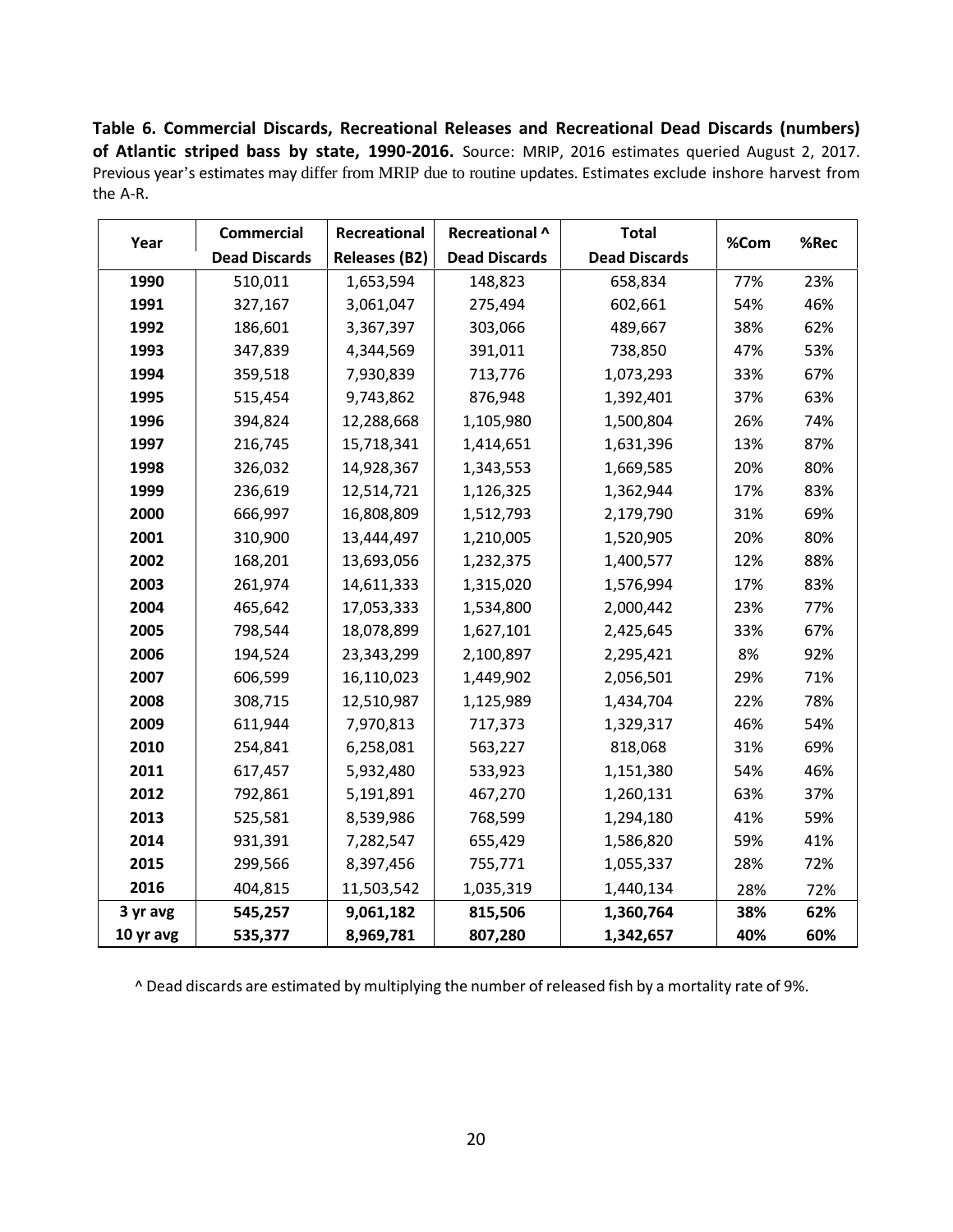#### **Table 7. Commercial Quotas, Harvests, Overages, and Adjusted Quotas(in pounds)**

Source: ACCSP, queried July 28, 2017.

| <b>Atlantic Coast</b>       |                    |                       |           |         |           |  |  |  |  |
|-----------------------------|--------------------|-----------------------|-----------|---------|-----------|--|--|--|--|
| <b>State</b>                | <b>Add IV</b>      | 2016                  | 2016      | overage | 2017      |  |  |  |  |
|                             | Quota <sup>+</sup> | Quota                 | harvest   |         | Quota     |  |  |  |  |
| Maine *                     | 188                | 188                   |           |         | 188       |  |  |  |  |
| New Hampshire *             | 4,313              | 4,313                 |           |         | 4,313     |  |  |  |  |
| Massachusetts               | 869,813            | 869,813               | 938,740   | 68,927  | 800,886   |  |  |  |  |
| Rhode Island                | 182,719            | 174,669               | 174,701   | 32      | 181,540   |  |  |  |  |
| Connecticut **              | 17,813             | 17,813                |           |         | 17,813    |  |  |  |  |
| New York                    | 795,795            | 795,795               | 560,803   |         | 795,795   |  |  |  |  |
| New Jersey **               | 241,313            | 241,313               |           |         | 241,313   |  |  |  |  |
| Delaware                    | 145,085            | 145,085               | 136,536   |         | 145,085   |  |  |  |  |
| Maryland                    | 98,670             | 90,727                | 32,636    |         | 90,727    |  |  |  |  |
| Virginia                    | 138,640            | 138,640               | 139,229   | 589     | 138,051   |  |  |  |  |
| North Carolina ^            | 360,360            | 360,360               | $\Omega$  |         | 360,360   |  |  |  |  |
| <b>Coastal Total</b>        | 2,854,706          | 2,838,715             | 1,982,645 | 69,548  | 2,776,070 |  |  |  |  |
|                             |                    | <b>Chesapeake Bay</b> |           |         |           |  |  |  |  |
| <b>Jurisdiction</b>         | <b>Add IV</b>      | 2016                  | 2016      |         | 2017      |  |  |  |  |
|                             | Quota              | Quota                 | harvest   | overage | Quota     |  |  |  |  |
| Maryland                    | 1,471,888          | 1,471,888             | 1,432,681 |         | 1,471,888 |  |  |  |  |
| Virginia                    | 1,064,997          | 1,064,997             | 902,284   |         | 1,064,997 |  |  |  |  |
| <b>PRFC</b>                 | 583,362            | 583,362               | 500,602   |         | 583,362   |  |  |  |  |
| <b>Chesapeake Bay Total</b> | 3,120,247          | 3,120,247             | 2,835,567 |         | 3,120,247 |  |  |  |  |
| <b>Total Commercial</b>     | 5,974,953          | 5,965,864             | 4,818,212 |         | 5,896,317 |  |  |  |  |

\* Commercial harvest/sale prohibited, with no re‐allocation of quota.

\*\* Commercial harvest/sale prohibited, with re‐allocation of quota to the recreational fishery.

^ North Carolina estimates are from the Atlantic Ocean only.

† 25% reducƟon from Amendment 6 quota allocaƟons. Quota reduced through conservation equivalency for MD (90,727 lbs) and RI (181,572 lbs)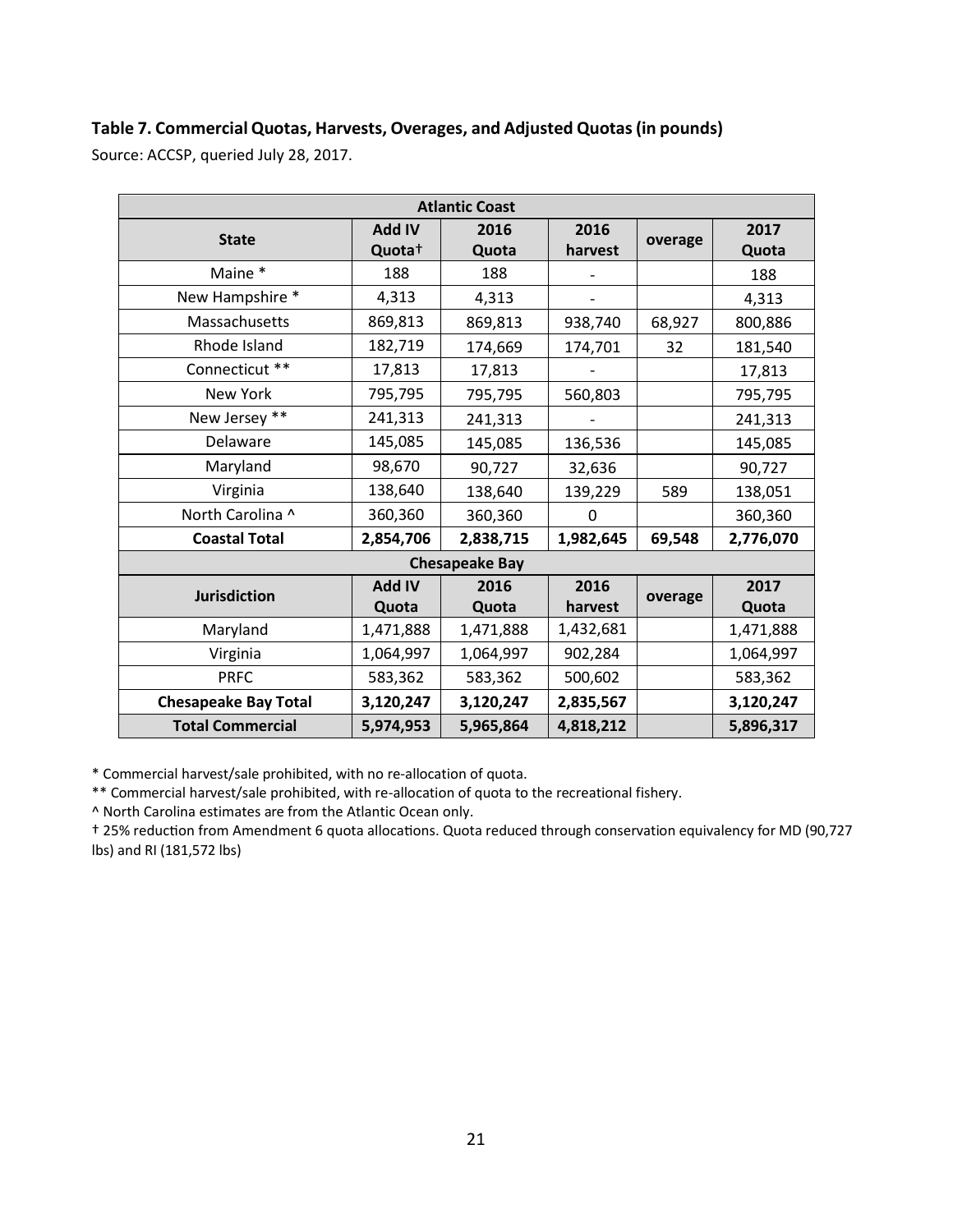**Table 8. Summary of Atlantic Striped bass commercial regulations in 2016.** Source: Annual State Compliance Reports. Minimum sizes and slot size limits are in total length (TL). \*commercial quota reallocated to recreational bonus fish program

| <b>STATE</b>   | <b>SIZE LIMITS</b>                                                                                                         | <b>SEASONAL QUOTA</b>                                                                                             | <b>OPEN SEASON</b>                                                                                                                                                                                                                                             |  |  |  |  |
|----------------|----------------------------------------------------------------------------------------------------------------------------|-------------------------------------------------------------------------------------------------------------------|----------------------------------------------------------------------------------------------------------------------------------------------------------------------------------------------------------------------------------------------------------------|--|--|--|--|
| <b>ME</b>      | Commercial fishing prohibited                                                                                              |                                                                                                                   |                                                                                                                                                                                                                                                                |  |  |  |  |
| <b>NH</b>      | Commercial fishing prohibited                                                                                              |                                                                                                                   |                                                                                                                                                                                                                                                                |  |  |  |  |
| MA             | 34" minimum size                                                                                                           | 869,813 lbs. Hook & line only                                                                                     | 6.23 until quota reached, Monday and Thursdays only;<br>15 fish/day with commercial boat permit; 2 fish/day<br>with rod and reel permit (striped bass endorsement<br>required for both permits)                                                                |  |  |  |  |
| R <sub>l</sub> | Floating fish trap: 26"<br>minimum size<br>General category (mostly<br>rod & reel): 34" min.                               | Total: 181,572 lbs., split 39:61 between<br>the trap and general category. Gill netting<br>prohibited.            | Trap: $4.1 - 12.31$ , or until quota reached; unlimited<br>possession limit until quota reached<br>General Category: 5.29-8.31, 9.8-12.31, or until<br>quota reached. Closed Fridays and Saturdays during<br>both seasons. 5 fish/vessel/day possession limit. |  |  |  |  |
| $CT^*$         |                                                                                                                            | Commercial fishing prohibited; bonus program: $22 - 28$ " slot size limit, $5.1 - 12.31$ (voucher required)       |                                                                                                                                                                                                                                                                |  |  |  |  |
| <b>NY</b>      | 28-38" minimum size<br>(Hudson River closed to<br>commercial harvest)                                                      | 795,795 lb. Pound nets, gill nets (6-<br>8"stretched mesh), hook & line.                                          | $6.1 - 12.15$ , or until quota reached. Limited entry<br>permit only.                                                                                                                                                                                          |  |  |  |  |
| $NJ*$          |                                                                                                                            | Commercial fishing prohibited; bonus program: 1 fish at 24 - < 28" slot size limit, 5.1 - 12.31 (permit required) |                                                                                                                                                                                                                                                                |  |  |  |  |
| PA             | Commercial fishing prohibited                                                                                              |                                                                                                                   |                                                                                                                                                                                                                                                                |  |  |  |  |
| <b>DE</b>      | Gillnet: 20" min in DE<br>Bay/River during spring<br>season. 28" in all other<br>waters/seasons.<br>Hook and Line: 28" min | Gillnet: 137,831 lbs.<br>Hook and line: 14,509 lbs.                                                               | Gillnet: 2.15-5.31 (2.15-3.30 for Nanticoke River) &<br>11.15-12.31; drift nets only 2.15-28 & 5.1-31; no fixed<br>nets in DE River. No trip limit.<br>Hook and Line: 4.1-12.31, 200 lbs/day trip limit                                                        |  |  |  |  |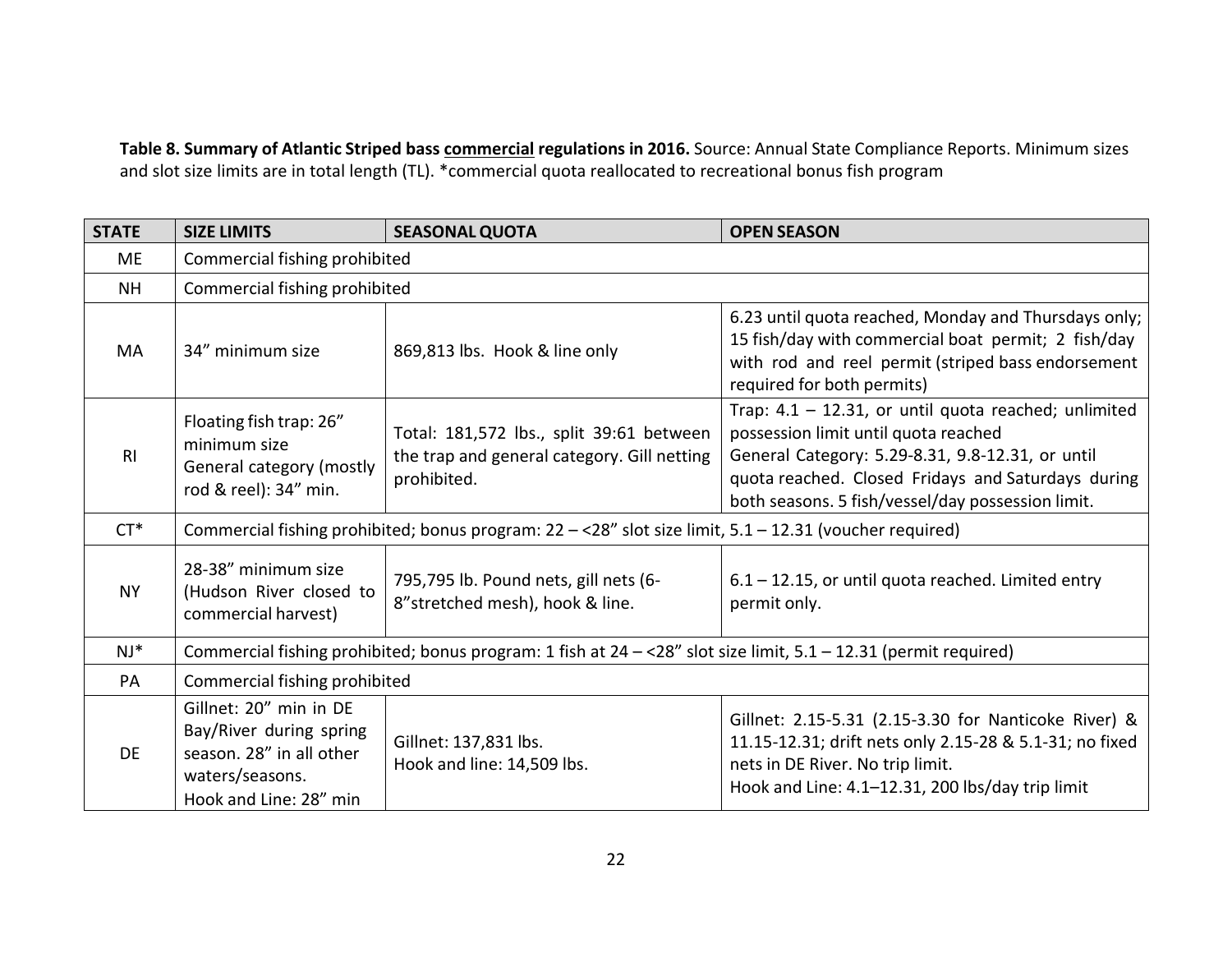# **(Table 8 continued – Summary of commercial regulations in 2016)**

| <b>STATE</b> | <b>SIZE LIMITS</b>                           | <b>SEASONAL QUOTA</b>                       | <b>OPEN SEASON</b>                                   |  |  |  |  |
|--------------|----------------------------------------------|---------------------------------------------|------------------------------------------------------|--|--|--|--|
| <b>MD</b>    |                                              |                                             | Bay Pound Net: 6.1-12.31, Mon-Sat                    |  |  |  |  |
|              | Bay and Rivers: 18-36"<br>Ocean: 24" minimum | Bay and River: 1,471,888 lbs. (part of Bay- | Bay Haul Seine: 6.1-12.30, Mon-Fri                   |  |  |  |  |
|              |                                              | wide quota). Gear specific quotas and       | Bay Hook & Line: 6.1-12.29, Mon-Thu                  |  |  |  |  |
|              |                                              | landing limits. Ocean: 90,727 lbs.          | Bay Drift Gill Net: 1.1-2.29, 12.1-12.31, Mon-Thu    |  |  |  |  |
|              |                                              |                                             | Ocean: 1.1-5.31, 10.1-12.31, Mon- Fri                |  |  |  |  |
| <b>PRFC</b>  | 18" min all year; 36" max                    |                                             | Hook & line: 1.1-3.1, 6.1-12.31                      |  |  |  |  |
|              | 2.15-3.25 (1.1-3.1 for<br>H&L fisheries)     | 583,362 lbs (part of Bay-wide quota).       | Pound Net & Other: 2.15-3.25, 6.1-12.15              |  |  |  |  |
|              |                                              | Allocated by gear and season.               | Gill Net: 1.1-3.25, 11.9-12.31                       |  |  |  |  |
|              |                                              |                                             | Misc. Gear: 2.15-3.25, 6.1-12.15                     |  |  |  |  |
| DC           | Commercial fishing prohibited                |                                             |                                                      |  |  |  |  |
| VA.          | Bay and Rivers: 18" min,                     | Bay and Rivers: 1,064,997 lbs               |                                                      |  |  |  |  |
|              | and 28" max size limit                       | Ocean: 138,640 lbs.                         | Bay and Rivers: 1.16-12.31                           |  |  |  |  |
|              | $3.26 - 6.15$                                | (ITQ- system for both areas)                | Ocean: 1.16-12.31                                    |  |  |  |  |
|              | Ocean: 28" min                               |                                             |                                                      |  |  |  |  |
| NC           |                                              | 360,360 lbs. (split between gear types).    | Seine fishery was open for 120 days, 150 fish/permit |  |  |  |  |
|              | Ocean: 28"                                   | Number of fish allocated to each permit     | Gill net fisher was open for 45 days, 50 fish/permit |  |  |  |  |
|              |                                              | holder. Allocation varies by permit.        | Trawl fishery was open for 70 days, 100 fish/permit  |  |  |  |  |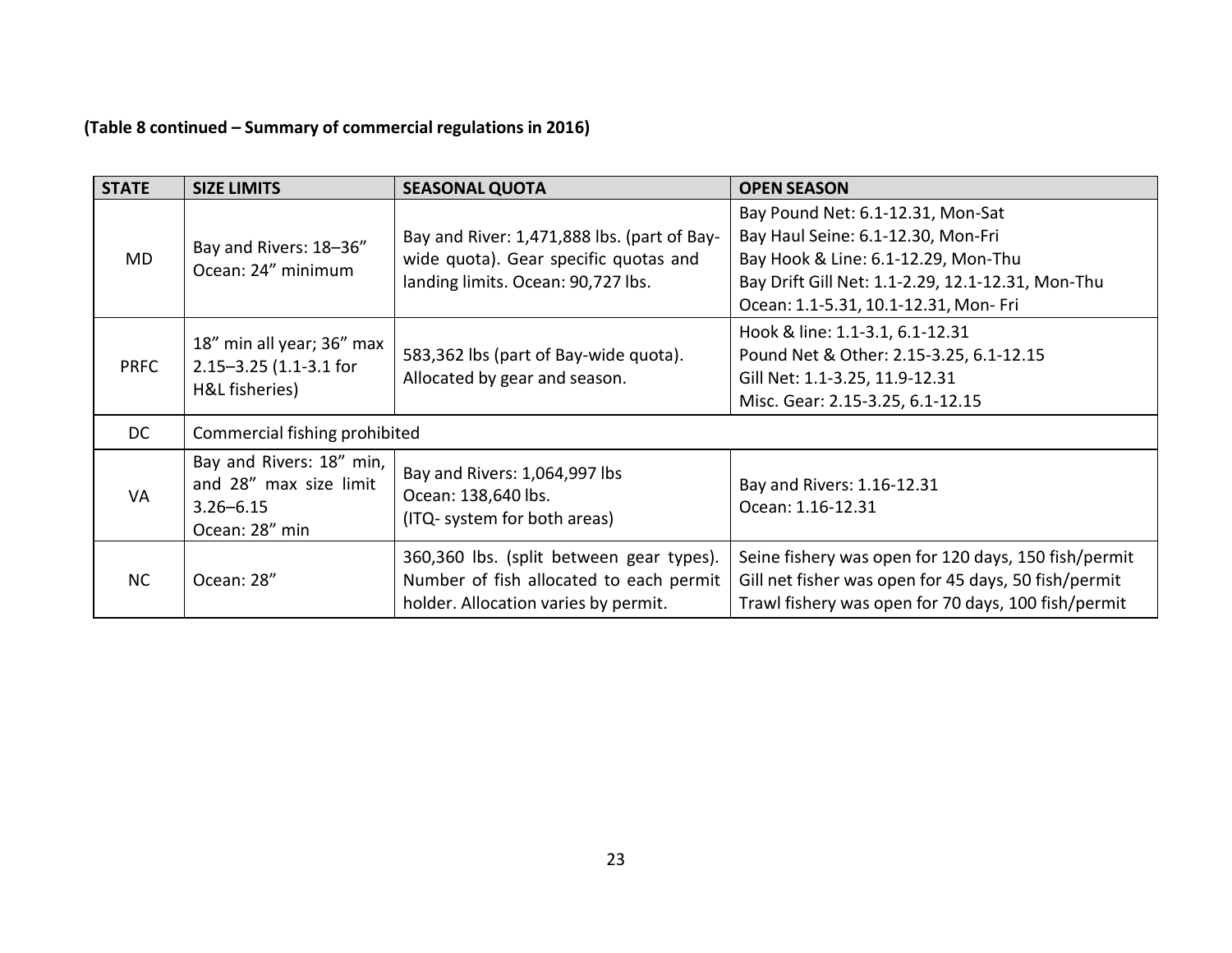**Table 9. Summary of Atlantic Striped bass recreational regulationsin 2016.** Source: Annual State Compliance Reports. Minimum sizes and slot size limits are in total length (TL).

| <b>STATE</b> | <b>BAG LIMIT</b><br><b>SIZE LIMITS</b>                                                                                                                                                |            | <b>GEAR RESTRICTIONS</b>                                                                                | <b>OPEN SEASONS</b>                                                                                                                                             |  |  |  |
|--------------|---------------------------------------------------------------------------------------------------------------------------------------------------------------------------------------|------------|---------------------------------------------------------------------------------------------------------|-----------------------------------------------------------------------------------------------------------------------------------------------------------------|--|--|--|
| <b>ME</b>    | 1 fish/day<br>$\geq$ 28" minimum size                                                                                                                                                 |            | Hook & line only; circle hooks<br>only when using live bait                                             | All year, except spawning areas are closed 12.1<br>$-4.30$ and catch and release only $5.1 - 6.30$                                                              |  |  |  |
| <b>NH</b>    | $\geq$ 28" minimum size                                                                                                                                                               | 1 fish/day | Gaffing and culling prohibited                                                                          | All year                                                                                                                                                        |  |  |  |
| MA           | $\geq$ 28" minimum size                                                                                                                                                               | 1 fish/day | Hook & line only; no high-grading                                                                       | All year                                                                                                                                                        |  |  |  |
| RI.          | $\geq$ 28" minimum size                                                                                                                                                               | 1 fish/day | None                                                                                                    | All year                                                                                                                                                        |  |  |  |
| <b>CT</b>    | 1 fish/day<br>$\geq$ 28" minimum size                                                                                                                                                 |            | Spearing and gaffing prohibited<br>All year                                                             |                                                                                                                                                                 |  |  |  |
| <b>NY</b>    | Ocean and Delaware River:<br>28" minimum size<br>1 fish/day<br>Hudson River: 18-28" slot<br>limit, or ≥40"                                                                            |            | Angling only. Spearing permitted<br>in ocean waters. Catch and<br>release only during closed<br>season. | Ocean: $4.15 - 12.15$<br>Hudson River: $4.1 - 11.30$<br>Delaware River: All year                                                                                |  |  |  |
| <b>NJ</b>    | 1 fish at 28 to < 43", and 1 fish $\geq$ 43"                                                                                                                                          |            |                                                                                                         | Closed $1.1 - 2.28$ in all waters except in the<br>Atlantic Ocean, and $4.1 - 5.31$ in the lower<br>Delaware River and tributaries (spawning<br>ground closure) |  |  |  |
| PA           | Upstream from Calhoun St Bridge: 1 fish at ≥ 28" minimum size<br>Downstream from Calhoun St Bridge: 1 fish at ≥ 28" minimum size, from 4.1 - 5.31, a 2 fish at 21-25" slot size limit |            |                                                                                                         |                                                                                                                                                                 |  |  |  |
| <b>DE</b>    | 28" min, no harvest 38-43"<br>(inclusive). In Del. River,<br>2 fish/day<br>Bay & tributaries, may only<br>harvest 20-25"slot from<br>$7.1 - 8.31$                                     |            | Hook & line, spear (for divers)<br>only. Circle hooks required in<br>spawning season.                   | All year except 4.1-5.31 in spawning grounds<br>(catch & release allowed).                                                                                      |  |  |  |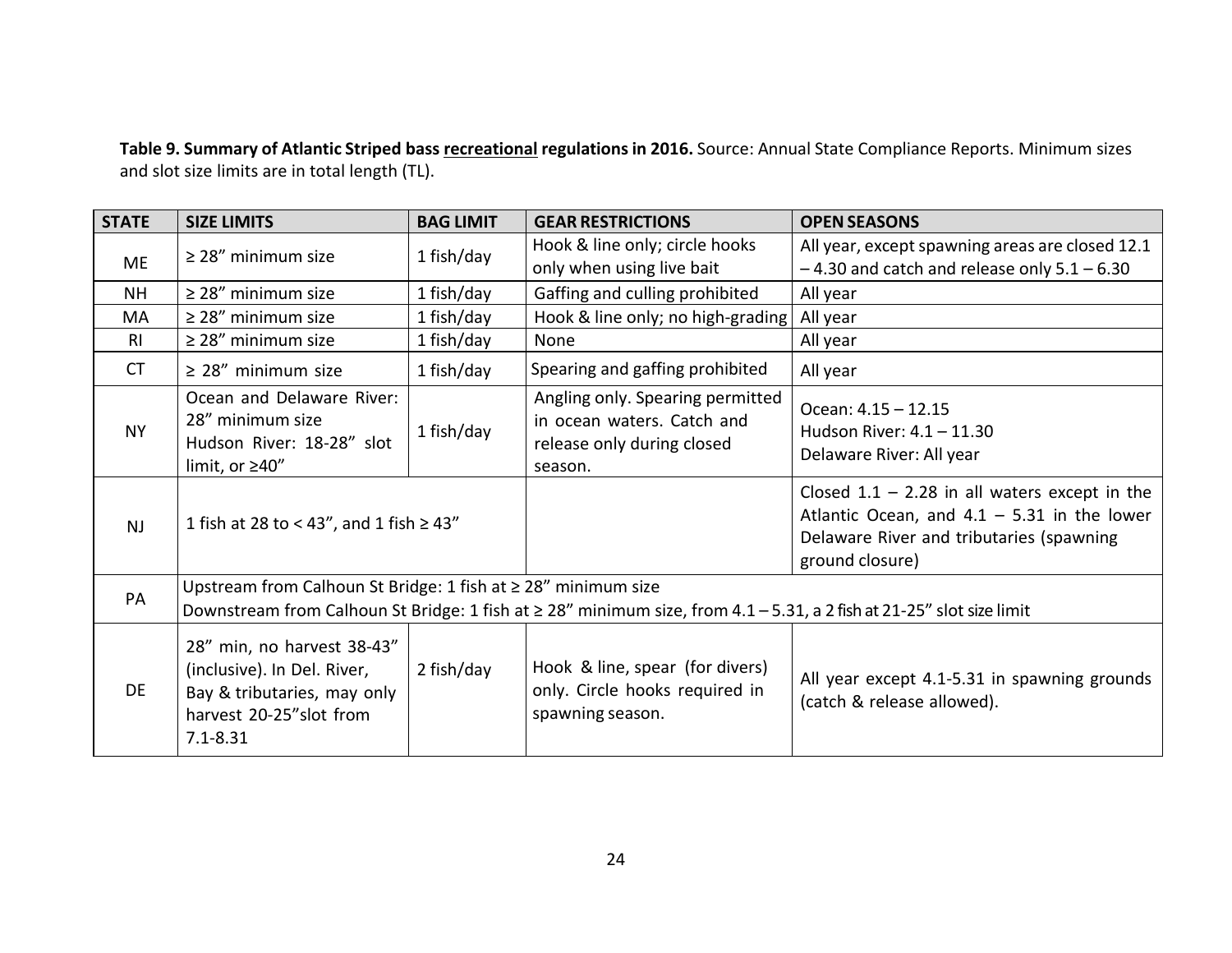# **(Table 9 continued – Summary of recreational regulations in 2016)**

| <b>STATE</b> | <b>SIZE LIMITS</b>                                                                                                                                                                      | <b>BAG LIMIT</b>                                                              | <b>OTHER</b>                                                                                    | <b>OPEN SEASON</b>                                                                                                                     |
|--------------|-----------------------------------------------------------------------------------------------------------------------------------------------------------------------------------------|-------------------------------------------------------------------------------|-------------------------------------------------------------------------------------------------|----------------------------------------------------------------------------------------------------------------------------------------|
| MD           | Ocean: 28" min^<br>Bay Trophy: 28 to ≤36" slot, OR ≥40" Bay<br>Summer/Fall: (2) 20-28" slot OR (1) 20-<br>28" slot, $(1)$ > 28" minimum size                                            | Ocean: 1 fish/day<br>Bay Trophy: 1 fish/day<br>Bay Summer/Fall: 2<br>fish/day | See compliance<br>report for specifics.                                                         | Ocean: All year<br>Bay SF: 1.1-5.3<br>Bay Spring (C&R): 3.1-4.15<br>Bay Trophy: 4.16-5.15<br>Bay Summer/Fall: 5.16-12.20               |
| <b>PRFC</b>  | Spring Trophy: 35" minimum size limit<br>Summer/Fall: 20" min with 1 fish >28"                                                                                                          | Trophy: 1 fish<br>Summer/Fall: 2 fish                                         | No more than two<br>hooks or sets of hooks<br>for each rod or line                              | Spring Trophy: 4.16 -5.15<br>Summer/Fall: 5.16-12.31                                                                                   |
| DC           | 2 fish at $\geq$ 20" minimum, only one fish >28"                                                                                                                                        |                                                                               | Hook & line only                                                                                | 5.16-12.31                                                                                                                             |
| VA           | Ocean: 28"<br>Bay/Coastal Trophy: 36" min (28" max in<br>tribs)<br>CB Spring: 20-28"; only 1 fish can be >36" Bay Spring/Fall: 2<br>CB Spring: 20-28"; only 1 fish can be >28" fish/day | Ocean: 1 fish/day<br>Bay/Coast Trophy: 1<br>fish/day                          | Hook & line, rod & reel,<br>hand line only. Gaffing<br>is illegal in Virginia<br>marine waters. | Ocean: 1.1-3.31, 5.16-12.31<br>Bay/Tribs Trophy: 5.1-6.15<br>Coastal Trophy: 5.1-5.15<br>Bay Spring: 5.16-6.15<br>Bay Fall: 10.4-12.31 |
| <b>NC</b>    | Ocean: 28" min size                                                                                                                                                                     | Ocean: 1 fish/day                                                             | No gaffing allowed.                                                                             | Ocean: All year                                                                                                                        |

^ 2 fish at 28‐38" slot size limit, or >44", effective June 1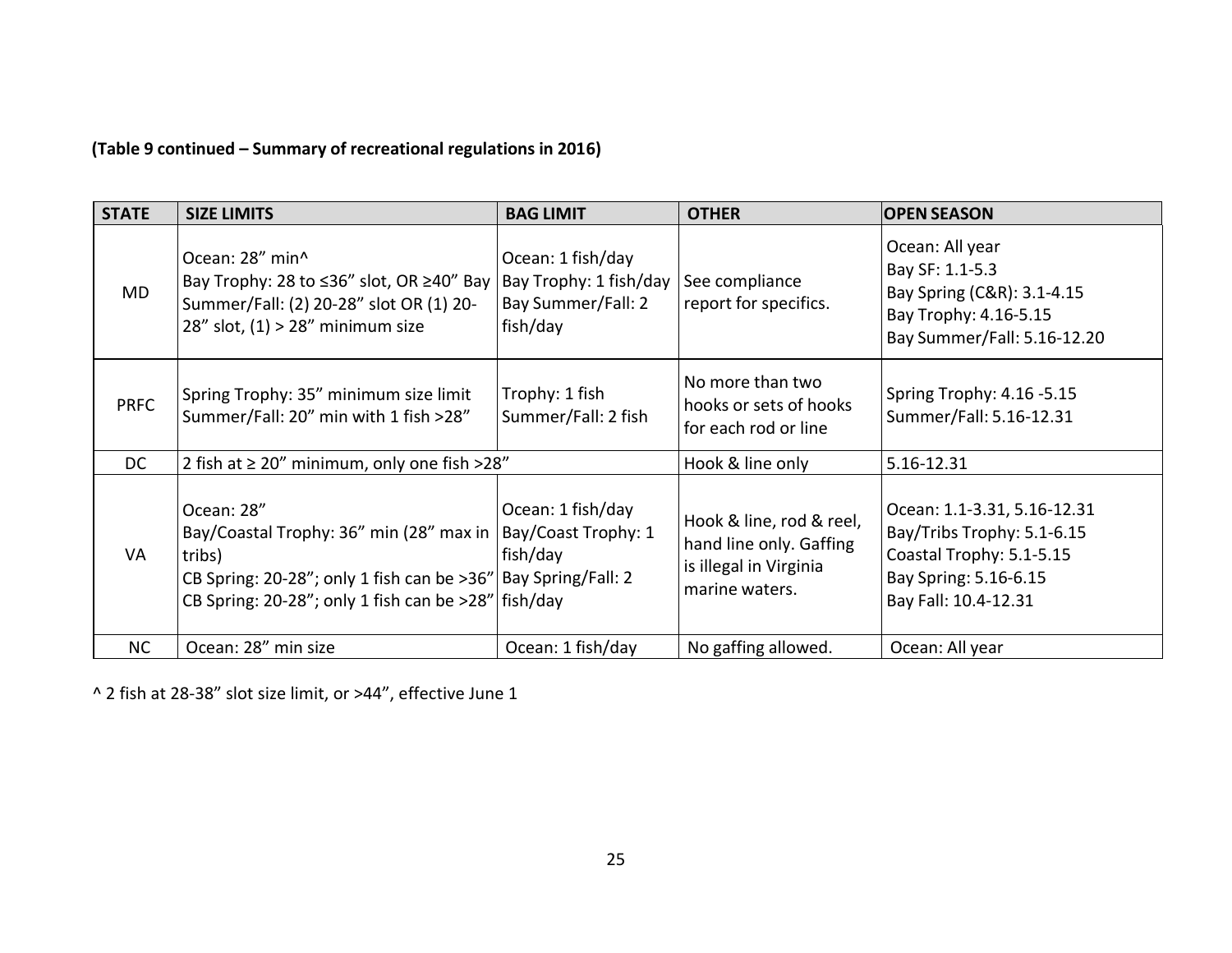| <b>State</b> | <b>Number of</b><br><b>Participants</b> | <b>Number</b><br>of Tags<br><b>Issued</b> | <b>Number</b><br>of Tags<br><b>Used</b> | <b>Point of Tag</b><br>(sale/harvest) | <sup>1</sup> Biological<br><b>Metric</b><br>(Y/N) | Year, State<br>and Unique<br><b>ID on Tag</b><br>(Y/N) | <b>Size Limit</b><br>on Tag<br>(Y/N) | <b>Number of Tag Colors</b><br>and<br>Tag Color by Gear,<br>season, or area | <b>Annual Tag</b><br><b>Color Change</b><br>(Y/N) |
|--------------|-----------------------------------------|-------------------------------------------|-----------------------------------------|---------------------------------------|---------------------------------------------------|--------------------------------------------------------|--------------------------------------|-----------------------------------------------------------------------------|---------------------------------------------------|
| MA           | 110                                     | 65,120                                    | 48,044                                  | Sale                                  | v                                                 |                                                        | Υ                                    | one tag color                                                               | Υ                                                 |
| <b>RI</b>    | 30                                      | 14,290                                    | 11,617                                  | Sale                                  | $\mathbf v$                                       |                                                        | N                                    | two tag colors by gear                                                      | γ                                                 |
| <b>NY</b>    | 437                                     | 70,400                                    | 49,326                                  | Harvest                               | Υ                                                 | Υ                                                      | N                                    | One tag color                                                               | Y                                                 |
| $DE*$        | $111$ (gill net)<br>117 (H&L)           | 41,615                                    | 17,584                                  | Both                                  | Υ                                                 | Υ                                                      | $\mathsf{N}$                         | Harvest: two tag colors by<br>gear<br>Sale: one tag color                   | Y                                                 |
| MD.          | 1052                                    | 460,610                                   | 328,495                                 | Harvest                               | Y                                                 | Υ                                                      | $\mathsf{N}$                         | Three tag colors by gear<br>and permit                                      | Y                                                 |
| <b>PRFC</b>  | 350                                     | 77,585                                    | 70,737                                  | Harvest                               | $\mathsf{v}$                                      | Υ                                                      | $\mathsf{N}$                         | Five tag colors by gear                                                     | N                                                 |
| VA           | 405                                     | 153,500                                   | 139,750                                 | Harvest                               | Y                                                 | Υ                                                      | Y                                    | two tag colors by area                                                      | Y                                                 |
| <b>NC</b>    | 92                                      | 40,486                                    | 29,706                                  | Sale                                  | $\mathbf v$                                       |                                                        | Y                                    | Three tag colors by area                                                    | N                                                 |

**Table 10. Status of Commercial Tagging Programs by state for 2016**.

 $^1$  States are required to allocate commercial tags to permit holders based on a biological metric. Most states used the average weight per fish from the previous year, or some variation thereof. Actual biological metric used is to be included in State Annual Commercial Tag Reports.

\* the number of tags issued represent the combined total from tags used by harvesters and weigh stations, such that each fish has two tags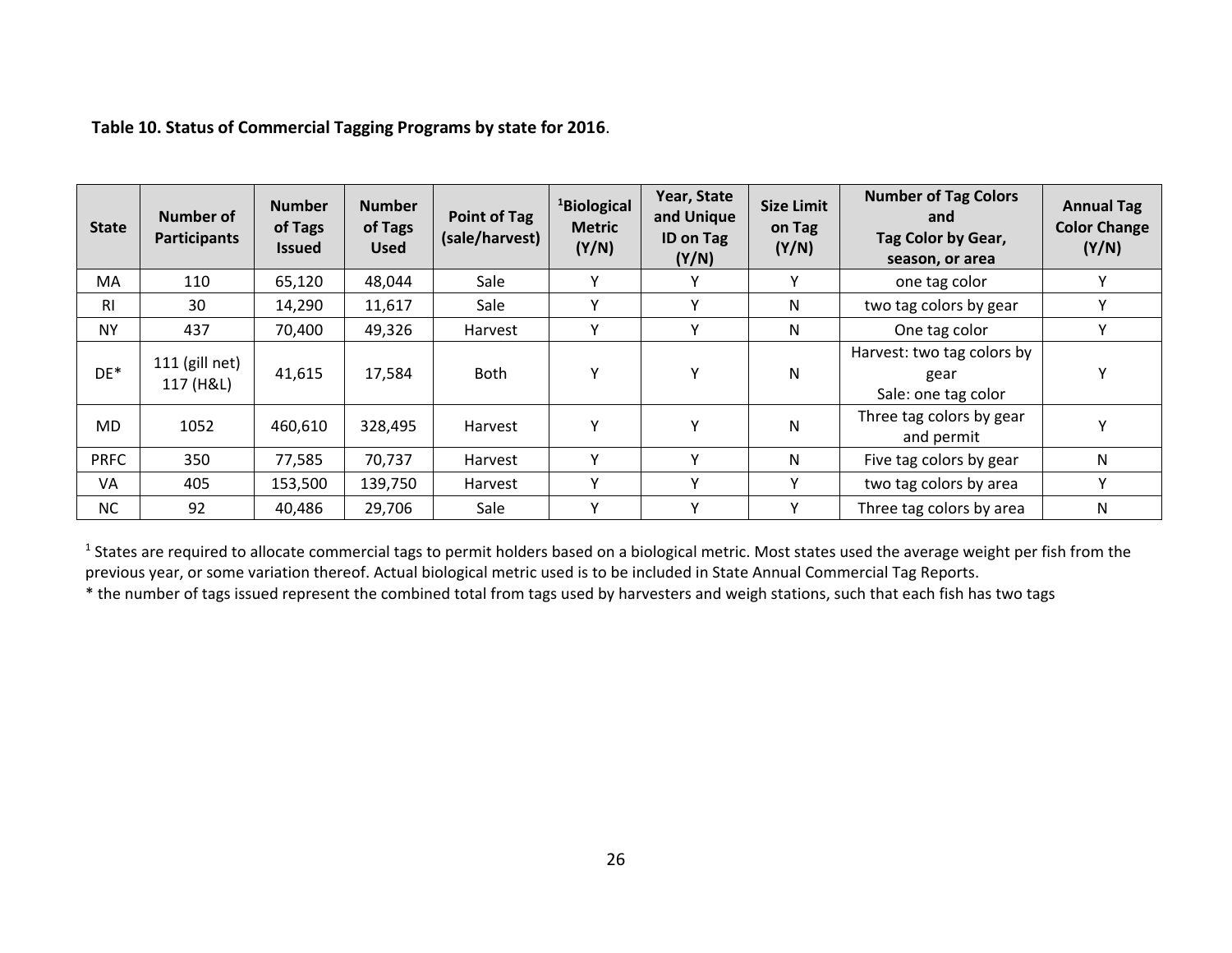**Table 11. Status of compliance with monitoring and reporting requirements in 2016.** JAI <sup>=</sup> juvenile abundance index survey, SSB <sup>=</sup> spawning stock biomass survey, tag <sup>=</sup> participation in coastwide tagging program, Y <sup>=</sup> compliance standards met, N <sup>=</sup> compliance standards not met, NA <sup>=</sup> not applicable, R <sup>=</sup> recreational, C <sup>=</sup> commercial

| <b>Jurisdiction</b> | <b>Fishery-independent</b><br>monitoring |               | <b>Fishery-dependent monitoring</b>                |           |               |
|---------------------|------------------------------------------|---------------|----------------------------------------------------|-----------|---------------|
|                     | Requirement(s)                           | <b>Status</b> | Requirement(s)                                     |           | <b>Status</b> |
| <b>ME</b>           | JAI                                      | v             | composition, catch and effort (R)                  | ΝA        | Y             |
| <b>NH</b>           | <b>NA</b>                                | <b>NA</b>     | composition, catch and effort (R)                  | <b>NA</b> | Υ             |
| MA                  | tag                                      | Υ             | composition, catch & effort (C&R), tag program     | Υ         | Y             |
| R <sub>l</sub>      | <b>NA</b>                                | <b>NA</b>     | composition (C&R), catch & effort (R), tag program | Υ         | γ             |
| <b>CT</b>           | <b>NA</b>                                | <b>NA</b>     | composition, catch & effort (R)                    | Υ         | Υ             |
| <b>NY</b>           | JAI, SSB, tag                            | Υ             | composition, catch & effort (C&R), tag program     | Υ         | γ             |
| <b>NJ</b>           | JAI, tag                                 | Υ             | composition, catch & effort (R)                    | Υ         | Υ             |
| PA                  | <b>SSB</b>                               | Υ             | composition, catch and effort (R)                  | NА        | Υ             |
| DE                  | SSB, tag                                 | Υ             | composition, catch & effort (C), tag program       | Υ         | Υ             |
| <b>MD</b>           | JAI, SSB, tag                            | Υ             | composition, catch & effort (C&R), tag program     | Υ         | γ             |
| <b>PRFC</b>         | <b>NA</b>                                | <b>NA</b>     | composition, catch & effort (C&R), tag program     | Υ         | γ             |
| DC                  | <b>NA</b>                                | <b>NA</b>     | composition, catch and effort (R)                  | <b>NA</b> | Υ             |
| <b>VA</b>           | JAI, SSB, tag                            | Y             | composition, catch & effort (C&R), tag program     | Υ         | Υ             |
| <b>NC</b>           | JAI, SSB, tag                            | Y             | composition, catch & effort (C&R), tag program     | Υ         | Y             |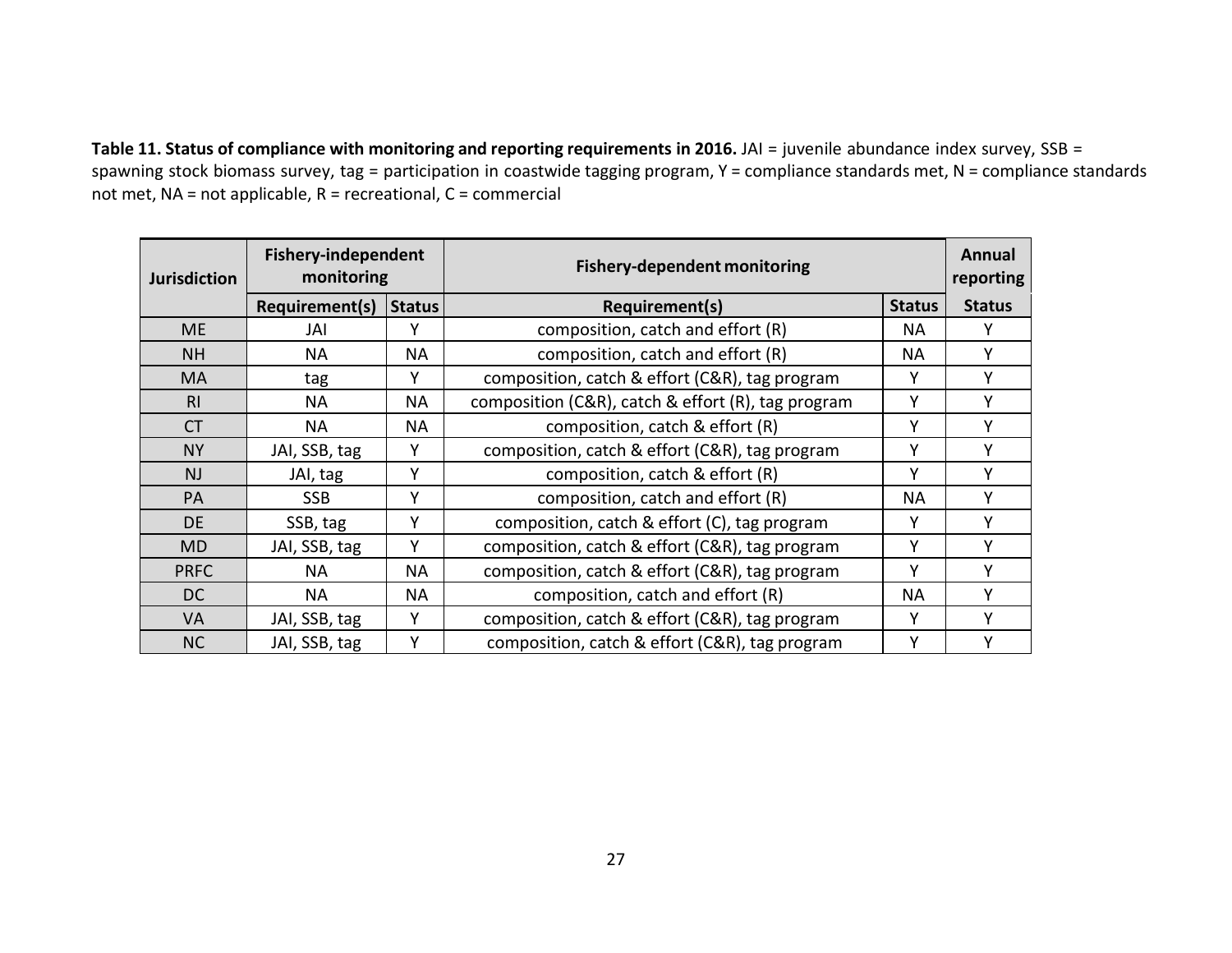#### **X. Figures**

**Figure 1. Atlantic striped bassspawning stock biomass(SSB) and recruitment estimates (age‐1 fish), and biological reference points, 1982‐2015.** Source: 2016 Stock Assessment Update



**Figure 2. Atlantic striped bass fishing mortality rate (F) estimates, and biological reference points, 1983‐2015.** Source: 2016 Stock Assessment Update

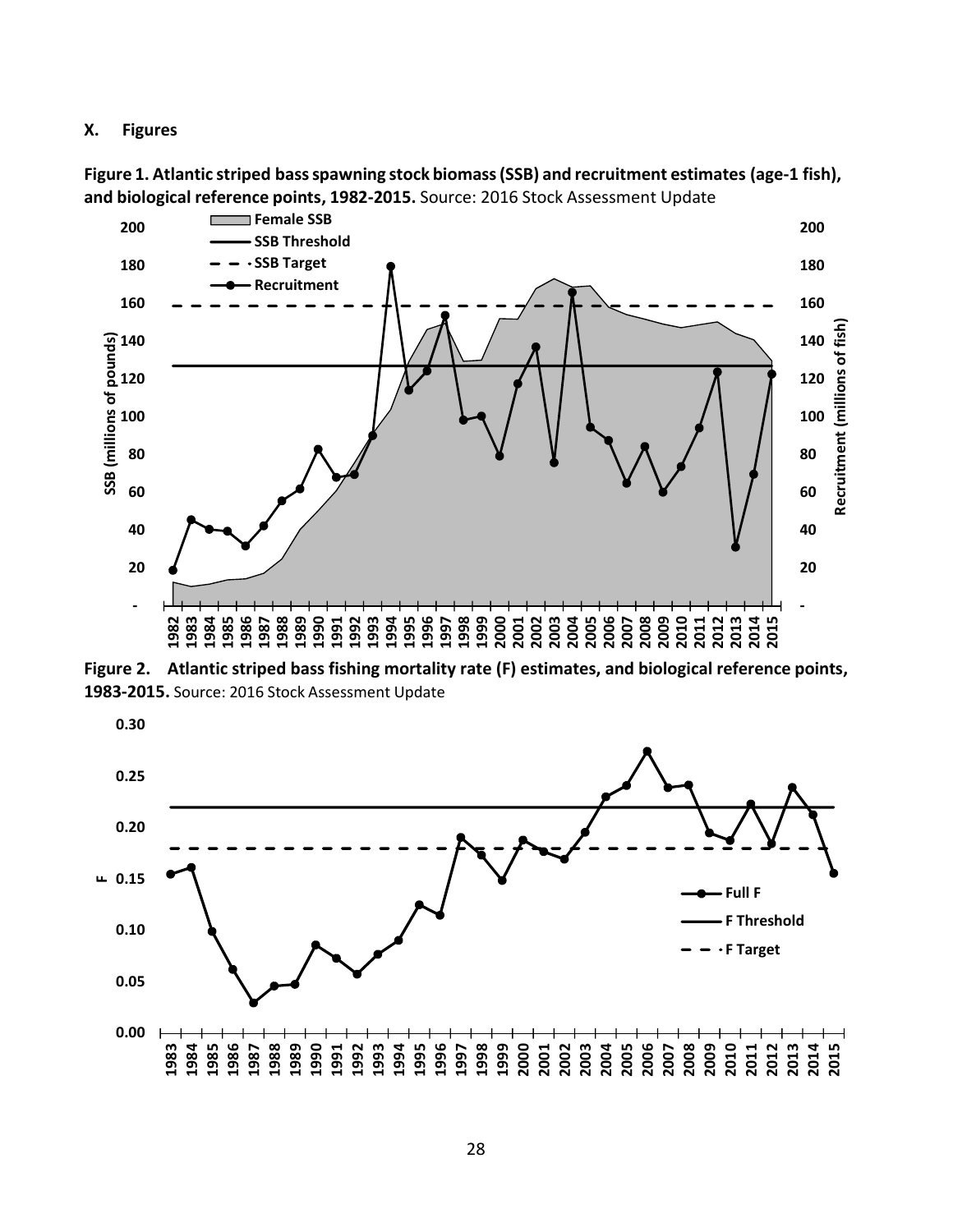**Figure 3. Albemarle/Roanoke striped bass female spawning stock biomass and recruitment (abundance of age‐1), and biological reference points, 1982‐2014.** Source: Stock Status of Albemarle Sound‐Roanoke River Striped bass, 2016



**Figure 4. Albemarle‐Roanoke striped bass fishing mortality (F) estimates, and biological reference points, 1982‐2014.** Source: Stock Status of Albemarle Sound‐Roanoke River Striped bass, 2016.

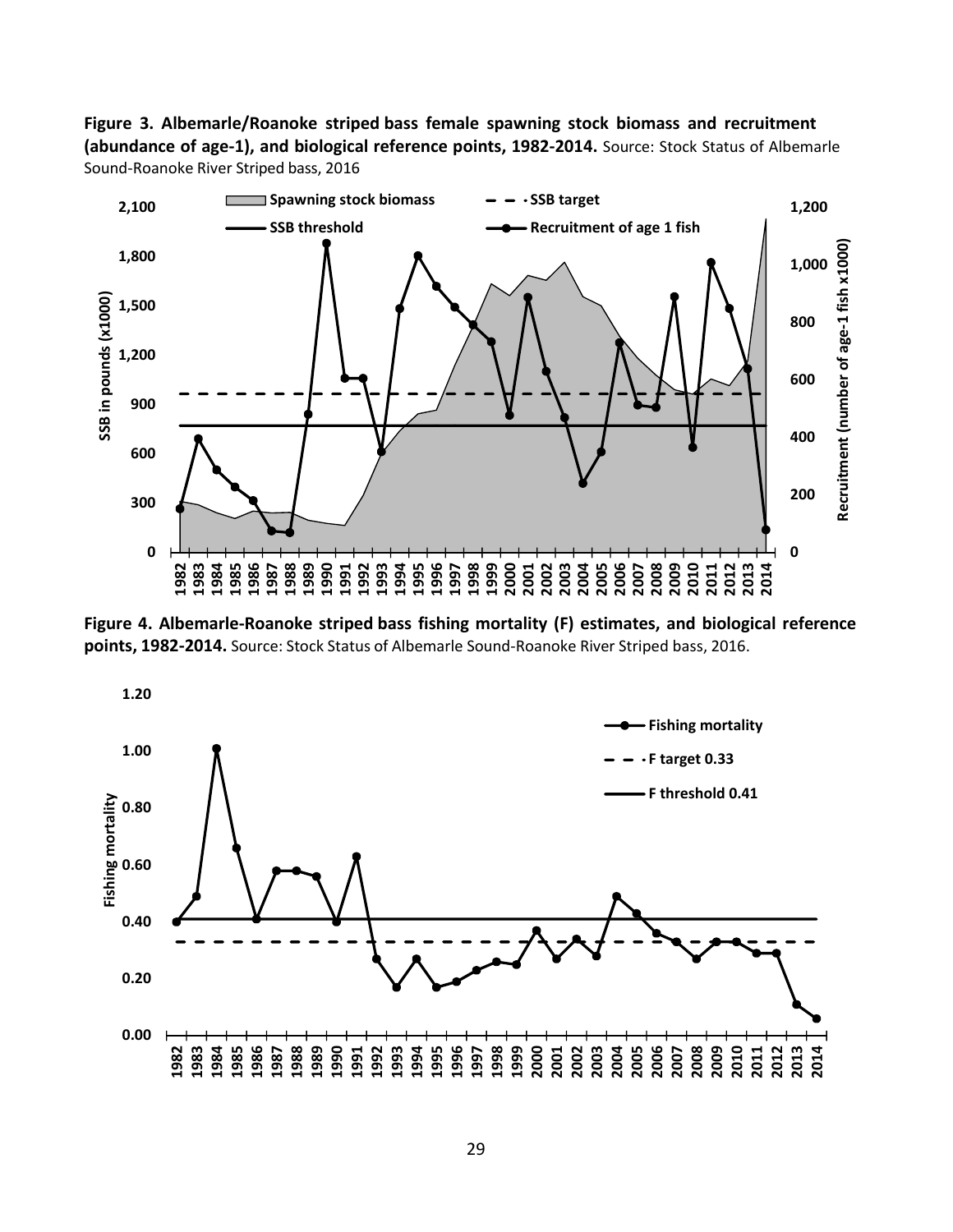**Figure 5. Total removals in millions of fish by sector, 1982‐2016.** Source: MRIP and ACCSP, 2016 estimates queried August 2 and July 28, 2017, respectively. Previous year's estimates may differ from MRIP due to routine updates. Estimates exclude inshore harvest from the A‐R.



**Figure 6. Commercial landings, in pounds, of migratory Striped bass, by state, 1990‐2015.**

Source: ACCSP, 2016 estimates queried July 28, 2017. Previous year's estimates may differ from ACCSP due to routine updates. Commercial harvest and sale prohibited in ME, NH, CT, and NJ. \* includes fish taken for personal consumption. NC is ocean only.

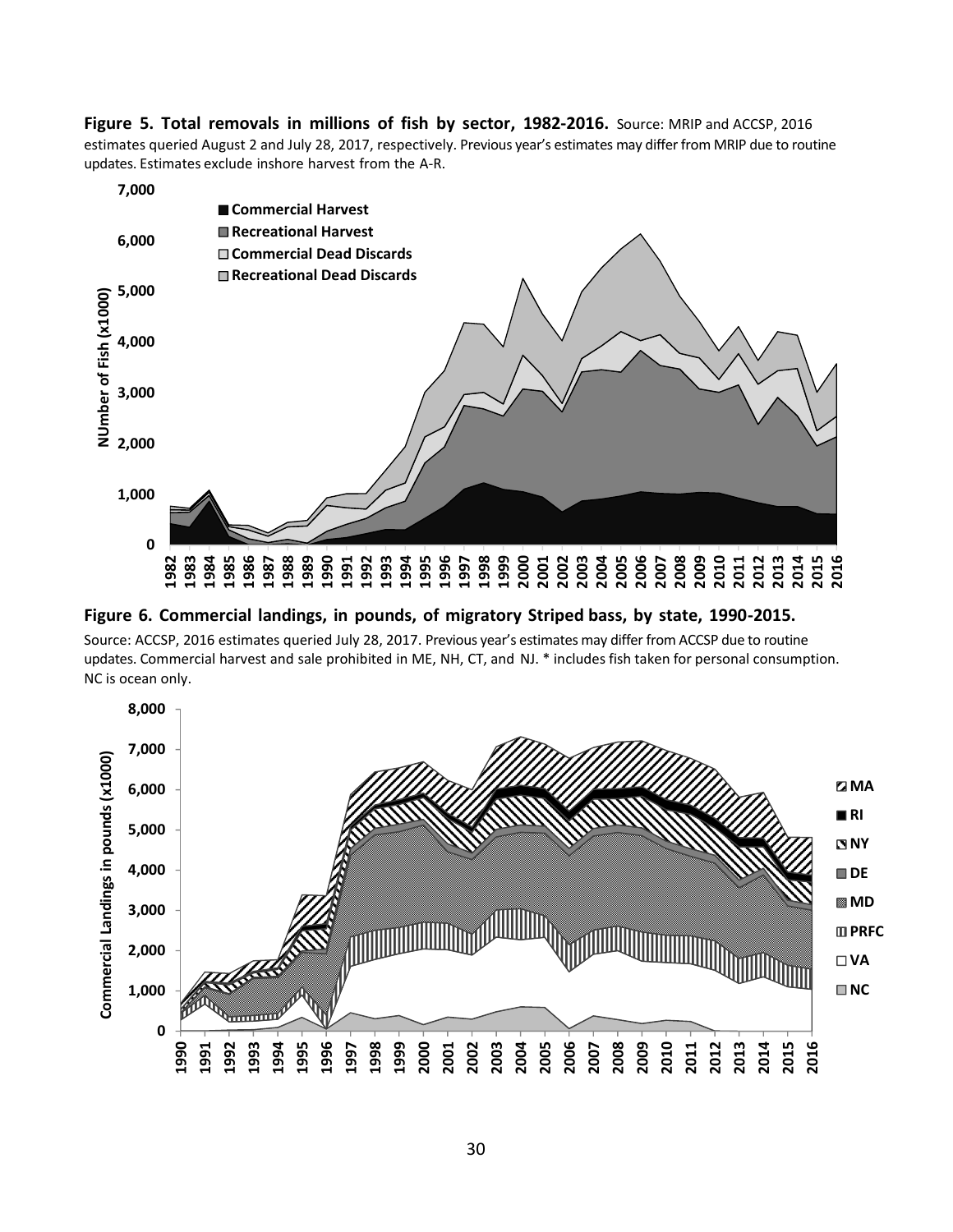#### Figure 7. Recreational catch  $(A + B1 + B2)$ , harvest  $(A + B1)$  and the proportion of fish released,

**1982‐ 2015.** Source: Marine Recreational Information Program (MRIP) queried June 26, 2016. Estimates may differ from MRIP depending on date queried.